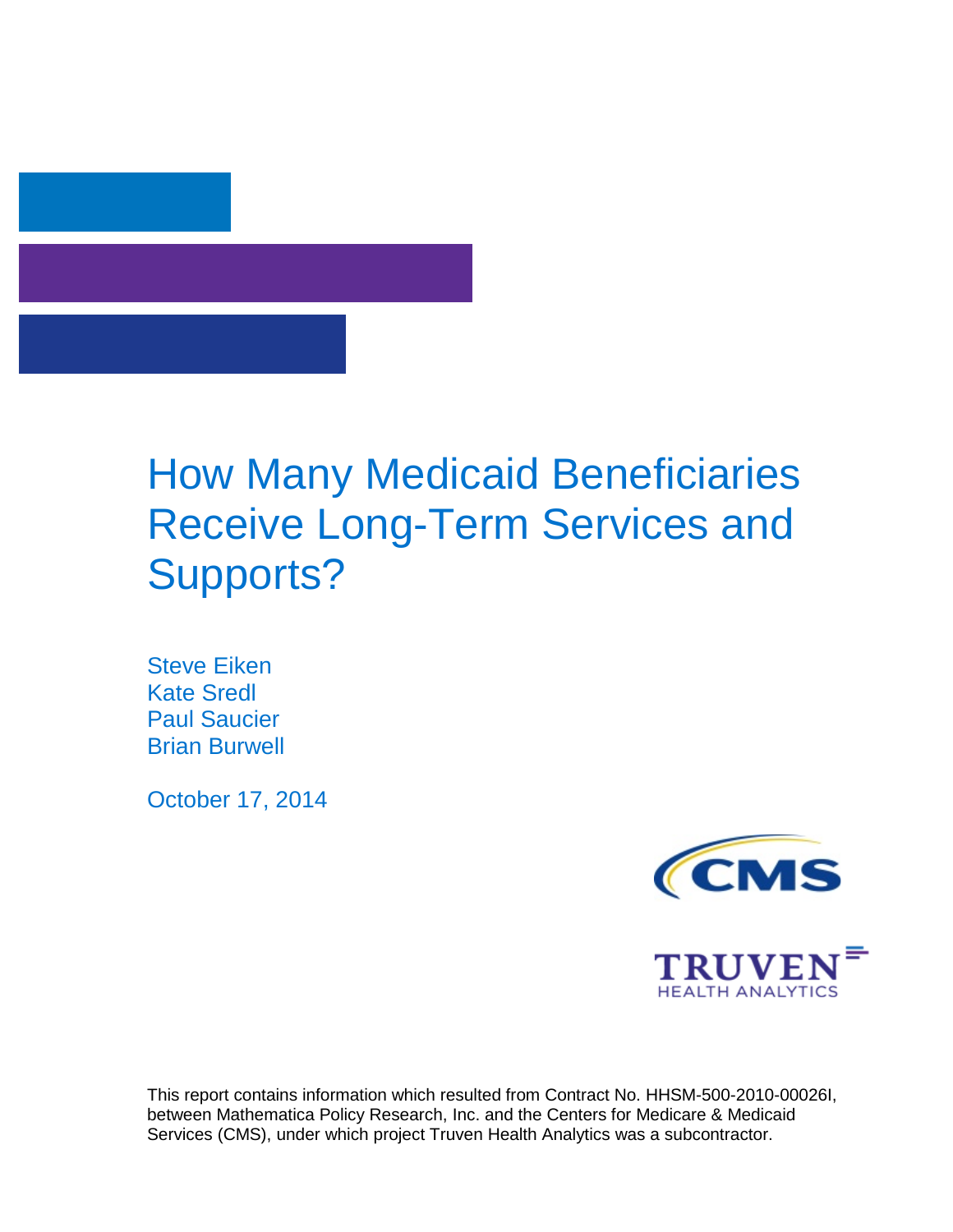# <span id="page-1-1"></span>**Executive Summary**

Medicaid is the primary source of funding for long-term services and supports (LTSS). In 2012, Medicaid comprised over 60 percent of spending on LTSS across all sources, including private out-of-pocket costs.<sup>[1](#page-0-0)</sup> Within Medicaid, LTSS accounted for one-third of Medicaid expenditures during Federal Fiscal Year [2](#page-1-0)012.<sup>2</sup> Understanding Medicaid LTSS utilization is essential for discussions of LTSS and Medicaid policy. However, reports of the number of people receiving Medicaid LTSS have generally not been available or did not provide state-level data. The latter is particularly important given state flexibility in Medicaid program administration. This report is a comprehensive account of the number of individuals in each state who received Medicaid-funded LTSS in 2010. It was produced through a collaborative effort of Truven Health Analytics, Mathematica Policy Research, and the Centers for Medicare & Medicaid Services.

Almost 4.9 million people received Medicaid-funded LTSS during calendar year 2010. More than 3.2 million of them (66 percent) only received home and community-based services (HCBS). Over 1.4 million individuals (29 percent) only received institutional services. Five percent of Medicaid LTSS beneficiaries received both HCBS and institutional services during the year (231,000). In a majority of states, 60 to 80 percent of LTSS beneficiaries used HCBS, including people who also received institutional services. In analyses by population, services targeting people with developmental disabilities served a greater percentage of people using HCBS than services associated with other populations.

The data in this report were obtained from the Medicaid Analytic eXtract (MAX) files. This source contained data for services provided in calendar year 2010. We compared these data to previously published reports for particular types of LTSS. Appendix A describes the data and methods used in this report.

<span id="page-1-2"></span> $\overline{\phantom{a}}$ <sup>1</sup> O'Shaughnessy, C. 2014. *The Basics: National Spending for Long-Term Services and Supports (LTSS), 2012.* Washington, D.C.: National Health Policy Forum. [http://www.nhpf.org/library/the](http://www.nhpf.org/library/the-basics/Basics_LTSS_03-27-14.pdf)[basics/Basics\\_LTSS\\_03-27-14.pdf.](http://www.nhpf.org/library/the-basics/Basics_LTSS_03-27-14.pdf) <sup>2</sup> Eiken S, Sredl K, Gold L, Kasten J, Burwell B, and Saucier P. *Medicaid Expenditures for Long-Term* 

<span id="page-1-0"></span>*Services and Supports in FFY 2012* April 28, 2014. Available on-line at [http://www.medicaid.gov/Medicaid-CHIP-Program-Information/By-Topics/Long-Term-Services-and-](http://www.medicaid.gov/Medicaid-CHIP-Program-Information/By-Topics/Long-Term-Services-and-Supports/Long-Term-Services-and-Supports.html)[Supports/Long-Term-Services-and-Supports.html.](http://www.medicaid.gov/Medicaid-CHIP-Program-Information/By-Topics/Long-Term-Services-and-Supports/Long-Term-Services-and-Supports.html)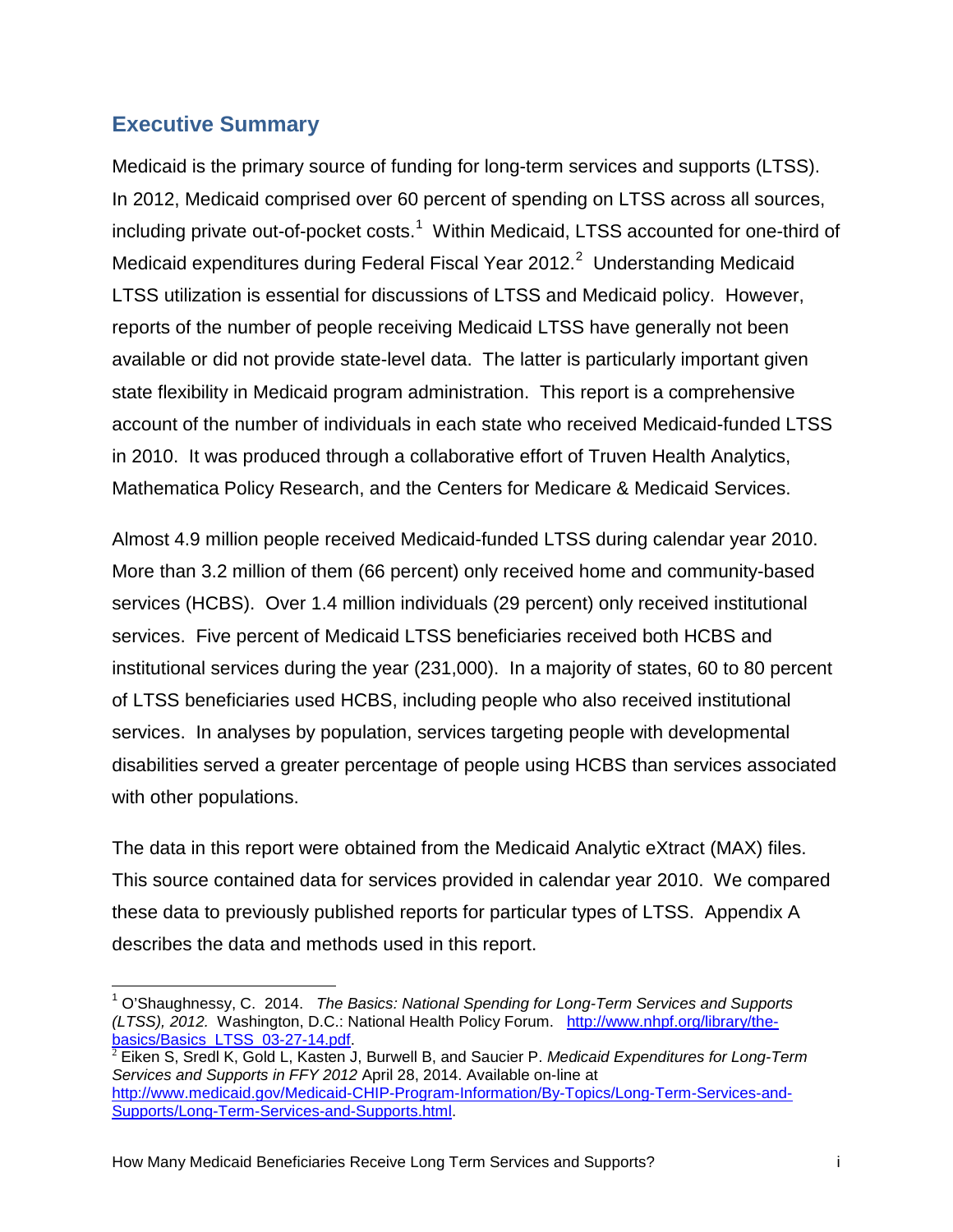# **Contents**

| Figure 1. Number and Percentage of Medicaid LTSS Beneficiaries Receiving                                                                                         |
|------------------------------------------------------------------------------------------------------------------------------------------------------------------|
|                                                                                                                                                                  |
| Figure 2. Percentage of Medicaid LTSS Beneficiaries who Received HCBS and                                                                                        |
| Table 1: Beneficiaries who Received Any Type of Medicaid Long-Term Services and                                                                                  |
|                                                                                                                                                                  |
| Figure 3: Percentage of Medicaid Institutional LTSS Beneficiaries who Received                                                                                   |
| Table 2: Beneficiaries who Received Medicaid Institutional Long-Term Services and                                                                                |
|                                                                                                                                                                  |
| Figure 4: Percentage of Medicaid HCBS Beneficiaries who Received Each Type of                                                                                    |
|                                                                                                                                                                  |
|                                                                                                                                                                  |
| Figure 5: Percentage of Medicaid LTSS Beneficiaries who Received HCBS by Target                                                                                  |
| Table 4: Beneficiaries who Received LTSS Targeted Primarily to Older People and                                                                                  |
| Table 5: Beneficiaries who Received LTSS Targeted Primarily to People with                                                                                       |
| Table 6: Beneficiaries who Received LTSS Targeted Primarily to Adults with a<br>Serious Mental Illness or Children with a Serious Emotional Disturbance, 2010 21 |
|                                                                                                                                                                  |
|                                                                                                                                                                  |
|                                                                                                                                                                  |
|                                                                                                                                                                  |
|                                                                                                                                                                  |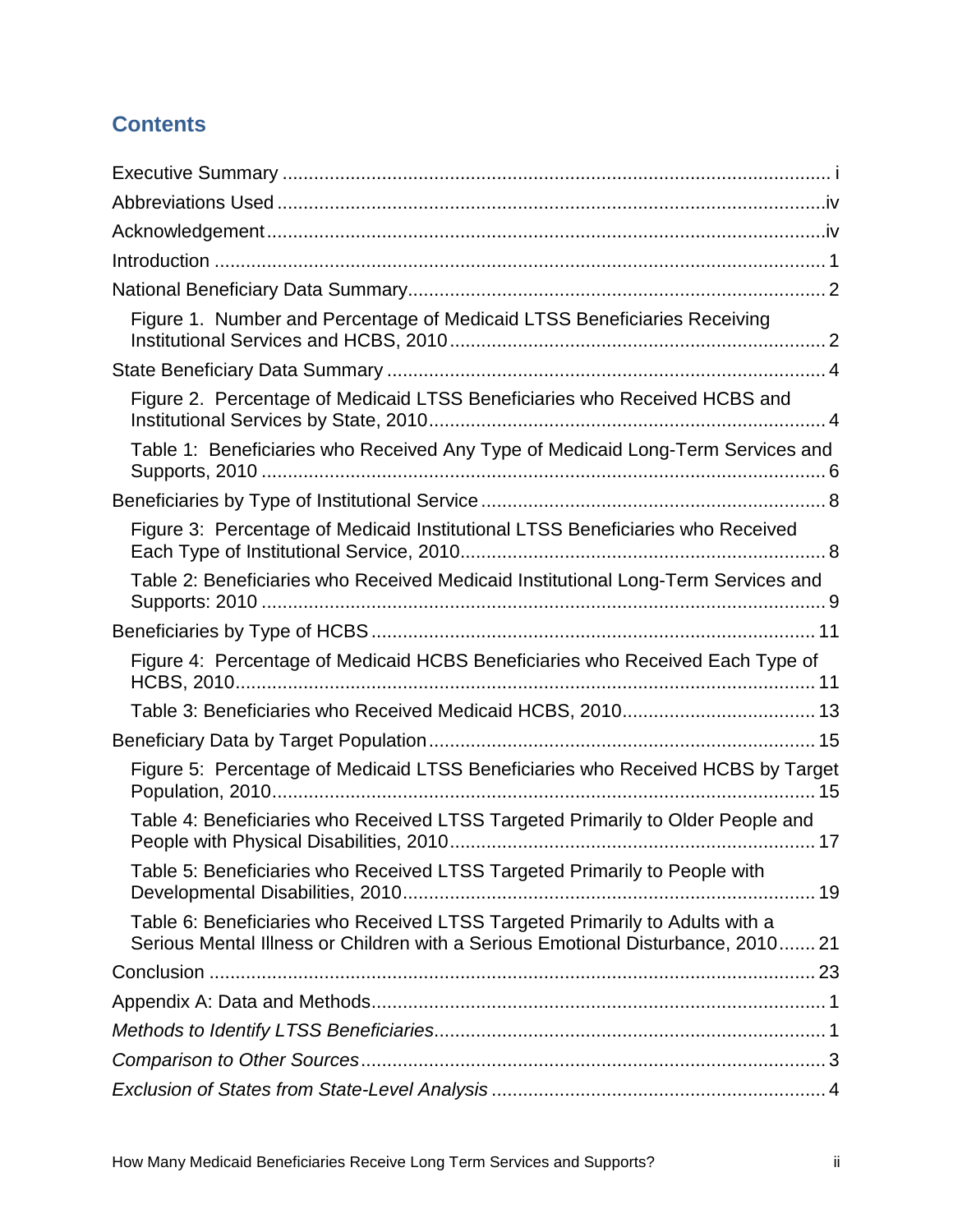| Table A-1: Comparison of Data Sources for Beneficiaries who Received Medicaid                                                                                          |  |
|------------------------------------------------------------------------------------------------------------------------------------------------------------------------|--|
| Table A-2: Comparison of Data Sources for Beneficiaries who Received Medicaid<br>Intermediate Care Facilities for Individuals with Intellectual Disabilities (ICF/IID) |  |
| Table A-3: Comparison of Data Sources for Beneficiaries who Received Medicaid                                                                                          |  |
| Table A-4: Comparison of Data Sources for Beneficiaries who Received Medicaid                                                                                          |  |
| Table A-5: Comparison of Data Sources for Beneficiaries who Received Medicaid                                                                                          |  |
| Table A-6: Comparison of Data Sources for Beneficiaries who Received Medicaid<br>1915(c) Waivers Targeted to Older Adults and/or People with Physical Disabilities:    |  |
| Table A-7: Comparison of Data Sources for Beneficiaries who Received Medicaid<br>1915(c) Waivers Targeted to People with Developmental Disabilities: 2010 18           |  |
| Table A-8: Comparison of Data Sources for Beneficiaries who Received Medicaid<br>1915(c) Waivers Targeted to People with a Serious Mental Illness or Serious<br>20     |  |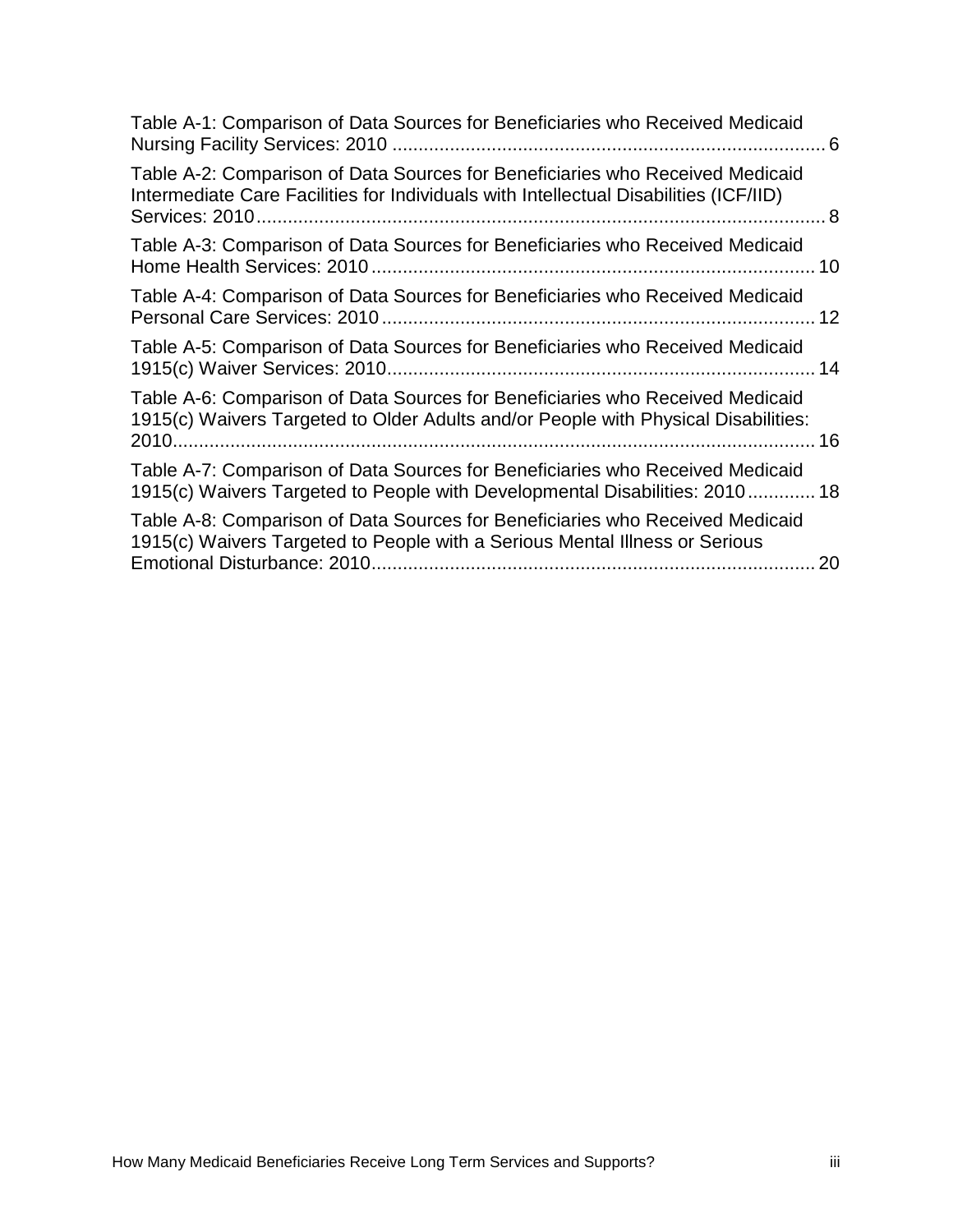# <span id="page-4-0"></span>**Abbreviations Used**

| A/D           | <b>Aging/Physical Disabilities</b>                  |
|---------------|-----------------------------------------------------|
| <b>CMS</b>    | <b>Centers for Medicare &amp; Medicaid Services</b> |
| DD            | Developmental Disabilities                          |
| <b>HCBS</b>   | Home and Community-Based Services                   |
| <b>LTSS</b>   | Long-Term Services and Supports                     |
| <b>MACPAC</b> | Medicaid and CHIP Payment and Access Commission     |
| <b>MAX</b>    | Medicaid Analytic eXtract                           |
| <b>OSCAR</b>  | Online Survey, Certification and Reporting system   |
| <b>PACE</b>   | Program of All-Inclusive Care for the Elderly       |
| <b>PDN</b>    | <b>Private Duty Nursing</b>                         |
| <b>SED</b>    | <b>Serious Emotional Disturbance</b>                |
| <b>SMI</b>    | <b>Serious Mental Illness</b>                       |
| <b>TCM</b>    | <b>Targeted Case Management</b>                     |

# <span id="page-4-1"></span>**Acknowledgement**

Data for this study were compiled from the 2010 Medicaid Analytical eXtract (MAX) by a team at Mathematica Policy Research led by Carol Irvin. The methods used by the Mathematica team are described in Appendix A.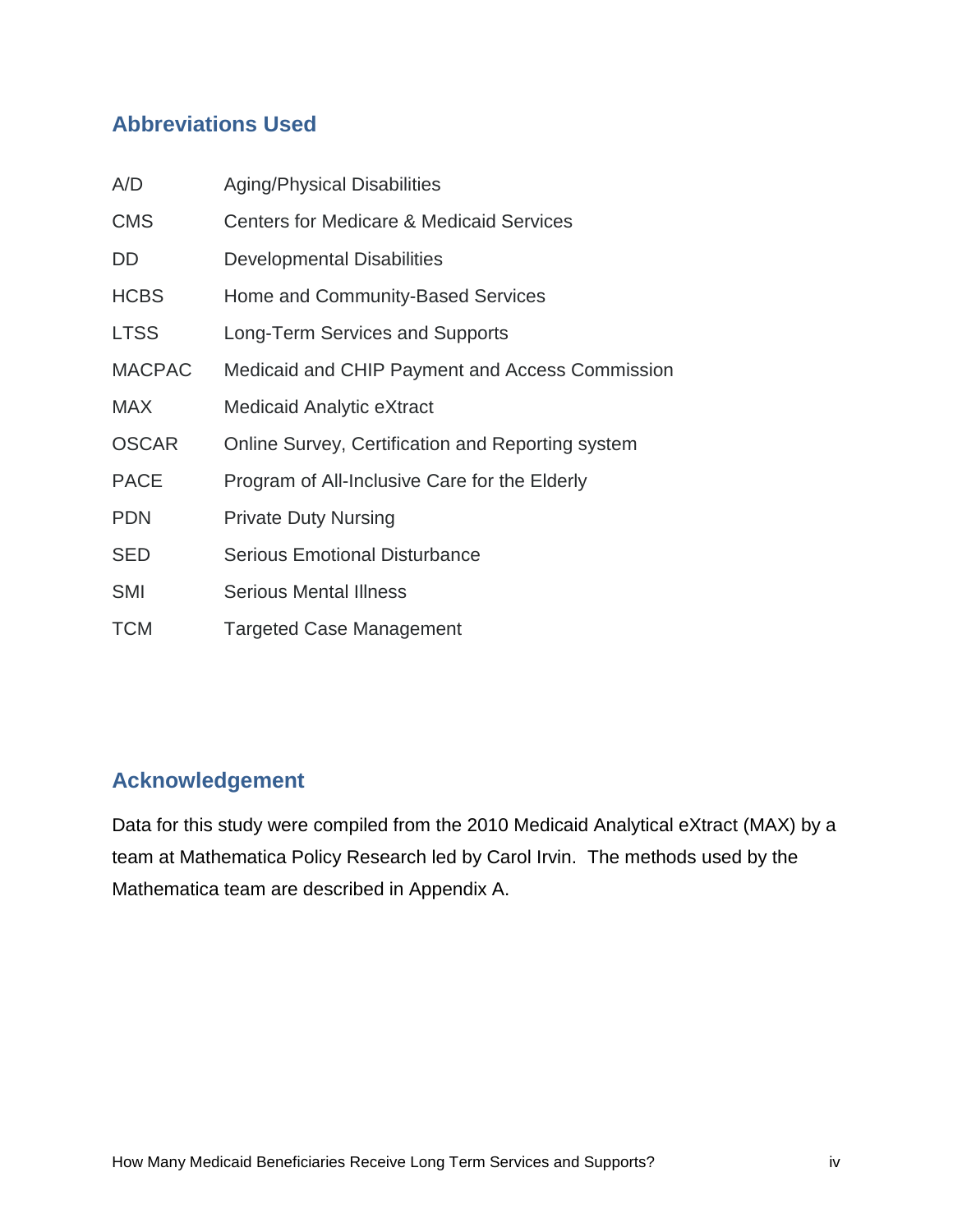#### <span id="page-5-0"></span>**Introduction**

Medicaid is the primary source of funding for people in need of long-term services and supports (LTSS). In 2012, Medicaid accounted for over 60 percent of total spending on LTSS across all sources, including private out-of-pocket spending.<sup>[3](#page-1-2)</sup> Similarly, LTSS represents a significant portion of the Medicaid program, comprising one-third of Medicaid expenditures in Federal Fiscal Year (FFY) 2012. $4$  Understanding the utilization of Medicaid LTSS is essential to inform discussions of LTSS and Medicaid policy. While data on Medicaid spending for LTSS have been available for many years,<sup>[5](#page-5-2)</sup> counts of the number of people receiving LTSS under Medicaid have generally not been available or have not provided state-level data. The latter is particularly important given state flexibility in Medicaid program administration.

This report is a comprehensive account of the number of individuals in each state who received Medicaid-funded LTSS in 2010. It was produced through a collaborative effort of Truven Health Analytics, Mathematica Policy Research, and the Centers for Medicare & Medicaid Services (CMS). The data source is the Medicaid Analytic eXtract (MAX), a set of Medicaid administrative data files designed to facilitate Medicaid research. Appendix A describes this data source and compares components of the data to previously published benchmarks for particular types of LTSS.

This report serves as a starting point for estimating the number of Medicaid LTSS beneficiaries. We expect estimates will improve in the future. Discerning the number of people who receive Medicaid-funded LTSS is difficult for several reasons. First, LTSS are covered through a variety of mandatory and optional service categories under Medicaid. Some categories are broadly defined and include both LTSS and non-LTSS. Second, although Medicaid enrollment and claims data are logical sources for Medicaid LTSS utilization, not all states have submitted complete and timely data. Third, persons

<span id="page-5-2"></span>How Many Medicaid Beneficiaries Receive Long Term Services and Supports? 1

<span id="page-5-3"></span> $\overline{a}$ <sup>3</sup> O'Shaughnessy, C. 2014. *The Basics: National Spending for Long-Term Services and Supports (LTSS), 2012.* Washington, D.C.: National Health Policy Forum. http://www.nhpf.org/library/the-<br>basics/Basics\_LTSS\_03-27-14.pdf.

<span id="page-5-1"></span><sup>&</sup>lt;sup>[4](http://www.nhpf.org/library/the-basics/Basics_LTSS_03-27-14.pdf)</sup> Eiken S, Sredl K, Gold L, Kasten J, Burwell B, and Saucier P. *Medicaid Expenditures for Long-Term Services and Supports in FFY 2012* April 28, 2014. Available on-line at [http://www.medicaid.gov/Medicaid-CHIP-Program-Information/By-Topics/Long-Term-Services-and-](http://www.medicaid.gov/Medicaid-CHIP-Program-Information/By-Topics/Long-Term-Services-and-Supports/Long-Term-Services-and-Supports.html)[Supports/Long-Term-Services-and-Supports.html.](http://www.medicaid.gov/Medicaid-CHIP-Program-Information/By-Topics/Long-Term-Services-and-Supports/Long-Term-Services-and-Supports.html) <sup>5</sup> *Ibid.*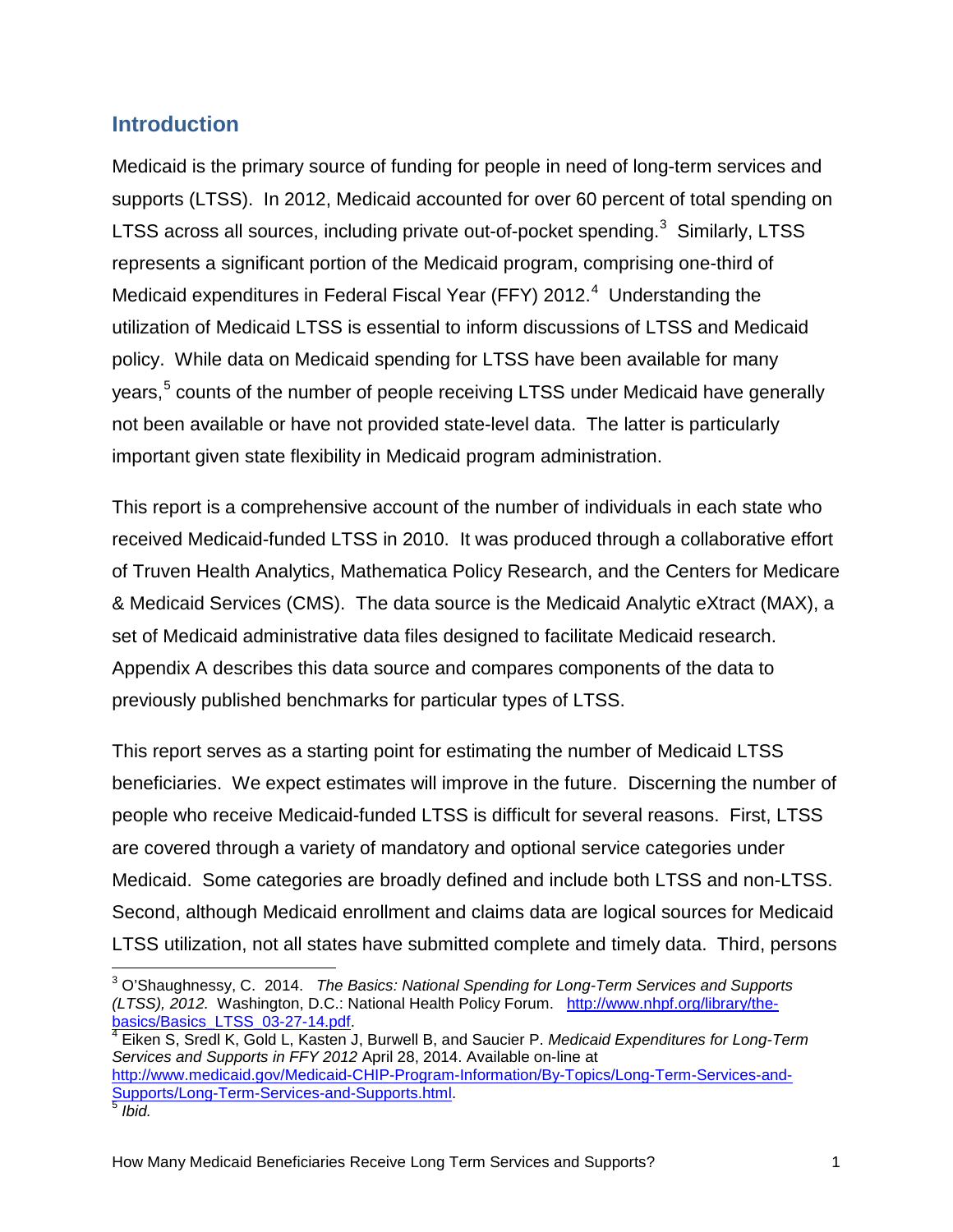receiving LTSS often receive multiple types of LTSS. For example, some people move from one LTSS setting to another. Analytic resources must be applied to avoid doublecounting these persons. Last but not least, there is no uniform definition of the Medicaid LTSS population in regard to type of disability, services received, duration of services, or service setting.

#### <span id="page-6-0"></span>**National Beneficiary Data Summary**

An estimated 4.9 million people received Medicaid-funded LTSS during calendar year 2010. Figure 1 shows the distribution of LTSS beneficiaries among institutional services and home and community-based services (HCBS).

<span id="page-6-1"></span>

Data do not include LTSS beneficiaries enrolled in comprehensive managed care plans.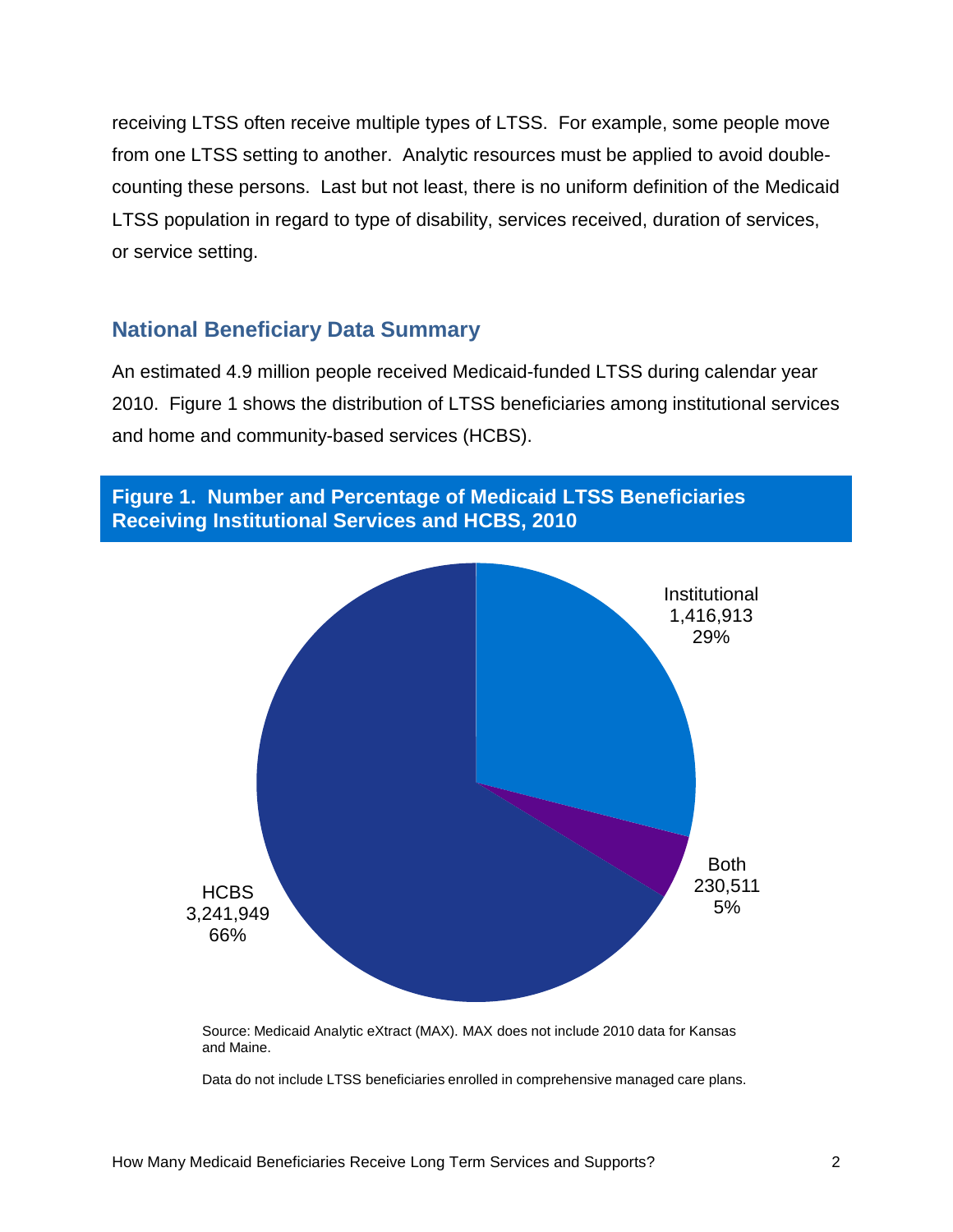Almost two-thirds of LTSS beneficiaries only received community services (3.2 million). About 30 percent only received institutional services (1.4 million). Five percent (231,000) received both HCBS and institutional services during the year, indicating a relatively small number of people moved from one type of setting to the other.

While a majority of LTSS beneficiaries received HCBS, only 48 percent of LTSS expenditures were for HCBS during a similar time period, FFY 2010 (October 2009 through September 2010).<sup>[6](#page-5-3)</sup> The smaller portion of LTSS spending for HCBS is consistent with previous research findings, which indicated HCBS have lower average cost per person than institutional services for the same population.<sup>[7](#page-7-0)</sup>

The number of LTSS participants in this report is 15 percent more than the number of LTSS beneficiaries in a report of national data for FFY 2010. A report by the Medicaid and CHIP Payment and Access Commission (MACPAC) identified 4.2 million beneficiaries.<sup>[8](#page-7-1)</sup> HCBS participant data account for almost 90 percent of the difference. Differences in the specification of HCBS likely explain the difference in HCBS beneficiary totals. The MACPAC report included 1915(c) waivers, similar services provided in 1115 demonstrations, and two Medicaid state plan benefits: personal care and home health.<sup>[9](#page-7-2)</sup> This report includes all services in the MACPAC study plus these additional services: targeted case management, rehabilitation services, adult day care, private duty nursing, and the Program for All-Inclusive Care for the Elderly (PACE).

In addition, the reports may vary because they use different dates of service and different sources. This report provides data for calendar year 2010 while the MACPAC report studied FFY 2010. MACPAC used files from the Medicaid Statistical Information System (MSIS). MSIS data are the source data for MAX, the source for this analysis.

How Many Medicaid Beneficiaries Receive Long Term Services and Supports? 3

 $6$  Ibid.

<span id="page-7-0"></span><sup>6</sup> *Ibid.*<sup>7</sup> Larson S, Ryan A, Salmi P, Smith D, and Wourio A. *Residential Services for Persons with Intellectual*  and Developmental Disabilities: Status and Trends Through Fiscal Year 2011 2012. Available on-line at <http://rtc3.umn.edu/risp/reports/> and Reinhard S, Kassner E, Houser A, Ujvari K, Mollica R, and Hendrickson L. *Raising Expectations: A State Scorecard on Long-Term Services and Supports for Older Adults, People with Physical Disabilities, and Family Caregivers* Second Edition. 2014. Available on-line

<span id="page-7-3"></span><span id="page-7-2"></span><span id="page-7-1"></span> $8$  Medicaid and CHIP Payment and Access Commission (MACPAC) *Report to the Congress on Medicaid* and CHIP June 2014. Available on-line at [http://www.macpac.gov/reports.](http://www.macpac.gov/reports) <sup>9</sup> *Ibid.*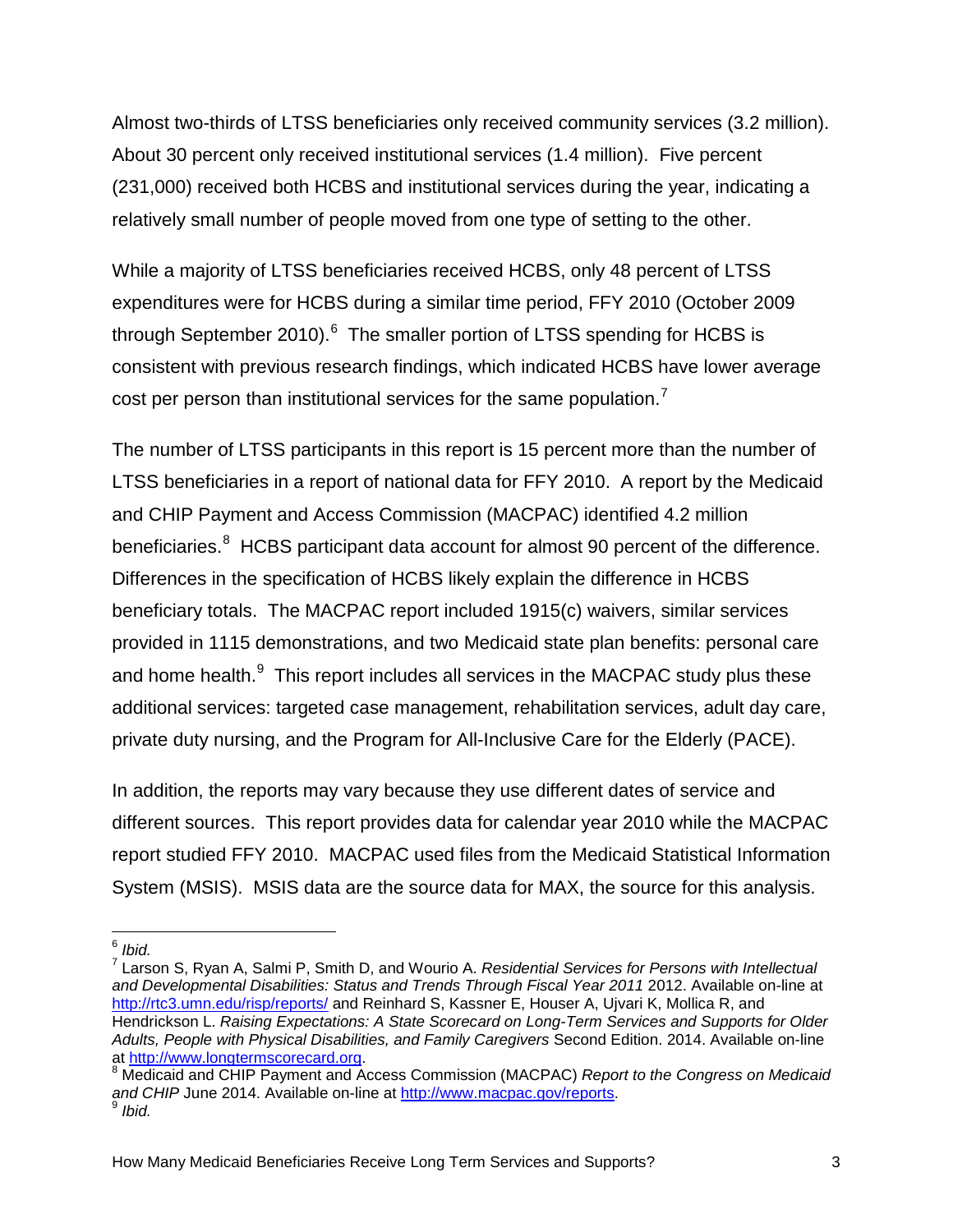#### <span id="page-8-0"></span>**State Beneficiary Data Summary**

In most states, a majority of LTSS beneficiaries received only HCBS (see Figure 2). In Indiana and Delaware, a majority received only institutional services.

<span id="page-8-1"></span>

Source: Medicaid Analytic eXtract (MAX). Data do not include LTSS beneficiaries enrolled in comprehensive managed care plans.

\* Data for these states are not included because data are unavailable, a data anomaly exists, or data in an available benchmark indicate the number of beneficiaries is at least 50% greater than the number of beneficiaries in MAX data. See Appendix A for more information.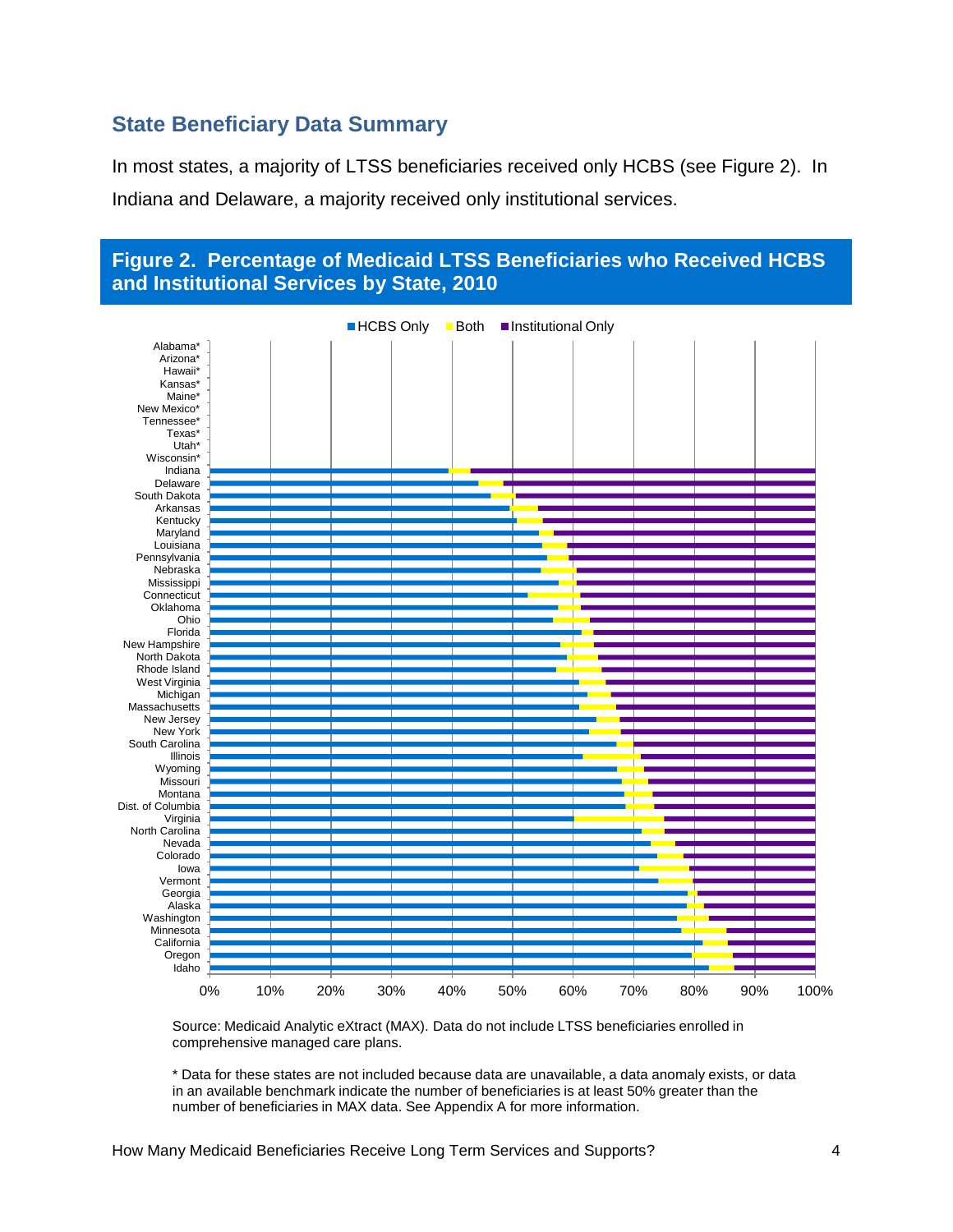Idaho, Oregon, California, and Minnesota provided HCBS to more than 85 percent of all Medicaid LTSS beneficiaries, including people who also received institutional services. The percentage of beneficiaries who received HCBS was between 60 and 80 percent for the majority of states (25 states and the District of Columbia). As explained in Table 1 on the following pages, 10 states were excluded from the state-level analysis. States were excluded for four reasons:

- Missing claims data in Kansas and Maine
- A data anomaly in Alabama
- Data from available benchmarks for institutional services that showed at least 50 percent more beneficiaries than the data from MAX for Hawaii
- Data from available benchmarks for three types of HCBS that showed at least 50 percent more beneficiaries than the data from MAX for Arizona, New Mexico, Tennessee, Texas, Utah, and Wisconsin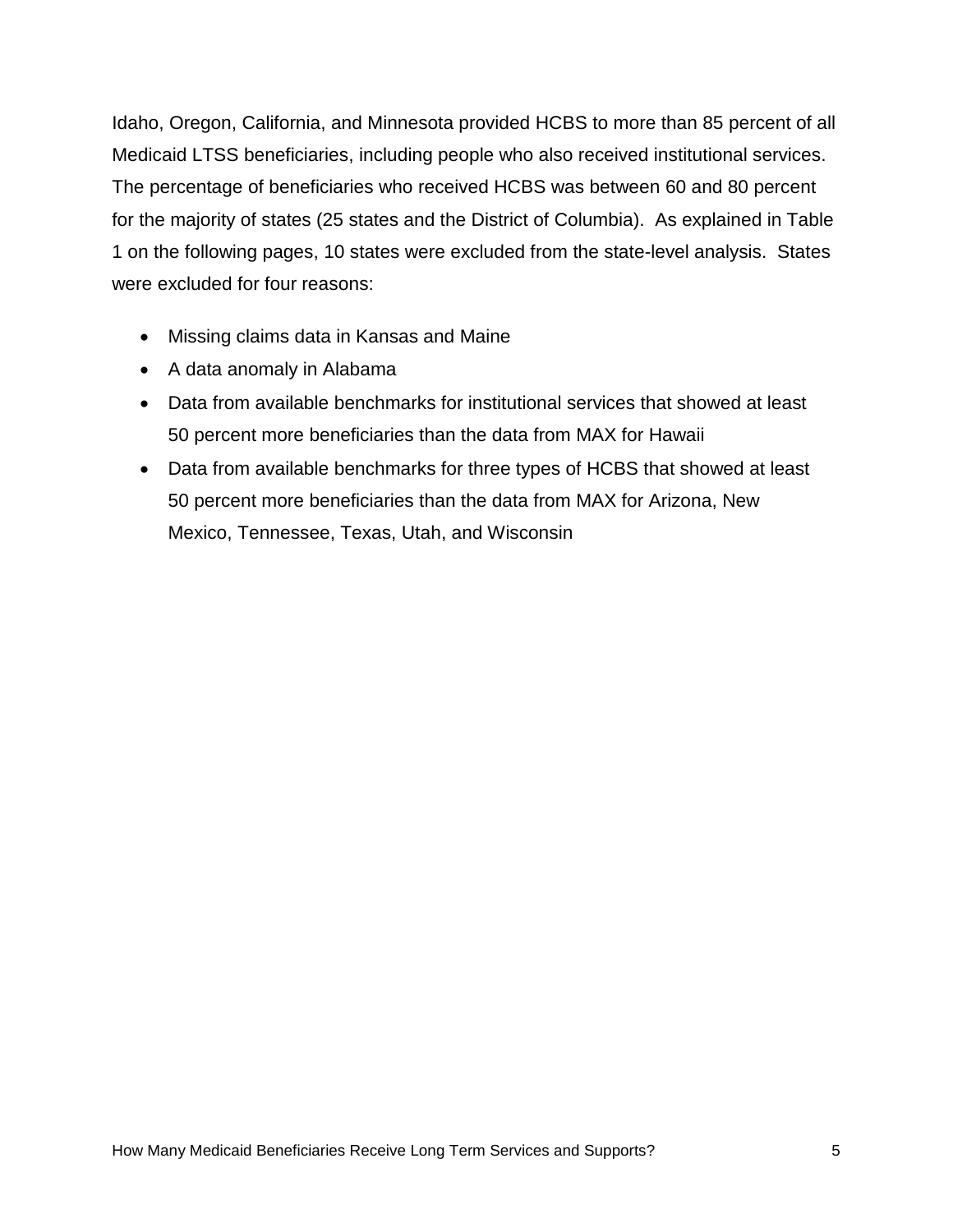#### <span id="page-10-0"></span>**Table 1: Beneficiaries who Received Any Type of Medicaid Long-Term Services and Supports, 2010**

|                                   | Total<br>Unduplicated | Total<br>Institutional<br>Only $1$ | Percent<br>Institutional<br>Only | Total<br><b>HCBS</b><br>Only <sup>2</sup> | Percent<br><b>HCBS Only</b> | <b>Total Both</b><br>Institutional<br>and HCBS | Percent<br><b>Both</b> |
|-----------------------------------|-----------------------|------------------------------------|----------------------------------|-------------------------------------------|-----------------------------|------------------------------------------------|------------------------|
| Alabama <sup>3, 4</sup>           | 173,539               | 22,422                             | 12.9%                            | 145,587                                   | 83.9%                       | 5,530                                          | 3.2%                   |
| Alaska                            | 9,914                 | 1,824                              | 18.4%                            | 7,807                                     | 78.7%                       | 283                                            | 2.9%                   |
| Arizona <sup>5</sup>              | 19,475                | 19,220                             | 98.7%                            | 221                                       | 1.1%                        | 34                                             | 0.2%                   |
| Arkansas                          | 53,072                | 24,328                             | 45.8%                            | 26,298                                    | 49.6%                       | 2,446                                          | 4.6%                   |
| California                        | 769,741               | 111,348                            | 14.5%                            | 626,916                                   | 81.4%                       | 31,477                                         | 4.1%                   |
| Colorado                          | 57,336                | 12,502                             | 21.8%                            | 42,351                                    | 73.9%                       | 2,483                                          | 4.3%                   |
| Connecticut                       | 66,807                | 25,941                             | 38.8%                            | 35,087                                    | 52.5%                       | 5,779                                          | 8.7%                   |
| Delaware                          | 8,764                 | 4,517                              | 51.5%                            | 3,888                                     | 44.4%                       | 359                                            | 4.1%                   |
| Dist. of<br>Columbia <sup>4</sup> | 15,036                | 4,002                              | 26.6%                            | 10,323                                    | 68.7%                       | 711                                            | 4.7%                   |
| Florida                           | 183,784               | 67,377                             | 36.7%                            | 112,827                                   | 61.4%                       | 3,580                                          | 1.9%                   |
| Georgia                           | 178,850               | 34,823                             | 19.5%                            | 141,124                                   | 78.9%                       | 2,903                                          | 1.6%                   |
| Hawaii4, 6                        | 3,795                 | 209                                | 5.5%                             | 3,499                                     | 92.2%                       | 87                                             | 2.3%                   |
| Idaho                             | 26,159                | 3,511                              | 13.4%                            | 21,563                                    | 82.4%                       | 1,085                                          | 4.1%                   |
| Illinois <sup>4</sup>             | 233,110               | 67,180                             | 28.8%                            | 143,587                                   | 61.6%                       | 22,343                                         | 9.6%                   |
| Indiana                           | 71,916                | 40,987                             | 57.0%                            | 28,326                                    | 39.4%                       | 2,603                                          | 3.6%                   |
| Iowa <sup>4</sup>                 | 71,121                | 14,801                             | 20.8%                            | 50,459                                    | 70.9%                       | 5,861                                          | 8.2%                   |
| Kansas <sup>7</sup>               |                       |                                    |                                  |                                           |                             |                                                |                        |
| Kentucky <sup>4</sup>             | 64,121                | 28,879                             | 45.0%                            | 32,517                                    | 50.7%                       | 2,725                                          | 4.2%                   |
| Louisiana <sup>4</sup>            | 98,772                | 40,489                             | 41.0%                            | 54,177                                    | 54.9%                       | 4,106                                          | 4.2%                   |
| Maine <sup>7</sup>                |                       |                                    |                                  |                                           |                             |                                                | $\blacksquare$         |
| Maryland                          | 57,431                | 24,817                             | 43.2%                            | 31,240                                    | 54.4%                       | 1,374                                          | 2.4%                   |
| Massachusetts                     | 127,015               | 41,813                             | 32.9%                            | 77,450                                    | 61.0%                       | 7,752                                          | 6.1%                   |
| Michigan                          | 145,831               | 49,266                             | 33.8%                            | 91,016                                    | 62.4%                       | 5,549                                          | 3.8%                   |
| Minnesota <sup>4</sup>            | 140,082               | 20,586                             | 14.7%                            | 109,086                                   | 77.9%                       | 10,410                                         | 7.4%                   |
| Mississippi                       | 58,909                | 23,235                             | 39.4%                            | 33,970                                    | 57.7%                       | 1,704                                          | 2.9%                   |
| Missouri                          | 114,688               | 31,675                             | 27.6%                            | 78,018                                    | 68.0%                       | 4,995                                          | 4.4%                   |
| Montana                           | 16,698                | 4,489                              | 26.9%                            | 11,427                                    | 68.4%                       | 782                                            | 4.7%                   |
| Nebraska                          | 26,302                | 10,376                             | 39.4%                            | 14,386                                    | 54.7%                       | 1,540                                          | 5.9%                   |
| Nevada                            | 22,026                | 5,092                              | 23.1%                            | 16,041                                    | 72.8%                       | 893                                            | 4.1%                   |
| New Hampshire                     | 17,663                | 6,462                              | 36.6%                            | 10,224                                    | 57.9%                       | 977                                            | 5.5%                   |
| New Jersey                        | 124,637               | 40,270                             | 32.3%                            | 79,559                                    | 63.8%                       | 4,808                                          | 3.9%                   |
| New Mexico <sup>5</sup>           | 16,023                | 8,261                              | 51.6%                            | 7,591                                     | 47.4%                       | 171                                            | 1.1%                   |
| New York                          | 420,213               | 135,090                            | 32.1%                            | 263,102                                   | 62.6%                       | 22,021                                         | 5.2%                   |
| North Carolina                    | 165,238               | 41,172                             | 24.9%                            | 117,913                                   | 71.4%                       | 6,153                                          | 3.7%                   |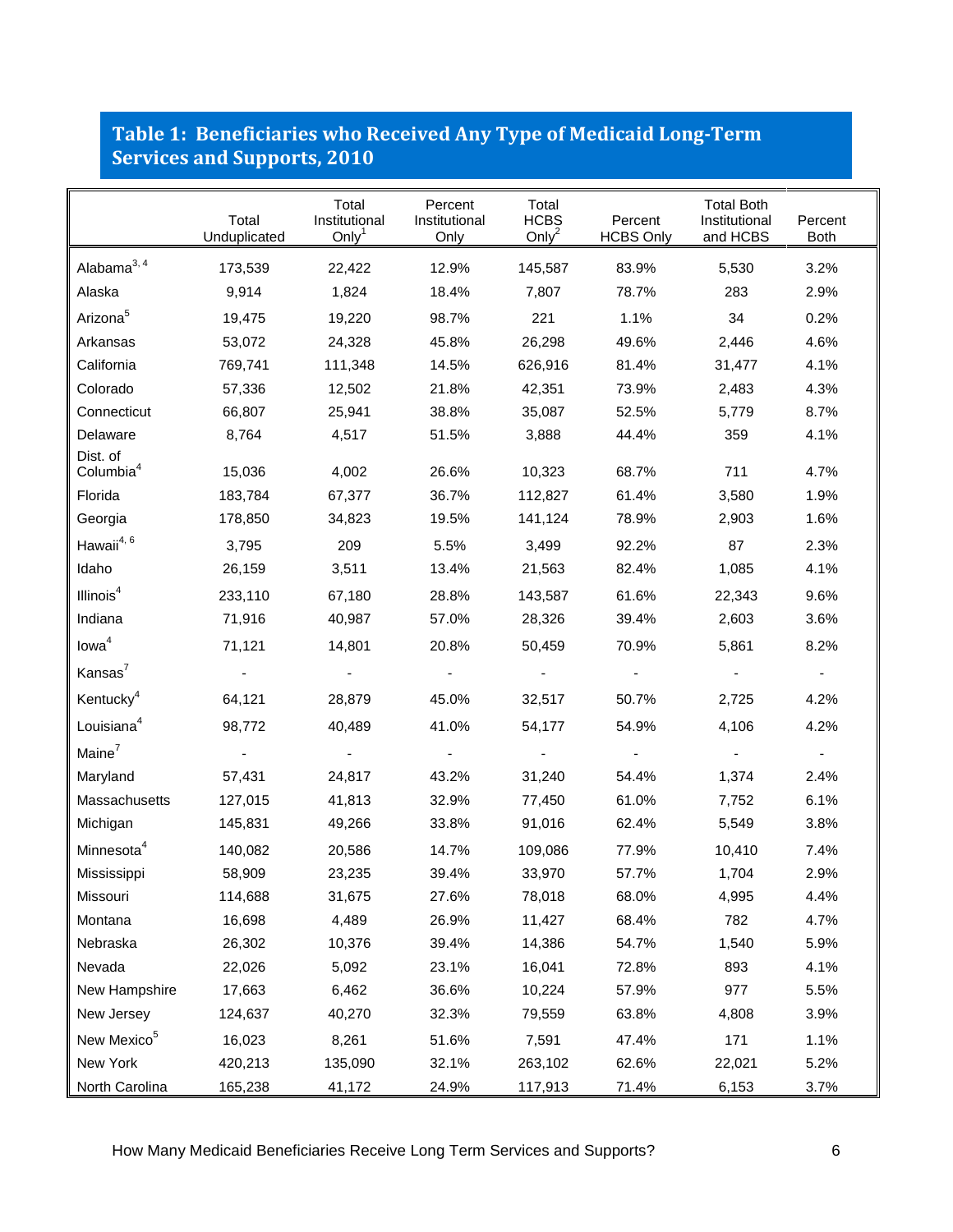|                           | Total<br>Unduplicated | Total<br>Institutional<br>Only $1$ | Percent<br>Institutional<br>Only | Total<br><b>HCBS</b><br>Only <sup>2</sup> | Percent<br><b>HCBS Only</b> | <b>Total Both</b><br>Institutional<br>and HCBS | Percent<br>Both |
|---------------------------|-----------------------|------------------------------------|----------------------------------|-------------------------------------------|-----------------------------|------------------------------------------------|-----------------|
| North Dakota              | 13,319                | 4,778                              | 35.9%                            | 7,860                                     | 59.0%                       | 681                                            | 5.1%            |
| Ohio                      | 207,516               | 77,223                             | 37.2%                            | 117,692                                   | 56.7%                       | 12,601                                         | 6.1%            |
| Oklahoma                  | 60,525                | 23,451                             | 38.7%                            | 34,814                                    | 57.5%                       | 2,260                                          | 3.7%            |
| Oregon                    | 56,930                | 7,759                              | 13.6%                            | 45,284                                    | 79.5%                       | 3,887                                          | 6.8%            |
| Pennsylvania              | 196,647               | 80,124                             | 40.7%                            | 109,492                                   | 55.7%                       | 7,031                                          | 3.6%            |
| Rhode Island <sup>4</sup> | 22,674                | 8,006                              | 35.3%                            | 12,967                                    | 57.2%                       | 1,701                                          | 7.5%            |
| South Carolina            | 58,391                | 17,537                             | 30.0%                            | 39,229                                    | 67.2%                       | 1,625                                          | 2.8%            |
| South Dakota <sup>4</sup> | 12,060                | 5,965                              | 49.5%                            | 5,598                                     | 46.4%                       | 497                                            | 4.1%            |
| Tennessee <sup>5</sup>    | 51,081                | 33,557                             | 65.7%                            | 16,638                                    | 32.6%                       | 886                                            | 1.7%            |
| Texas <sup>5</sup>        | 340,889               | 102,200                            | 30.0%                            | 224,427                                   | 65.8%                       | 14,262                                         | 4.2%            |
| Utah $5, 8$               | 14,423                | 5,704                              | 39.5%                            | 8,719                                     | 60.5%                       |                                                | 0.0%            |
| Vermont                   | 14,590                | 2,954                              | 20.2%                            | 10,809                                    | 74.1%                       | 827                                            | 5.7%            |
| Virginia <sup>4</sup>     | 74,566                | 18,618                             | 25.0%                            | 44,859                                    | 60.2%                       | 11,089                                         | 14.9%           |
| Washington                | 97,245                | 17,107                             | 17.6%                            | 75,006                                    | 77.1%                       | 5,132                                          | 5.3%            |
| West Virginia             | 36,077                | 12,494                             | 34.6%                            | 21,996                                    | 61.0%                       | 1,587                                          | 4.4%            |
| Wisconsin <sup>5</sup>    | 65,657                | 30,005                             | 45.7%                            | 33,116                                    | 50.4%                       | 2,536                                          | 3.9%            |
| Wyoming                   | 8,715                 | 2,467                              | 28.3%                            | 5,863                                     | 67.3%                       | 385                                            | 4.4%            |
| <b>United States</b>      | 4,889,373             | 1,416,913                          | 29.0%                            | 3,241,949                                 | 66.3%                       | 230,511                                        | 4.7%            |

Data Source: Medicaid Analytic eXtract (MAX)

 $<sup>1</sup>$  Institutional services include nursing facilities, intermediate care facilities for individuals with intellectual</sup> disabilities, inpatient psychiatric facilities for individuals under age 21, and mental hospital services for older adults.

 $2$  HCBS include 1915(c) waivers, services similar to 1915(c) waiver services provided in an 1115 demonstration, targeted case management, personal care services, home health, rehabilitation services, adult day care, private duty nursing, and the Program for All-Inclusive Care for the Elderly.

 $3$  Alabama was not included in state-level analysis because the number of private duty nursing beneficiaries is 100,000 more than the next highest state. The reason for this data anomaly is not known.

 $<sup>4</sup>$  The sum of beneficiaries using 1915(c) waiver, personal care, and home health services in available benchmarks</sup> differs from the sum of beneficiaries in this MAX analysis by more than 20 percent. See Tables A-3, A-4, and A-5 for benchmarks.

 $5$  This state is not included in state-level analysis because the sum of beneficiaries using 1915(c) waiver, personal care, and home health services in available benchmarks is more than 50 percent greater than the sum of beneficiaries in this MAX analysis. See Tables A-3, A-4, and A-5 for benchmarks.

 $6$  This state is not included in state-level analysis because the sum of beneficiaries using nursing facility and ICF/IID in available point-in-time benchmarks is more than 50 percent greater than the sum of beneficiaries in this MAX<br>analysis. See Tables A-1 and A-2 for benchmarks.

 $^7$  MAX does not include 2010 data for Kansas and Maine. These states are not included in state-level analysis.<br> $^8$  MAX does not include 2010 data for Utah, but Utah data were available in a validation file used to deve

The number of beneficiaries who received more than one type of service could not be obtained using the validation file. As a result, Utah beneficiary data include duplicates. People who received more than one type of service are counted multiple times.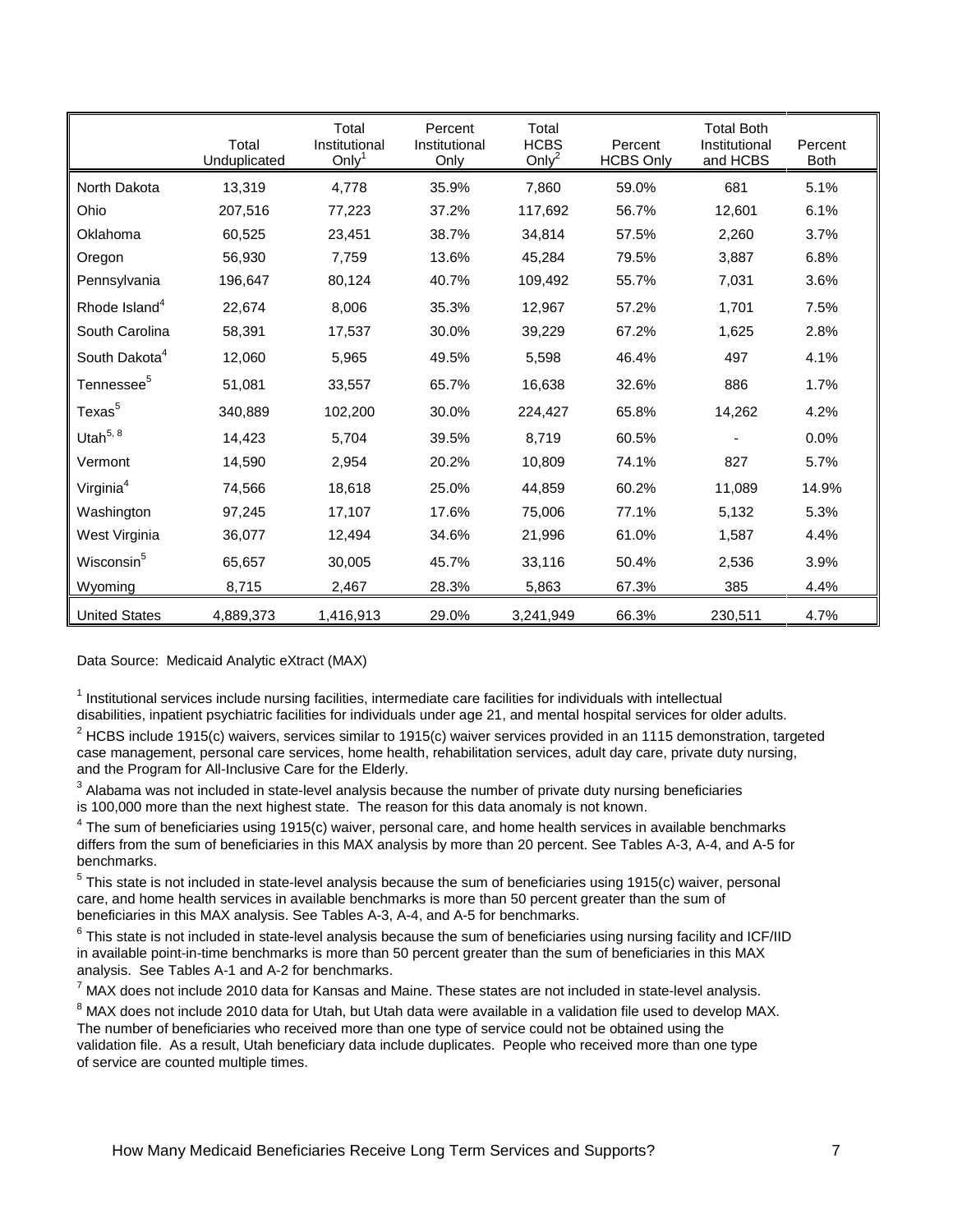# <span id="page-12-0"></span>**Beneficiaries by Type of Institutional Service**

Four types of institutional LTSS were identified in this analysis: nursing facilities, intermediate care facilities for individuals with intellectual disabilities (ICF/IID), inpatient psychiatric facilities for people under age 21, and mental hospital services for people age 65 and older. Figure 3 shows the percentage of total institutional beneficiaries including people who also received HCBS—who received each type of service.

<span id="page-12-1"></span>



Source: Medicaid Analytic eXtract (MAX). MAX does not include 2010 data for Kansas and Maine. Data do not include LTSS beneficiaries enrolled in comprehensive managed care plans.

Percentages exceed 100% because some individuals received more than one type of institutional LTSS.

Table 2 on the following pages presents state institutional LTSS beneficiary data. Nursing facility residents were a majority of institutional LTSS beneficiaries in all states except Alaska, where a majority were in inpatient psychiatric facilities for children under age 21. Nursing facility residents exceeded 95 percent of institutional LTSS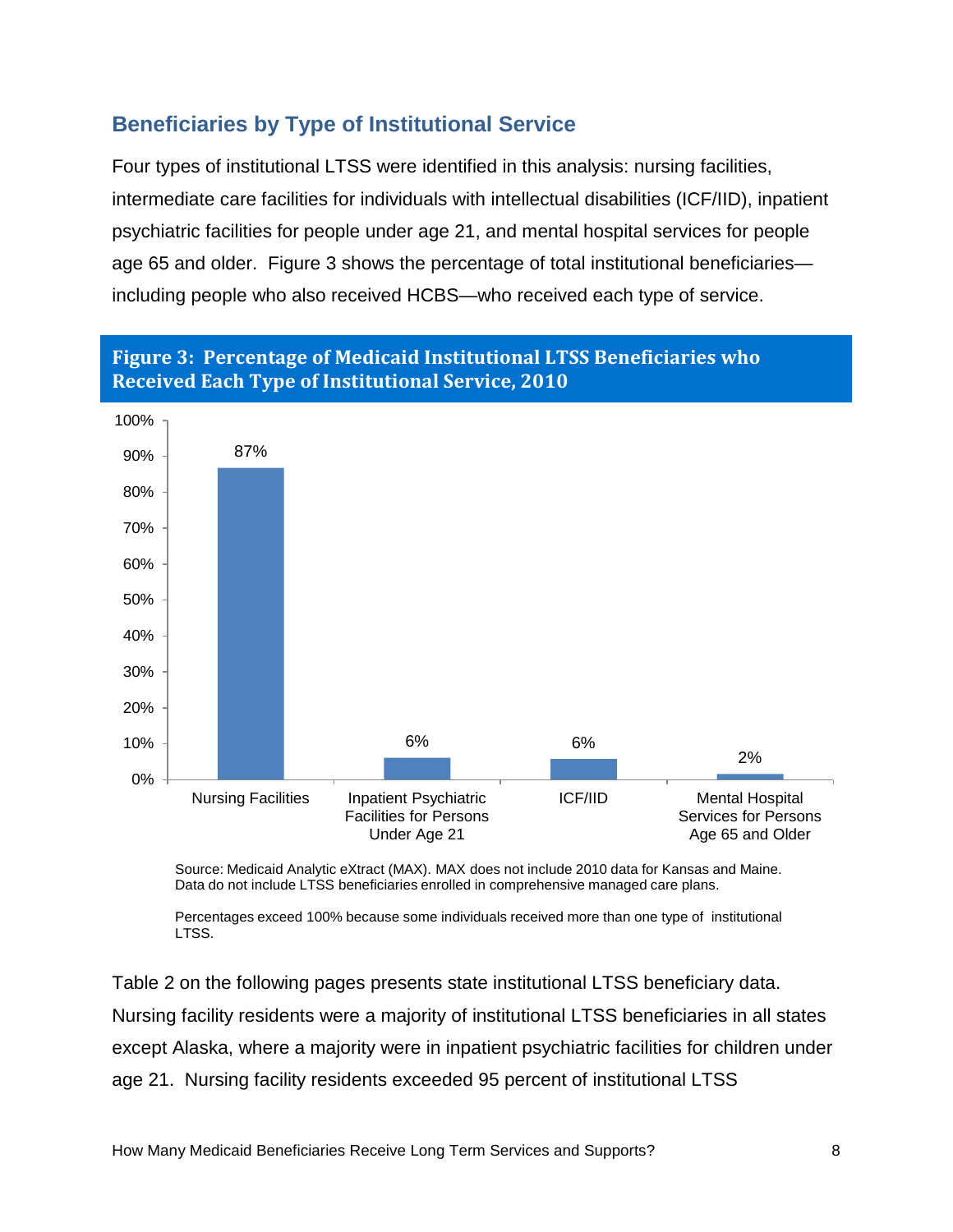beneficiaries in Colorado, Missouri, and Rhode Island. In 24 states, nursing facilities accounted for 80 to 90 percent of all institutional LTSS beneficiaries.

|                                   | Total<br>Institutional <sup>1</sup> | Nursing<br><b>Facilities</b> | Inpatient Psychiatric<br><b>Facilities for Persons</b><br>Under Age 21 | ICF/IID <sup>2</sup>     | Mental Hospital Services for<br>Persons Age 65 and Older |
|-----------------------------------|-------------------------------------|------------------------------|------------------------------------------------------------------------|--------------------------|----------------------------------------------------------|
| Alabama                           | 27,952                              | 25,278                       | 2,375                                                                  | 216                      | 180                                                      |
| Alaska <sup>3</sup>               | 2,107                               | 914                          | 1,174                                                                  | 12                       | $\boldsymbol{9}$                                         |
| Arizona <sup>3</sup>              | 19,254                              | 17,478                       | 1,697                                                                  | $\pmb{0}$                | 108                                                      |
| Arkansas                          | 26,774                              | 19,070                       | 6,114                                                                  | 1,678                    | $\mathbf 0$                                              |
| California                        | 142,825                             | 133,532                      | 102                                                                    | 9,796                    | $\mathbf 0$                                              |
| Colorado                          | 14,985                              | 14,704                       | 44                                                                     | 221                      | 24                                                       |
| Connecticut                       | 31,720                              | 29,084                       | 1,532                                                                  | 1,103                    | 86                                                       |
| Delaware                          | 4,876                               | 3,944                        | 19                                                                     | 132                      | 814                                                      |
| Dist. of<br>Columbia <sup>3</sup> | 4,713                               | 3,533                        | 446                                                                    | 656                      | 92                                                       |
| Florida                           | 70,957                              | 68,077                       | $\pmb{0}$                                                              | 2,830                    | 85                                                       |
| Georgia $3$                       | 37,726                              | 36,312                       | $\mathbf 0$                                                            | 1,436                    | $\mathbf 0$                                              |
| Hawaii <sup>4</sup>               | 296                                 | 211                          | $\pmb{0}$                                                              | 85                       | 0                                                        |
| Idaho $3$                         | 4,596                               | 3,569                        | 398                                                                    | 686                      | 0                                                        |
| Illinois                          | 89,523                              | 72,167                       | 7,551                                                                  | 8,730                    | 1,736                                                    |
| Indiana                           | 43,590                              | 37,106                       | 2,320                                                                  | 4,207                    | 108                                                      |
| lowa                              | 20,662                              | 17,561                       | 934                                                                    | 2,198                    | 58                                                       |
| Kansas <sup>5</sup>               |                                     |                              |                                                                        | ÷,                       |                                                          |
| Kentucky                          | 31,604                              | 26,964                       | 3,894                                                                  | 605                      | 367                                                      |
| Louisiana                         | 44,595                              | 27,346                       | 4,365                                                                  | 5,315                    | 9,255                                                    |
| Maine <sup>5</sup>                |                                     |                              |                                                                        | $\overline{\phantom{a}}$ | $\overline{\phantom{a}}$                                 |
| Maryland                          | 26,191                              | 23,486                       | 2,526                                                                  | 154                      | 31                                                       |
| Massachusetts                     | 49,565                              | 46,856                       | 318                                                                    | 835                      | 1,713                                                    |
| Michigan <sup>3</sup>             | 54,815                              | 48,860                       | 5,754                                                                  | 12                       | 273                                                      |
| Minnesota <sup>3</sup>            | 30,996                              | 27,635                       | 611                                                                    | 2,761                    | 58                                                       |
| Mississippi                       | 24,939                              | 18,968                       | 3,109                                                                  | 2,879                    | 94                                                       |
| Missouri                          | 36,670                              | 35,754                       | 181                                                                    | 739                      | 6                                                        |
| Montana <sup>3</sup>              | 5,271                               | 4,767                        | 396                                                                    | 71                       | 55                                                       |
| Nebraska <sup>3</sup>             | 11,916                              | 10,394                       | 1,268                                                                  | 257                      | $\pmb{0}$                                                |
| Nevada                            | 5,985                               | 4,625                        | 1,246                                                                  | 111                      | 11                                                       |
| New Hampshire <sup>3</sup>        | 7,439                               | 7,023                        | 376                                                                    | 43                       | $\pmb{0}$                                                |
| New Jersey                        | 45,078                              | 40,406                       | 1,781                                                                  | 2,715                    | 289                                                      |

#### <span id="page-13-0"></span>**Table 2: Beneficiaries who Received Medicaid Institutional Long-Term Services and Supports: 2010**

How Many Medicaid Beneficiaries Receive Long Term Services and Supports? 9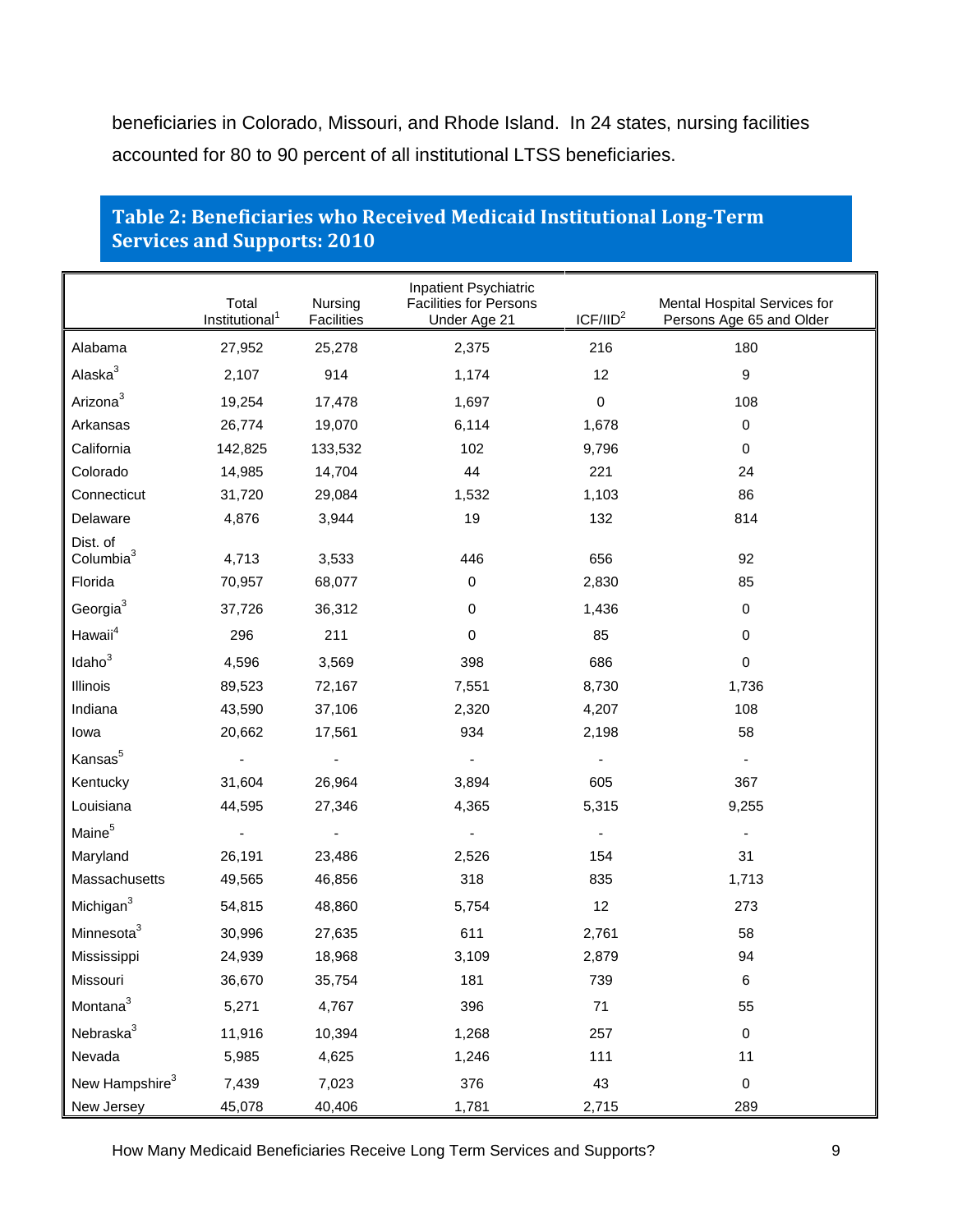|                         | Total<br>Institutional <sup>1</sup> | Nursing<br><b>Facilities</b> | Inpatient Psychiatric<br><b>Facilities for Persons</b><br>Under Age 21 | ICF/IID <sup>2</sup> | Mental Hospital Services for<br>Persons Age 65 and Older |
|-------------------------|-------------------------------------|------------------------------|------------------------------------------------------------------------|----------------------|----------------------------------------------------------|
| New Mexico              | 8,432                               | 6,230                        | 1,925                                                                  | 275                  | 54                                                       |
| New York                | 157,111                             | 134,167                      | 12,570                                                                 | 8,702                | 3,040                                                    |
| North Carolina          | 47,325                              | 40,220                       | 3,023                                                                  | 4,115                | 77                                                       |
| North Dakota            | 5,459                               | 4,762                        | 99                                                                     | 604                  | 12                                                       |
| Ohio                    | 89,824                              | 80,417                       | 2,195                                                                  | 7,442                | 36                                                       |
| Oklahoma                | 25,711                              | 19,672                       | 4,409                                                                  | 1,732                | 178                                                      |
| $O$ regon $3$           | 11,646                              | 10,251                       | 1,380                                                                  | $\mathbf 0$          | 18                                                       |
| Pennsylvania            | 87,155                              | 79,270                       | 1,503                                                                  | 3,741                | 2,937                                                    |
| Rhode Island            | 9,707                               | 9,451                        | 127                                                                    | 41                   | 125                                                      |
| South Carolina          | 19,162                              | 16,242                       | 1,297                                                                  | 1,484                | 187                                                      |
| South Dakota            | 6,462                               | 5,383                        | 840                                                                    | 172                  | 104                                                      |
| Tennessee               | 34,443                              | 30,440                       | 2,781                                                                  | 1,110                | 199                                                      |
| Texas                   | 116,462                             | 93,344                       | 12,127                                                                 | 11,176               | 122                                                      |
| Utah <sup>6</sup>       | 5,704                               | 4,772                        | 106                                                                    | 815                  | 11                                                       |
| Vermont                 | 3,781                               | 3,561                        | $\Omega$                                                               | 7                    | 216                                                      |
| Virginia                | 29,707                              | 26,643                       | 916                                                                    | 1,690                | 975                                                      |
| Washington <sup>3</sup> | 22,239                              | 18,803                       | 858                                                                    | 60                   | 2,607                                                    |
| West Virginia           | 14,081                              | 11,074                       | 1,878                                                                  | 549                  | 661                                                      |
| Wisconsin <sup>3</sup>  | 32,541                              | 28,387                       | 2,736                                                                  | 1,248                | 252                                                      |
| Wyoming                 | 2,852                               | 2,311                        | 451                                                                    | 89                   |                                                          |
| <b>United States</b>    | 1,647,424                           | 1,431,024                    | 101,752                                                                | 95,535               | 27,264                                                   |

Data Source: Medicaid Analytic eXtract (MAX)

 $1$  Total Institutional is the unduplicated total of beneficiaries who received one or more institutional services.

 $2$  ICF/IID is an abbreviation for Intermediate Care Facilities for Individuals with Intellectual Disabilities

 $3$  The number of ICF/IID beneficiaries in an available point-in-time benchmark differs from the number of beneficiaries in this MAX analysis by more than 20 percent. See Table A-2 for the benchmark.

<sup>4</sup> The number of beneficiaries using nursing facilities in this MAX analysis is lower than an available point-in-time benchmarks. See Table A-1 for the benchmark.

 $5$  MAX does not include 2010 data for Kansas and Maine.

 $6$  MAX does not include 2010 data for Utah, but Utah data were available in a validation file used to develop MAX. The number of beneficiaries who received more than one type of service could not be obtained using the validation file. As a result, Utah Total Institutional data include duplicates. People who received more than one type of service are counted multiple times.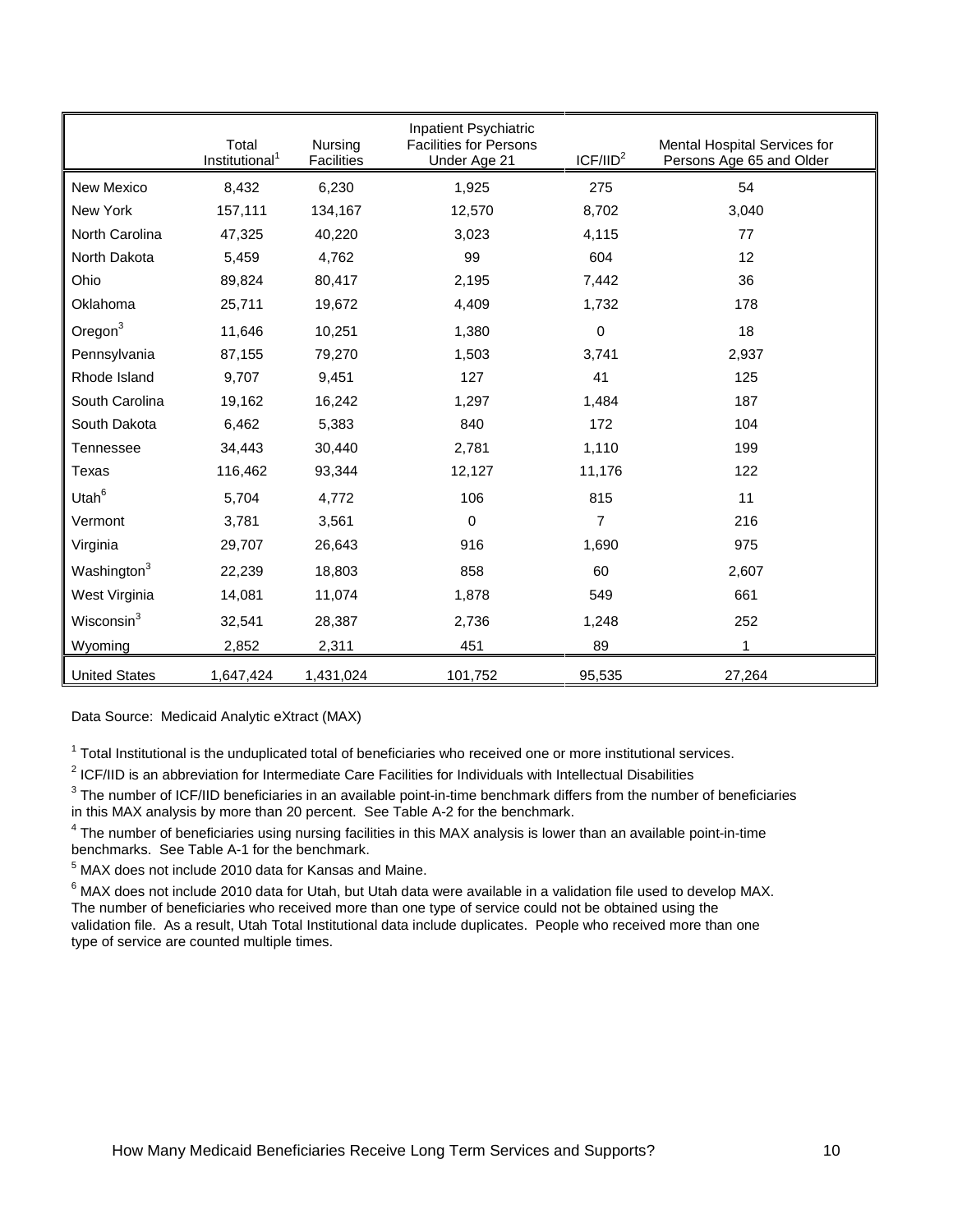# <span id="page-15-0"></span>**Beneficiaries by Type of HCBS**

Nine types of HCBS benefits were identified in this analysis, including 1915(c) waivers, 1115 demonstrations that provide similar HCBS, and seven state plan services: personal care, targeted case management, home health, rehabilitation services, adult day care, private duty nursing, and PACE. Two state plan HCBS options used by states during 2010—HCBS authorized under Sections 1915(i) and 1915(j)—were not identified in MAX data, so they were not included in this analysis.<sup>[10](#page-7-3)</sup>

The most common type of HCBS was 1915(c) waivers, used by 44 percent of total HCBS beneficiaries (see Figure 4). Total HCBS beneficiaries include people who also received institutional services. State plan personal care (28 percent) and targeted case management (23 percent) were the next most common types of HCBS.



# <span id="page-15-1"></span>**Figure 4: Percentage of Medicaid HCBS Beneficiaries who Received Each Type of HCBS, 2010**

Source: Medicaid Analytic eXtract (MAX). MAX does not include 2010 data for Kansas and Maine. Data do not include LTSS beneficiaries enrolled in comprehensive managed care plans.

Percentages exceed 100% because some individuals received more than one type of HCBS.

Abbreviations: TCM - Targeted Case Managment; PDN - Private Duty Nursing .

<span id="page-15-2"></span> $\overline{\phantom{a}}$ 

 $10$  HCBS authorized in Sections 1915(i) and 1915(j) are included in data states submit in the Transformed Medicaid Statistical Information System (T-MSIS) and will be available for analyses based on T-MSIS.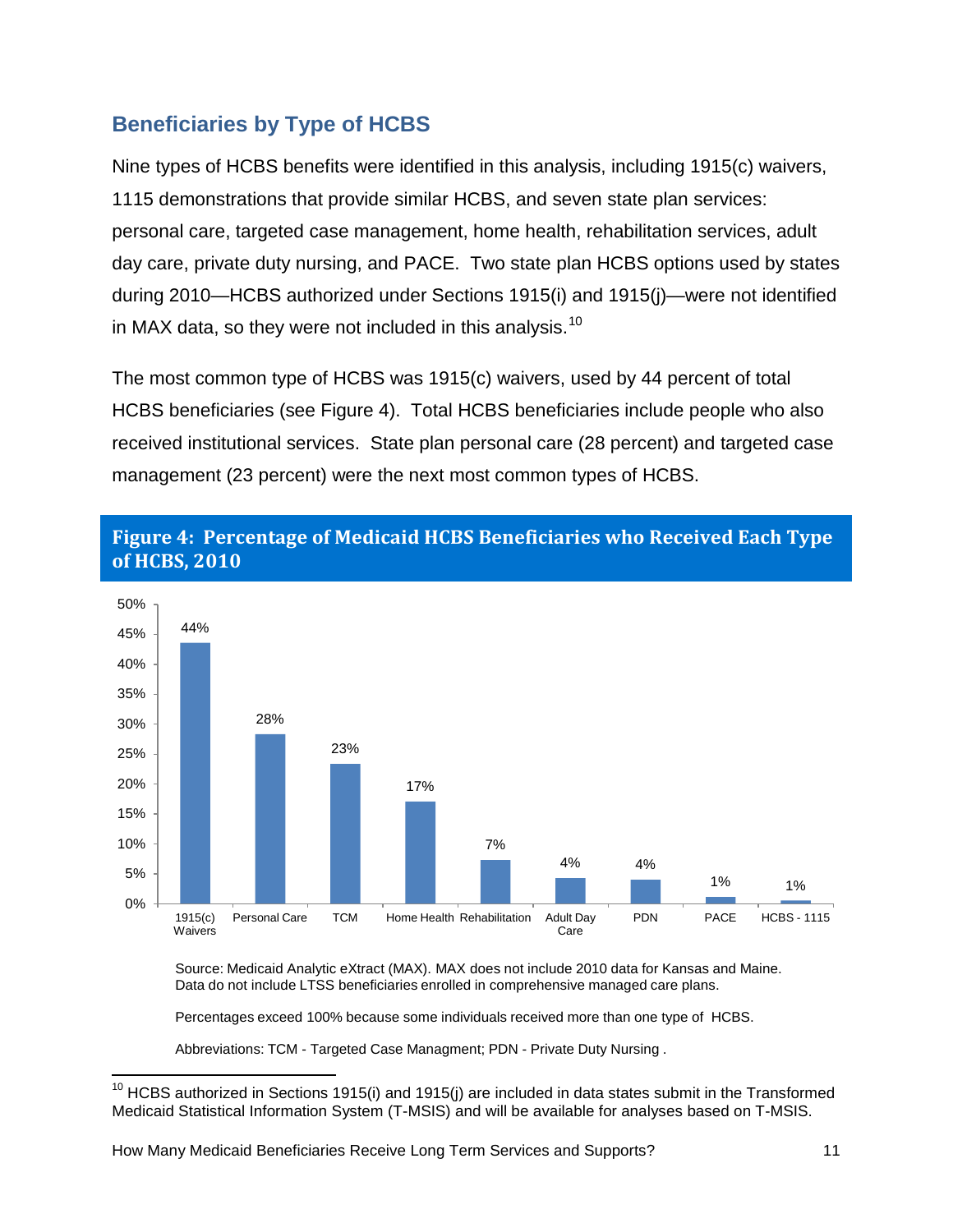The sum of people who received each type of HCBS was 30 percent more than the unduplicated total of HCBS participants. This means that many people received more than one type of HCBS. This could happen for several reasons, including states' design of their 1915(c) waiver programs. For example, some waivers specify that participants also receive state plan targeted case management. Also, a person may receive a limited amount of home health or personal care in the state plan, and then additional hours covered by a 1915(c) waiver as extended state plan services.

As shown in Table 3 on the following pages, section 1915(c) waivers were the most common type of HCBS in 32 states. Other states served more individuals in personal care, targeted case management, home health, and 1115 demonstrations that provide HCBS.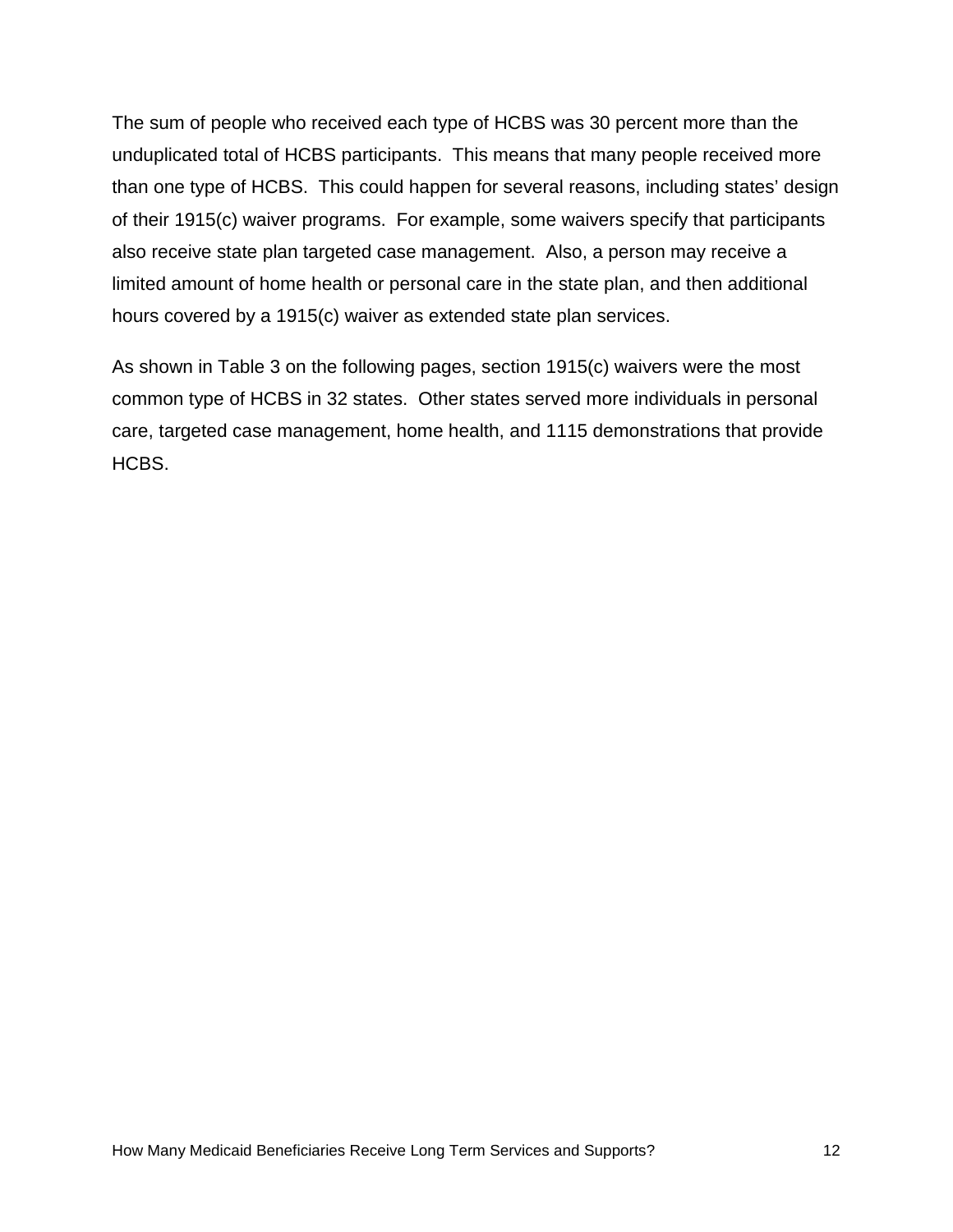# <span id="page-17-0"></span>**Table 3: Beneficiaries who Received Medicaid HCBS, 2010**

|                                   | Total<br>HCBS <sup>1</sup> | 1915(c)<br>Waivers | Personal<br>Care<br>Services | Targeted<br>Case<br>Management | Home<br>Health | Rehabilita-<br>tion Services | Adult<br>Day<br>Care | Private<br>Duty<br>Nursing | <b>PACE</b> | <b>HCBS</b><br>$-1115$ |
|-----------------------------------|----------------------------|--------------------|------------------------------|--------------------------------|----------------|------------------------------|----------------------|----------------------------|-------------|------------------------|
| Alabama $^{2, 3}$                 | 151,117                    | 15,165             | $\mathbf 0$                  | 19,130                         | 17,839         | 3,492                        | 0                    | 115,378                    | 0           | 0                      |
| Alaska                            | 8,090                      | 5,624              | 4,211                        | 156                            | 278            | 15                           | 0                    | 13                         | 0           | 0                      |
| Arizona <sup>3</sup>              | 255                        | 0                  | $\mathbf 0$                  | $\pmb{0}$                      | 255            | $\mathbf 0$                  | 0                    | 0                          | 0           | 255                    |
| Arkansas                          | 28,744                     | 14,886             | 14,299                       | 10,828                         | 6,011          | 32                           | 0                    | 96                         | 52          | 0                      |
| California                        | 658,393                    | 109,525            | 486,219                      | 171,372                        | 25,643         | 45,993                       | 45,686               | 141                        | 2,836       | 0                      |
| Colorado                          | 44,834                     | 38,412             | 0                            | 0                              | 11,736         | 1,090                        | 0                    | 239                        | 2,213       | 0                      |
| Connecticut                       | 40,866                     | 23,595             | 285                          | 15,400                         | 24,947         | 0                            | 1                    | 0                          | 0           | 0                      |
| Delaware                          | 4,247                      | 3,003              | $\mathbf 0$                  | $\mathbf 0$                    | 974            | 681                          | 0                    | 46                         | 0           | 0                      |
| Dist. of<br>Columbia $^{3, 4, 5}$ | 11,034                     | 5,804              | 6,430                        | $\pmb{0}$                      | 6,907          | 2,213                        | 0                    | 0                          | 0           | 0                      |
| Florida <sup>4</sup>              | 116,407                    | 82,883             | $\mathbf 0$                  | 22,532                         | 17,977         | 1,247                        | 0                    | 0                          | 541         | 0                      |
| Georgia                           | 144,027                    | 44,799             | 0                            | 116,338                        | 6,533          | $\mathbf 0$                  | 1,894                | 1,115                      | 0           | 0                      |
| Hawaii <sup>3, 5</sup>            | 3,586                      | 3,422              | $\mathbf 0$                  | 1,950                          | 41             | $\mathbf{1}$                 | 1                    | 130                        | 23          | 0                      |
| Idaho <sup>4</sup>                | 22,648                     | 14,280             | 4,663                        | 9,922                          | 1,850          | 2,360                        | 1,362                | 3,160                      | 0           | 0                      |
| Illinois $4, 5$                   | 165,930                    | 119,939            | 2,160                        | 37,652                         | 13,819         | 1,361                        | $\mathbf 0$          | 576                        | 0           | 0                      |
| Indiana                           | 30,929                     | 23,967             | 0                            | 1,891                          | 10,407         | 488                          | 0                    | 0                          | 0           | 0                      |
| Iowa <sup>3</sup>                 | 56,320                     | 29,931             | 0                            | 11,801                         | 35,759         | 1,502                        | 1,352                | 0                          | 106         | 0                      |
| Kansas <sup>6</sup>               |                            |                    |                              |                                |                |                              |                      |                            |             |                        |
| Kentucky <sup>3</sup>             | 35,242                     | 20,226             | 0                            | 10,338                         | 8,265          | 55                           | 0                    | 0                          | 0           | 0                      |
| Louisiana <sup>5</sup>            | 58,283                     | 32,952             | 19,892                       | 10,847                         | 11,251         | 0                            | 3                    | 0                          | 276         | 0                      |
| Maine <sup>6</sup>                |                            |                    |                              |                                |                |                              |                      |                            |             |                        |
| Maryland <sup>3</sup>             | 32,614                     | 22,519             | 5,530                        | 2,161                          | 6,354          | 351                          | 7,149                | 852                        | 185         | 0                      |
| Massachusetts <sup>4</sup>        | 85,202                     | 23,025             | 15,056                       | 27,151                         | 20,804         | 0                            | 7,795                | 0                          | 16,253      | 0                      |
| Michigan <sup>5</sup>             | 96,565                     | 11,862             | 78,118                       | 61,362                         | 5,941          | 1,412                        | 74                   | 2,520                      | 788         | 0                      |
| Minnesota <sup>3</sup>            | 119,496                    | 60,101             | 25,435                       | 21,961                         | 55,238         | 156                          | 0                    | 836                        | 0           | 0                      |
| Mississippi <sup>4</sup>          | 35,674                     | 17,126             | 599                          | 16,319                         | 7,763          | 0                            | $\pmb{0}$            | 51                         | 0           | 0                      |
| Missouri                          | 83,013                     | 29,669             | 53,711                       | 19,153                         | 6,490          | 7,389                        | 2,078                | 527                        | 217         | 0                      |
| Montana                           | 12,209                     | 7,155              | 3,405                        | 3,482                          | 383            | 79                           | 226                  | 0                          | 42          | 0                      |
| Nebraska <sup>3</sup>             | 15,926                     | 10,131             | 2,391                        | 0                              | 4,170          | $\mathsf{O}\xspace$          | 270                  | 143                        | 0           | 0                      |
| $N$ evada $4$                     | 16,934                     | 4,609              | 6,666                        | 7,481                          | 629            | 3,373                        | 586                  | $\pmb{0}$                  | 0           | 0                      |
| New<br>Hampshire <sup>4</sup>     | 11,201                     | 8,548              | 213                          | $\mathbf 0$                    | 3,138          | 541                          | 142                  | 173                        | 0           | $\pmb{0}$              |
| New Jersey <sup>3, 4</sup>        | 84,367                     | 25,242             | 33,051                       | 1,354                          | 7,979          | 16,802                       | 15,926               | 429                        | 322         | $\pmb{0}$              |
| New Mexico <sup>4, 5</sup>        | 7,762                      | 5,133              | 1,000                        | 914                            | 242            | 68                           | $\pmb{0}$            | 35                         | 459         | $\pmb{0}$              |
| New York                          | 285,123                    | 113,429            | 87,659                       | 7,286                          | 122,056        | 45,478                       | 32,812               | 2,236                      | 3,840       | 0                      |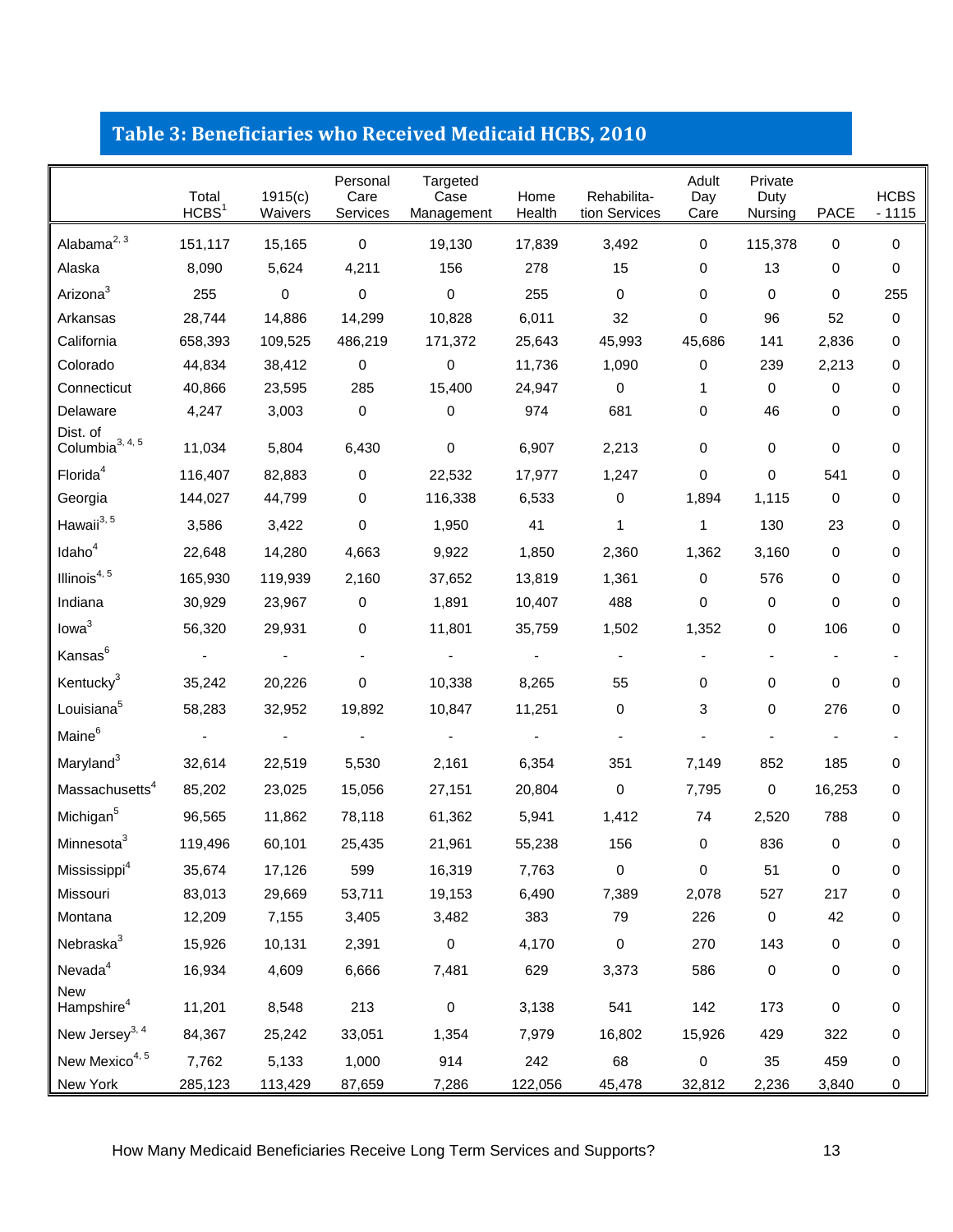|                                    | Total<br>HCBS <sup>1</sup> | 1915(c)<br>Waivers | Personal<br>Care<br>Services | Targeted<br>Case<br>Management | Home<br>Health | Rehabilita-<br>tion Services | Adult<br>Day<br>Care | Private<br>Duty<br>Nursing | <b>PACE</b> | <b>HCBS</b><br>$-1115$ |
|------------------------------------|----------------------------|--------------------|------------------------------|--------------------------------|----------------|------------------------------|----------------------|----------------------------|-------------|------------------------|
| North Carolina <sup>4</sup>        | 124,066                    | 25,946             | 72,433                       | 30,397                         | 39,855         | $\pmb{0}$                    | $\sqrt{2}$           | $\mathbf 0$                | 150         | 0                      |
| North<br>Dakota $3, 4, 5$          | 8,541                      | 6,364              | $\mathbf 0$                  | 359                            | 458            | 2,479                        | 0                    | 0                          | 60          | 0                      |
| Ohio                               | 130,293                    | 81,828             | $\mathbf 0$                  | 0                              | 36,911         | 57,083                       | 0                    | 9,798                      | 0           | 0                      |
| Oklahoma <sup>3</sup>              | 37,074                     | 28,298             | 3,751                        | 6,288                          | 7,293          | $\pmb{0}$                    | $\mathbf 0$          | $\mathbf 0$                | 80          | 0                      |
| $O$ regon $3$                      | 49,171                     | 42,642             | 3,226                        | 509                            | 429            | 3,277                        | 71                   | 264                        | 931         | 0                      |
| Pennsylvania <sup>3</sup>          | 116,523                    | 78,694             | $\pmb{0}$                    | 29,354                         | 13,004         | 6,648                        | $\pmb{0}$            | 70                         | 2,912       | 0                      |
| Rhode<br>Island <sup>3, 4, 7</sup> | 14,668                     | 3,602              | 427                          | 5,727                          | 2,016          | 3,854                        | 2,593                | $\pmb{0}$                  | 242         | 8,096                  |
| South<br>Carolina $3, 4$           | 40,854                     | 25,092             | 2,227                        | 19,248                         | 4,324          | 4,429                        | 4,904                | 137                        | 502         | 0                      |
| South<br>Dakota $3, 4$             | 6,095                      | 4,617              | 2,996                        | $\mathbf 0$                    | 471            | 413                          | 3                    | 61                         | 0           | 0                      |
| Tennessee <sup>3</sup>             | 17,524                     | 14,075             | $\mathbf 0$                  | 0                              | 969            | 2,318                        | $\mathsf 0$          | $\mathbf 0$                | 368         | 0                      |
| Texas $^{3, 4, 5}$                 | 238,689                    | 129,070            | 9,119                        | 88,717                         | 31,653         | 16,658                       | 21,799               | 19                         | 1,128       | 0                      |
| Utah $^{3, 5, 8}$                  | 8,719                      | 345                | 1,736                        | 4,480                          | 334            | 1,794                        | $\mathbf 0$          | 0                          | 30          | 0                      |
| Vermont <sup>7</sup>               | 11,636                     | 6,257              | 2,594                        | 1,834                          | 3,662          | 51                           | $\mathbf 0$          | 0                          | 113         | 10,782                 |
| Virginia <sup>3, 4, 5</sup>        | 55,948                     | 52,298             | 17                           | 1,606                          | 2,930          | 807                          | 12                   | 127                        | 754         | 0                      |
| Washington                         | 80,138                     | 51,565             | 27,646                       | 1,412                          | 3,050          | 8,887                        | 2,543                | 98                         | 473         | 0                      |
| West Virginia                      | 23,583                     | 11,854             | 5,916                        | 779                            | 2,650          | 4,139                        | $\mathbf 0$          | 621                        | 0           | 0                      |
| Wisconsin $^{3, 4, 5}$             | 35,652                     | 19,052             | 765                          | 10,675                         | 479            | 2,952                        | $\mathbf 0$          | 104                        | 4,630       | 0                      |
| Wyoming                            | 6,248                      | 4,521              | $\mathbf 0$                  | 1,206                          | 600            | 1,925                        | 0                    | $\mathbf 0$                | 0           | 0                      |
| <b>United States</b>               | 3,472,460                  | 1,513,082          | 983,846                      | 811,372                        | 592,767        | 253,893                      | 149,284              | 139,995                    | 40,526      | 19,133                 |

Data Source: Medicaid Analytic eXtract (MAX)

 $<sup>1</sup>$  Total HCBS is the unduplicated total of beneficiaries who received one or more HCBS benefits.</sup>

 $2$  Alabama data include 115,378 private duty nursing beneficiaries, which is 100,000 more than the next highest state. The reason for this data anomaly is not known.

 $3$  The number of home health beneficiaries in an available benchmark differed from the number of beneficiaries in this MAX analysis by more than 20 percent. See Table A-3 for the benchmark.

 $4$  The number of personal care beneficiaries in an available benchmark differed from the number of beneficiaries in this MAX analysis by more than 20 percent. See Table A-4 for the benchmark.

 $5$  The number of 1915(c) waiver beneficiaries in available benchmarks differed from the number of beneficiaries in this MAX analysis by more than 20 percent. See Table A-5 for the benchmark.

 $^6$  MAX does not include 2010 data for Kansas and Maine.<br><sup>7</sup> Rhode Island and Vermont provide services similar to 1915(c) waivers in 1115 demonstrations. These states categorized these services as 1915(c) waiver services in the Medicaid Statistical Information System (MSIS), the source data for MAX.

<sup>8</sup> MAX does not include 2010 data for Utah, but Utah data were available in a validation file used to develop MAX. The number of beneficiaries who received more than one type of service could not be obtained using the validation file. As a result, Utah Total HCBS data include duplicates. People who received more than one type of service are counted multiple times.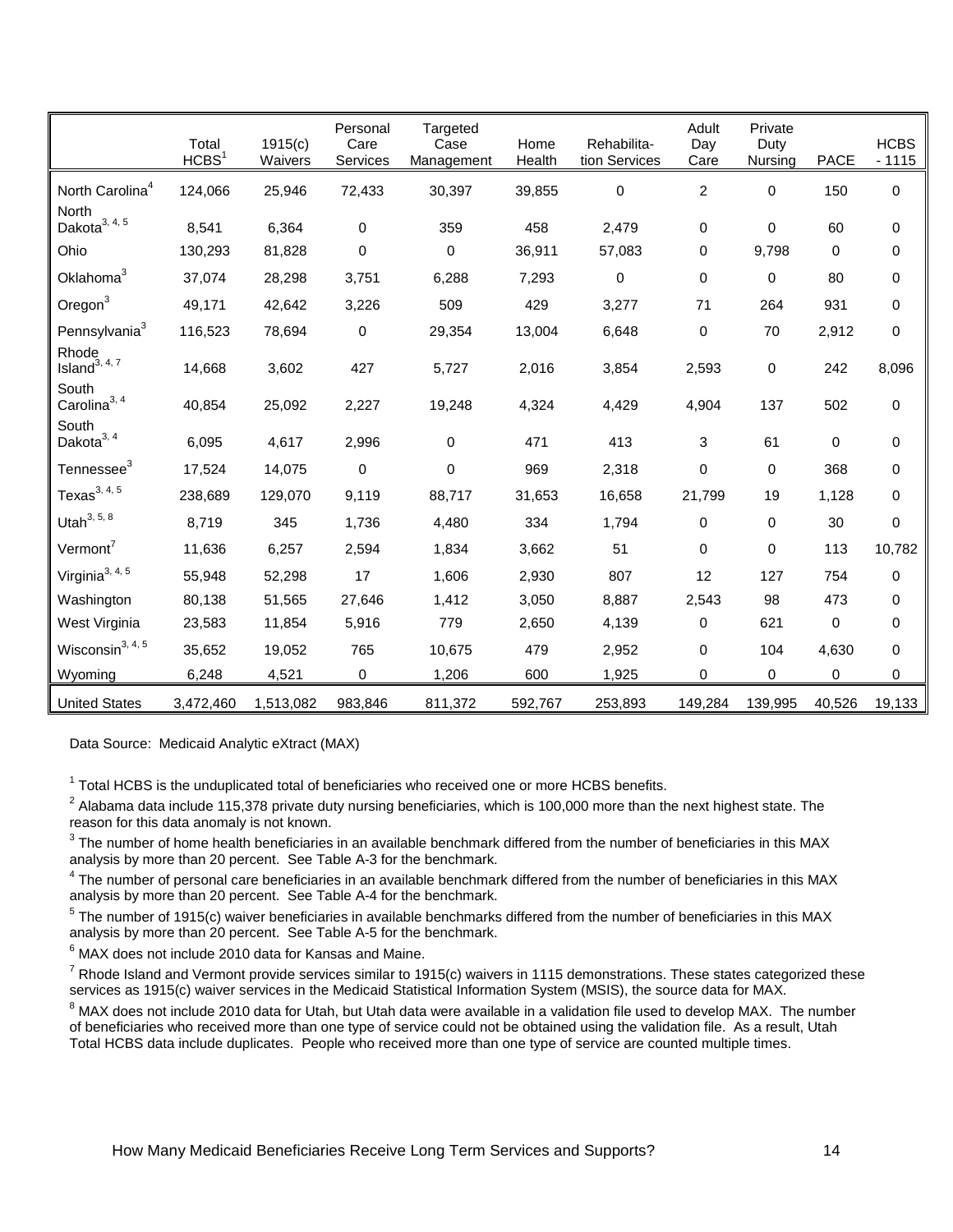# <span id="page-19-0"></span>**Beneficiary Data by Target Population**

We categorized services for three population groups:

- Older adults and people with physical disabilities (abbreviated A/D for aging/disability)
- People with developmental disabilities (DD)
- Adults with a serious mental illness or children with a serious emotional disturbance (SMI/SED)

As Figure 5 illustrates, people who received services targeting people with developmental disabilities were more likely to receive HCBS than people who received services associated with other populations. Eighty-five percent of beneficiaries who received services for people with developmental disabilities received HCBS.



<span id="page-19-1"></span>**Figure 5: Percentage of Medicaid LTSS Beneficiaries who Received HCBS by Target Population, 2010** 

Source: Medicaid Analytic eXtract (MAX). MAX does not include 2010 data for Kansas and Maine. Data do not include LTSS beneficiaries enrolled in comprehensive managed care plans.

\* Data for this population includes more than one type of HCBS. HCBS percentages include duplicate participants if the particpant received more than one type of HCBS.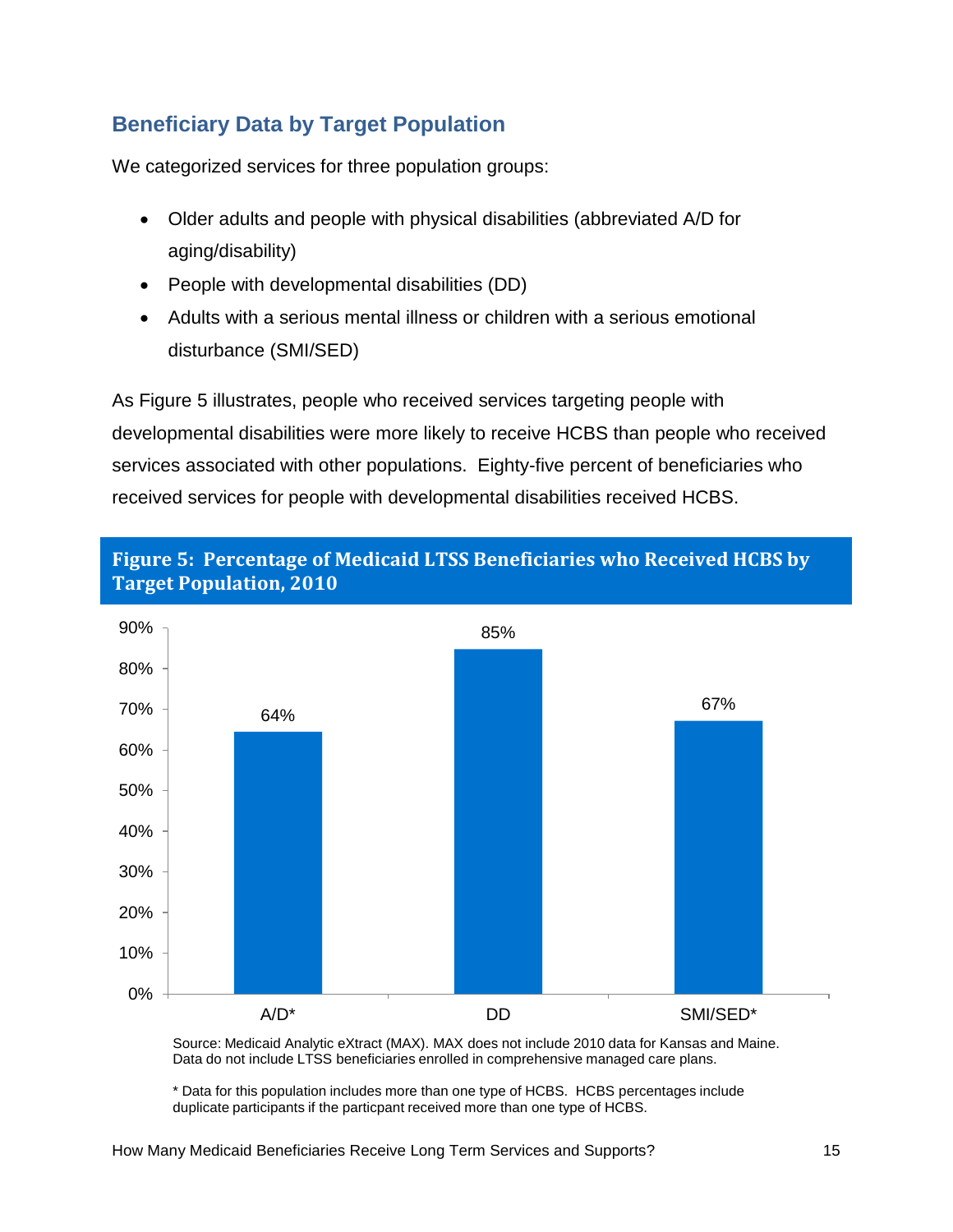Services were categorized by target population in a manner consistent with annual Medicaid LTSS expenditure reports.<sup>11</sup> We used target population data in MAX for 1915(c) waiver participants. Targeted case management and HCBS for people in 1115 demonstrations could not be categorized due to data limitations. We also were unable to calculate the number of unduplicated beneficiaries within each target population.

Tables 4 through 6 on the following pages show state-level data by target population. Table 4 presents data for services associated with older adults and people with physical disabilities. Data for services targeting people with developmental disabilities are in Table 5. The final table shows data for services associated with adults with a serious mental illness or children with a serious emotional disturbance.

<span id="page-20-0"></span> $\overline{\phantom{a}}$ 

<sup>11</sup> Eiken S, Sredl K, Gold L, Kasten J, Burwell B, and Saucier P. *Medicaid Expenditures for Long-Term Services and Supports in FFY 2012* April 28, 2014. Available on-line at [http://www.medicaid.gov/Medicaid-CHIP-Program-Information/By-Topics/Long-Term-Services-and-](http://www.medicaid.gov/Medicaid-CHIP-Program-Information/By-Topics/Long-Term-Services-and-Supports/Long-Term-Services-and-Supports.html)[Supports/Long-Term-Services-and-Supports.html.](http://www.medicaid.gov/Medicaid-CHIP-Program-Information/By-Topics/Long-Term-Services-and-Supports/Long-Term-Services-and-Supports.html)

How Many Medicaid Beneficiaries Receive Long Term Services and Supports? 16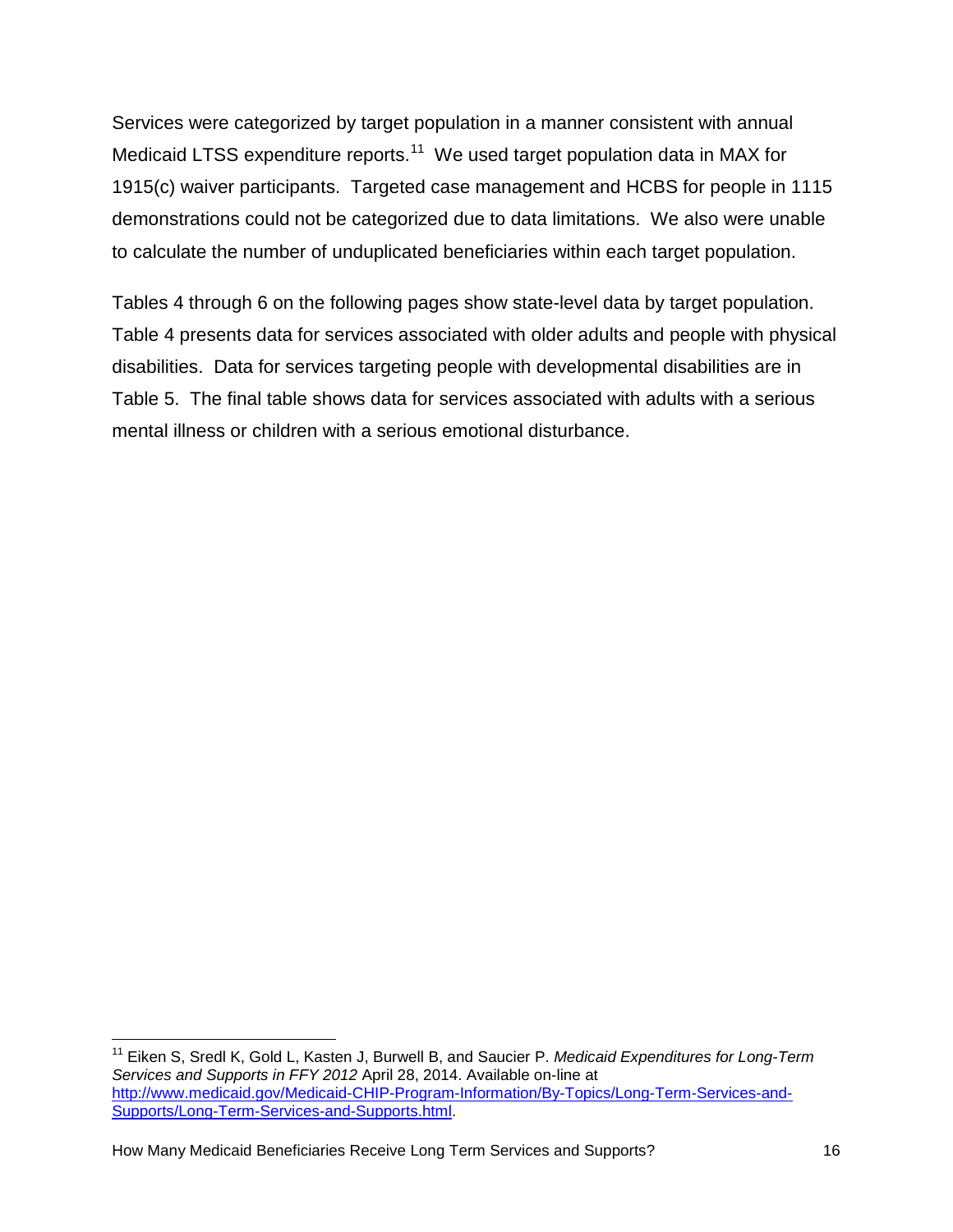#### <span id="page-21-0"></span>**Table 4: Beneficiaries who Received LTSS Targeted Primarily to Older People and People with Physical Disabilities, 2010**

|                                      | Nursing<br>Facilities | Personal<br>Care<br>Services | 1915(c)<br>Waivers:<br>A/D <sup>1</sup> | Home<br>Health | Adult<br>Day<br>Care | Private<br>Duty<br>Nursing | <b>PACE</b> |
|--------------------------------------|-----------------------|------------------------------|-----------------------------------------|----------------|----------------------|----------------------------|-------------|
| Alabama <sup>2, 3</sup>              | 25,278                | $\mathsf 0$                  | 9,214                                   | 17,839         | $\mathbf 0$          | 115,378                    | $\mathbf 0$ |
| Alaska                               | 914                   | 4,211                        | 2,923                                   | 278            | 0                    | 13                         | 0           |
| Arizona <sup>3</sup>                 | 17,478                | $\mathsf 0$                  | $\pmb{0}$                               | 255            | $\mathbf 0$          | $\mathbf 0$                | $\mathbf 0$ |
| Arkansas                             | 19,070                | 14,299                       | 10,806                                  | 6,011          | $\pmb{0}$            | 96                         | 52          |
| California                           | 133,532               | 486,219                      | 15,521                                  | 25,643         | 45,686               | 141                        | 2,836       |
| Colorado                             | 14,704                | 0                            | 22,929                                  | 11,736         | $\pmb{0}$            | 239                        | 2,213       |
| Connecticut                          | 29,084                | 285                          | 13,587                                  | 24,947         | 1                    | 0                          | 0           |
| Delaware                             | 3,944                 | $\pmb{0}$                    | 1,392                                   | 974            | $\mathbf 0$          | 46                         | 0           |
| Dist. of Columbia <sup>3, 4, 5</sup> | 3,533                 | 6,430                        | 3,514                                   | 6,907          | $\mathbf 0$          | 0                          | 0           |
| Florida <sup>4</sup>                 | 68,077                | 0                            | 43,471                                  | 17,977         | $\pmb{0}$            | $\pmb{0}$                  | 541         |
| Georgia <sup>5</sup>                 | 36,312                | $\mathbf 0$                  | 12,877                                  | 6,533          | 1,894                | 1,115                      | 0           |
| Hawaii <sup>3</sup>                  | 211                   | $\pmb{0}$                    | $\pmb{0}$                               | 41             | $\mathbf{1}$         | 130                        | 23          |
| Idaho <sup>4</sup>                   | 3,569                 | 4,663                        | 9,740                                   | 1,850          | 1,362                | 3,160                      | 0           |
| Illinois <sup>4, 5</sup>             | 72,167                | 2,160                        | 86,065                                  | 13,819         | $\mathsf 0$          | 576                        | 0           |
| Indiana                              | 37,106                | 0                            | 10,103                                  | 10,407         | $\mathbf 0$          | 0                          | $\mathbf 0$ |
| Iowa <sup>3</sup>                    | 17,561                | 0                            | 16,329                                  | 35,759         | 1,352                | 0                          | 106         |
| Kansas <sup>6</sup>                  |                       |                              |                                         |                |                      | $\overline{\phantom{a}}$   |             |
| Kentucky <sup>3</sup>                | 26,964                | $\pmb{0}$                    | 13,055                                  | 8,265          | 0                    | 0                          | 0           |
| Louisiana                            | 27,346                | 19,892                       | 5,907                                   | 11,251         | 3                    | 0                          | 276         |
| Maine <sup>6</sup>                   |                       |                              |                                         |                |                      |                            |             |
| Maryland <sup>3</sup>                | 23,486                | 5,530                        | 8,488                                   | 6,354          | 7,149                | 852                        | 185         |
| Massachusetts <sup>4,5</sup>         | 46,856                | 15,056                       | $\mathbf 0$                             | 20,804         | 7,795                | $\mathbf 0$                | 16,253      |
| Michigan                             | 48,860                | 78,118                       | 11,215                                  | 5,941          | 74                   | 2,520                      | 788         |
| Minnesota <sup>3</sup>               | 27,635                | 25,435                       | 42,873                                  | 55,238         | $\pmb{0}$            | 836                        | $\mathbf 0$ |
| Mississippi <sup>4</sup>             | 18,968                | 599                          | 14,209                                  | 7,763          | 0                    | 51                         | 0           |
| Missouri                             | 35,754                | 53,711                       | 20,011                                  | 6,490          | 2,078                | 527                        | 217         |
| Montana                              | 4,767                 | 3,405                        | 2,317                                   | 383            | 226                  | $\pmb{0}$                  | 42          |
| Nebraska <sup>3</sup>                | 10,394                | 2,391                        | 5,525                                   | 4,170          | 270                  | 143                        | $\mathbf 0$ |
| Nevada <sup>4</sup>                  | 4,625                 | 6,666                        | 2,876                                   | 629            | 586                  | $\pmb{0}$                  | 0           |
| New Hampshire <sup>4</sup>           | 7,023                 | 213                          | 3,676                                   | 3,138          | 142                  | 173                        | $\pmb{0}$   |
| New Jersey <sup>3, 4</sup>           | 40,406                | 33,051                       | 13,786                                  | 7,979          | 15,926               | 429                        | 322         |
| New Mexico <sup>4, 5</sup>           | 6,230                 | 1,000                        | 889                                     | 242            | $\mathbf 0$          | 35                         | 459         |
| New York                             | 134,167               | 87,659                       | 28,829                                  | 122,056        | 32,812               | 2,236                      | 3,840       |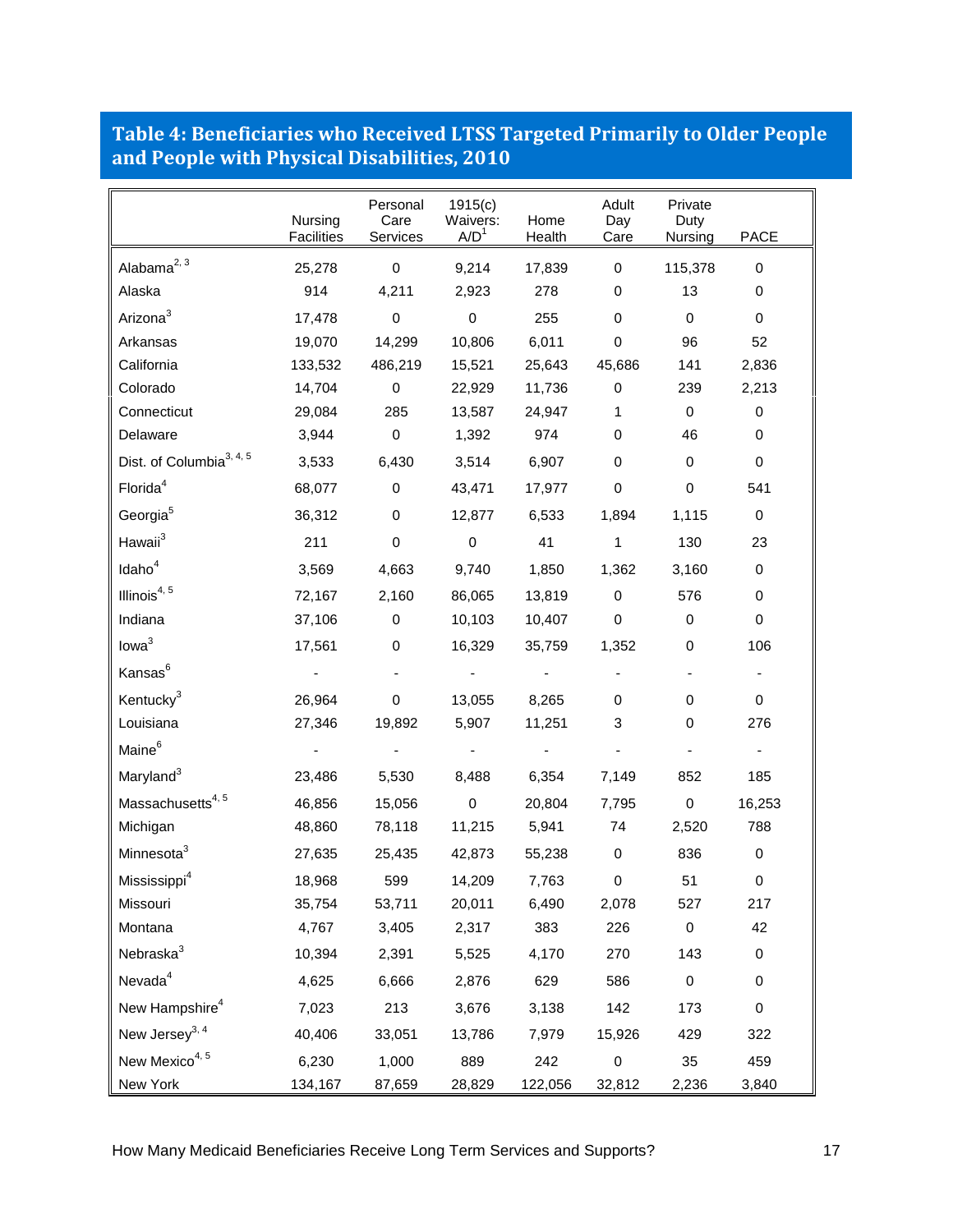|                                 | Nursing<br><b>Facilities</b> | Personal<br>Care<br>Services | 1915(c)<br>Waivers:<br>A/D <sup>1</sup> | Home<br>Health | Adult<br>Day<br>Care | Private<br>Duty<br><b>Nursing</b> | <b>PACE</b> |
|---------------------------------|------------------------------|------------------------------|-----------------------------------------|----------------|----------------------|-----------------------------------|-------------|
| North Carolina <sup>4</sup>     | 40,220                       | 72,433                       | 12,814                                  | 39,855         | $\overline{2}$       | $\mathbf{0}$                      | 150         |
| North Dakota <sup>3, 4</sup>    | 4,762                        | $\mathbf 0$                  | 431                                     | 458            | $\Omega$             | $\Omega$                          | 60          |
| Ohio                            | 80,417                       | $\mathbf 0$                  | 47,300                                  | 36,911         | $\Omega$             | 9,798                             | $\Omega$    |
| Oklahoma <sup>3</sup>           | 19,672                       | 3,751                        | 22,913                                  | 7,293          | $\mathbf 0$          | $\mathbf 0$                       | 80          |
| $O$ regon $3$                   | 10,251                       | 3,226                        | 29,056                                  | 429            | 71                   | 264                               | 931         |
| Pennsylvania <sup>3</sup>       | 79,270                       | $\mathbf 0$                  | 42,967                                  | 13,004         | $\pmb{0}$            | 70                                | 2,912       |
| Rhode Island <sup>3, 4, 7</sup> | 9,451                        | 427                          | $\pmb{0}$                               | 2,016          | 2,593                | $\mathbf 0$                       | 242         |
| South Carolina <sup>3, 4</sup>  | 16,242                       | 2,227                        | 14,348                                  | 4,324          | 4,904                | 137                               | 502         |
| South Dakota <sup>3, 4</sup>    | 5,383                        | 2,996                        | 1,301                                   | 471            | 3                    | 61                                | $\mathbf 0$ |
| Tennessee <sup>3</sup>          | 30,440                       | $\mathbf 0$                  | 5,590                                   | 969            | $\pmb{0}$            | $\mathbf 0$                       | 368         |
| Texas $3, 4$                    | 93,344                       | 9,119                        | 42,533                                  | 31,653         | 21,799               | 19                                | 1,128       |
| Utah $3, 8$                     | 4.772                        | 1,736                        |                                         | 334            | $\mathbf 0$          | $\mathbf 0$                       | 30          |
| Vermont <sup>7</sup>            | 3,561                        | 2,594                        | $\mathbf 0$                             | 3,662          | $\Omega$             | $\mathbf 0$                       | 113         |
| Virginia <sup>3, 4</sup>        | 26,643                       | 17                           | 24,098                                  | 2,930          | 12                   | 127                               | 754         |
| Washington <sup>5</sup>         | 18,803                       | 27,646                       | $\mathbf 0$                             | 3,050          | 2,543                | 98                                | 473         |
| West Virginia                   | 11,074                       | 5,916                        | 7,135                                   | 2,650          | $\mathbf 0$          | 621                               | $\mathbf 0$ |
| Wisconsin <sup>3, 4, 5</sup>    | 28,387                       | 765                          | 6,958                                   | 479            | $\mathbf 0$          | 104                               | 4,630       |
| Wyoming                         | 2,311                        | $\mathbf 0$                  | 2,025                                   | 600            | 0                    | $\pmb{0}$                         | 0           |
| <b>United States</b>            | 1,431,024                    | 983,846                      | 691,596                                 | 592,767        | 149,284              | 139,995                           | 40,526      |

Data Source: Medicaid Analytic eXtract (MAX)

 $1$  A/D is an abbreviation for older adults and people with physical disabilities (for aging/disability). Participants in 1915(c) waivers can be identified in eligibility data or in claims data. Eligibility data contain population information<br>while claims data do not. Thus, MAX does not contain population information for people identified onl

 $2$  Alabama data include 115,378 private duty nursing beneficiaries, which is 100,000 more than the next highest state. The reason for this data anomaly is not known.

 $3$  The number of home health beneficiaries in an available benchmark differed from the number of beneficiaries in this MAX analysis by more than 20 percent. See Table A-3 for the benchmark.

<sup>4</sup> The number of personal care beneficiaries in an available benchmark differed from the number of beneficiaries in this MAX analysis by more than 20 percent. See Table A-4 for the benchmark.

<sup>5</sup> The number of 1915(c) waiver beneficiaries in available benchmarks differed from the number of beneficiaries in this MAX analysis by more than 20 percent. See Table A-6 for the benchmark.

 $6$  MAX does not include 2010 data for Kansas and Maine.

 $7$  Rhode Island and Vermont provide services similar to 1915(c) waivers in 1115 demonstrations. Population data for these services are not available in MAX.

<sup>8</sup> MAX does not include 2010 data for Utah, but Utah data were available in a validation file used to develop MAX. Population data for 1915(c) waiver services were not available in the validation file.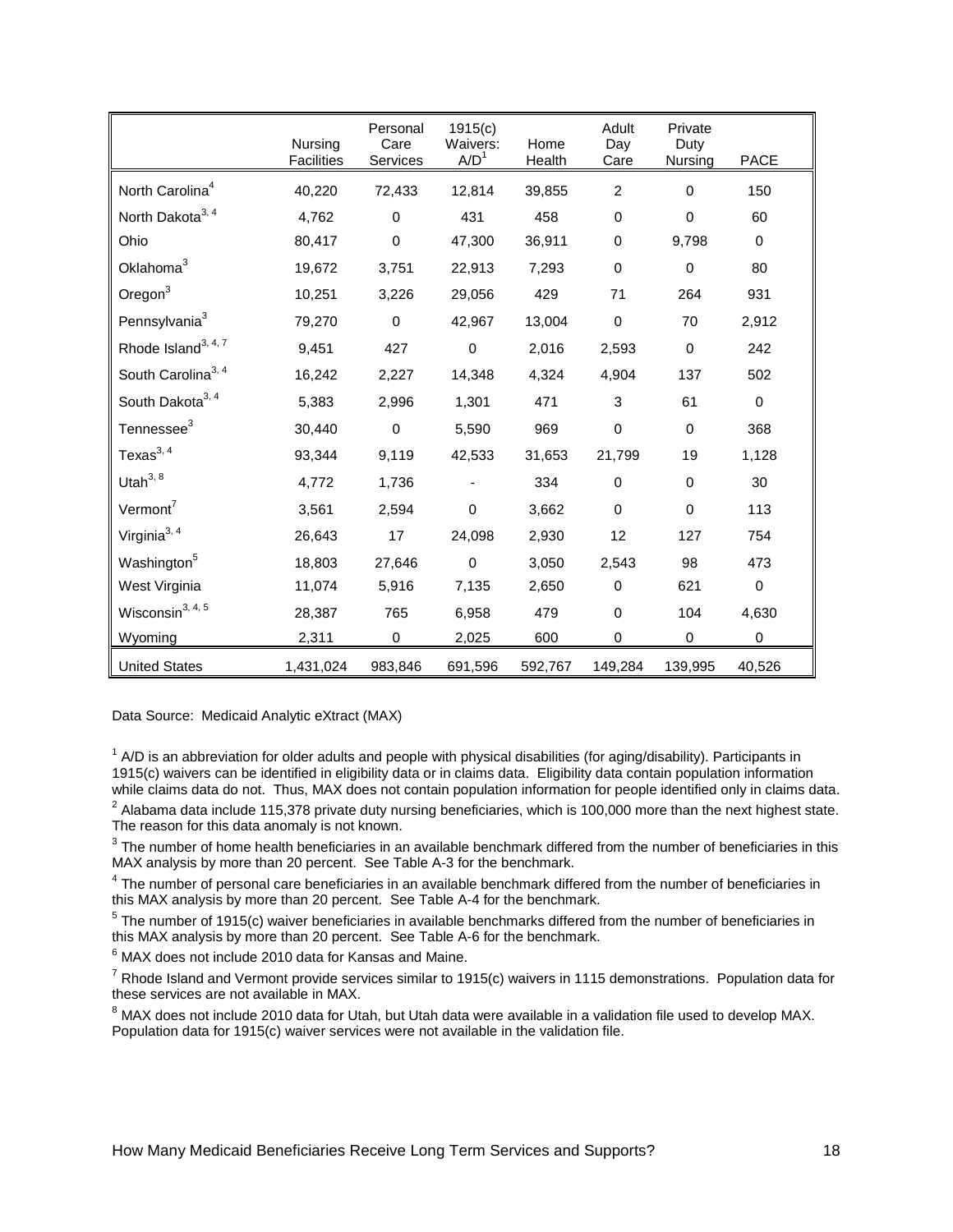#### <span id="page-23-0"></span>**Table 5: Beneficiaries who Received LTSS Targeted Primarily to People with Developmental Disabilities, 2010**

|                                | ICF/IID <sup>1</sup> | 1915(c) Waivers: DD <sup>2</sup> |
|--------------------------------|----------------------|----------------------------------|
| Alabama                        | 216                  | 5,729                            |
| Alaska <sup>3</sup>            | 12                   | 1,514                            |
| Arizona <sup>3</sup>           | $\mathsf 0$          | $\mathbf 0$                      |
| Arkansas                       | 1,678                | 4,039                            |
| California                     | 9,796                | 89,397                           |
| Colorado                       | 221                  | 8,277                            |
| Connecticut                    | 1,103                | 9,112                            |
| Delaware                       | 132                  | 887                              |
| Dist. of Columbia <sup>3</sup> | 656                  | 1,505                            |
| Florida                        | 2,830                | 29,974                           |
| Georgia <sup>3, 4</sup>        | 1,436                | 11,418                           |
| Hawaii                         | 85                   | 2,720                            |
| Idaho $3$                      | 686                  | 2,916                            |
| Illinois                       | 8,730                | 18,825                           |
| Indiana                        | 4,207                | 12,041                           |
| lowa                           | 2,198                | 11,461                           |
| Kansas <sup>5</sup>            |                      |                                  |
| Kentucky                       | 605                  | 7,304                            |
| Louisiana                      | 5,315                | 10,373                           |
| Maine <sup>5</sup>             |                      |                                  |
| Maryland                       | 154                  | 12,538                           |
| Massachusetts <sup>3, 4</sup>  | 835                  | 0                                |
| Michigan <sup>3, 4</sup>       | 12                   | 503                              |
| Minnesota <sup>3</sup>         | 2,761                | 15,622                           |
| Mississippi                    | 2,879                | 1,870                            |
| $\mathsf{Missouri}^4$          | 739                  | 3,074                            |
| Montana <sup>3</sup>           | 71                   | 2,364                            |
| Nebraska <sup>3</sup>          | 257                  | 4,202                            |
| Nevada                         | 111                  | 1,725                            |
| New Hampshire <sup>3</sup>     | 43                   | 4,672                            |
| New Jersey                     | 2,715                | 10,743                           |
| New Mexico                     | 275                  | 3,946                            |
| New York                       | 8,702                | 76,135                           |
| North Carolina                 | 4,115                | 11,156                           |
| North Dakota                   | 604                  | 3,969                            |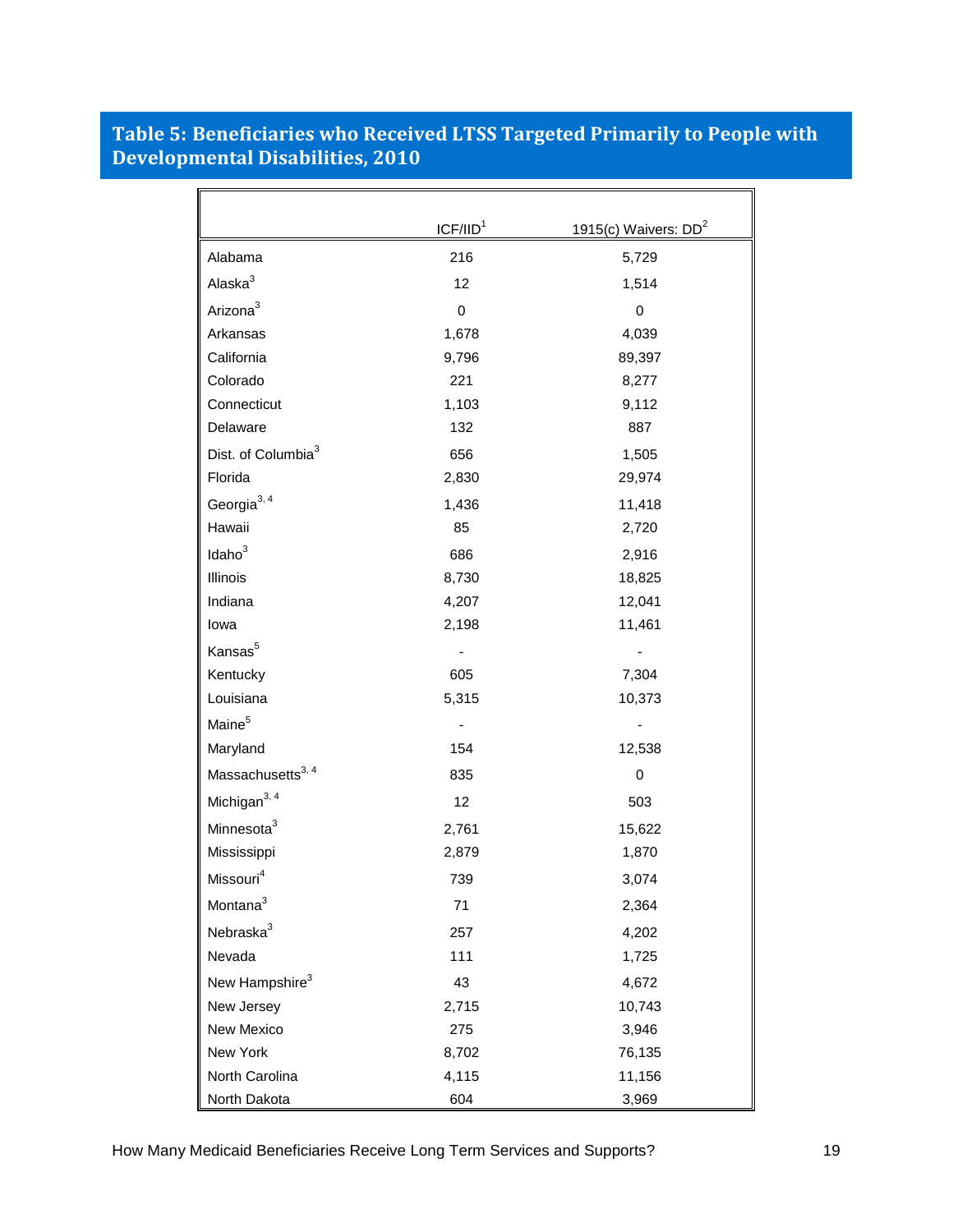|                            | ICF/IID <sup>1</sup> | 1915(c) Waivers: $DD2$ |
|----------------------------|----------------------|------------------------|
| Ohio                       | 7,442                | 26,752                 |
| Oklahoma                   | 1,732                | 5,338                  |
| Oregon <sup>3</sup>        | 0                    | 13,216                 |
| Pennsylvania               | 3,741                | 34,590                 |
| Rhode Island <sup>6</sup>  | 41                   | $\mathbf 0$            |
| South Carolina             | 1,484                | 8,026                  |
| South Dakota               | 172                  | 3,308                  |
| Tennessee                  | 1,110                | 8,481                  |
| Texas                      | 11,176               | 25,899                 |
| Utah $7$                   | 815                  |                        |
| Vermont <sup>6</sup>       | 7                    | $\Omega$               |
| Virginia                   | 1,690                | 9,284                  |
| Washington <sup>3, 4</sup> | 60                   | $\Omega$               |
| West Virginia              | 549                  | 4,475                  |
| Wisconsin <sup>3, 4</sup>  | 1,248                | 10,357                 |
| Wyoming                    | 89                   | 2,149                  |
| <b>United States</b>       | 95,535               | 531,886                |

Data Source: Medicaid Analytic eXtract (MAX)

 $1$  ICF/IID is an abbreviation for Intermediate Care Facilities for Individuals with Intellectual Disabilities

 $2$  DD is an abbrevation for people with developmental disabilities. Participants in 1915(c) waivers can be identified in eligibility data or in claims data. Eligibility data contain population information while claims data do not. Thus, MAX does not contain population information for participants identified only in claims data.

 $3$  The number of ICF/IID beneficiaries in an available point-in-time benchmark differed from the number of beneficiaries in this MAX analysis by more than 20 percent. See

 $4$  The number of 1915(c) waiver beneficiaries in an available benchmark differed from the number of beneficiaries in this MAX analysis by more than 20 percent. See Table A-7 for the benchmark.

 $<sup>5</sup>$  MAX does not include 2010 data for Kansas and Maine.</sup>

 $6$  Rhode Island and Vermont provide services similar to 1915(c) waivers in 1115 demonstrations. Population data for these services are not available in MAX.

 $7$  MAX does not include 2010 data for Utah, but Utah data were available in a validation file used to develop MAX. Population data for 1915(c) waiver services were not available in the validation file.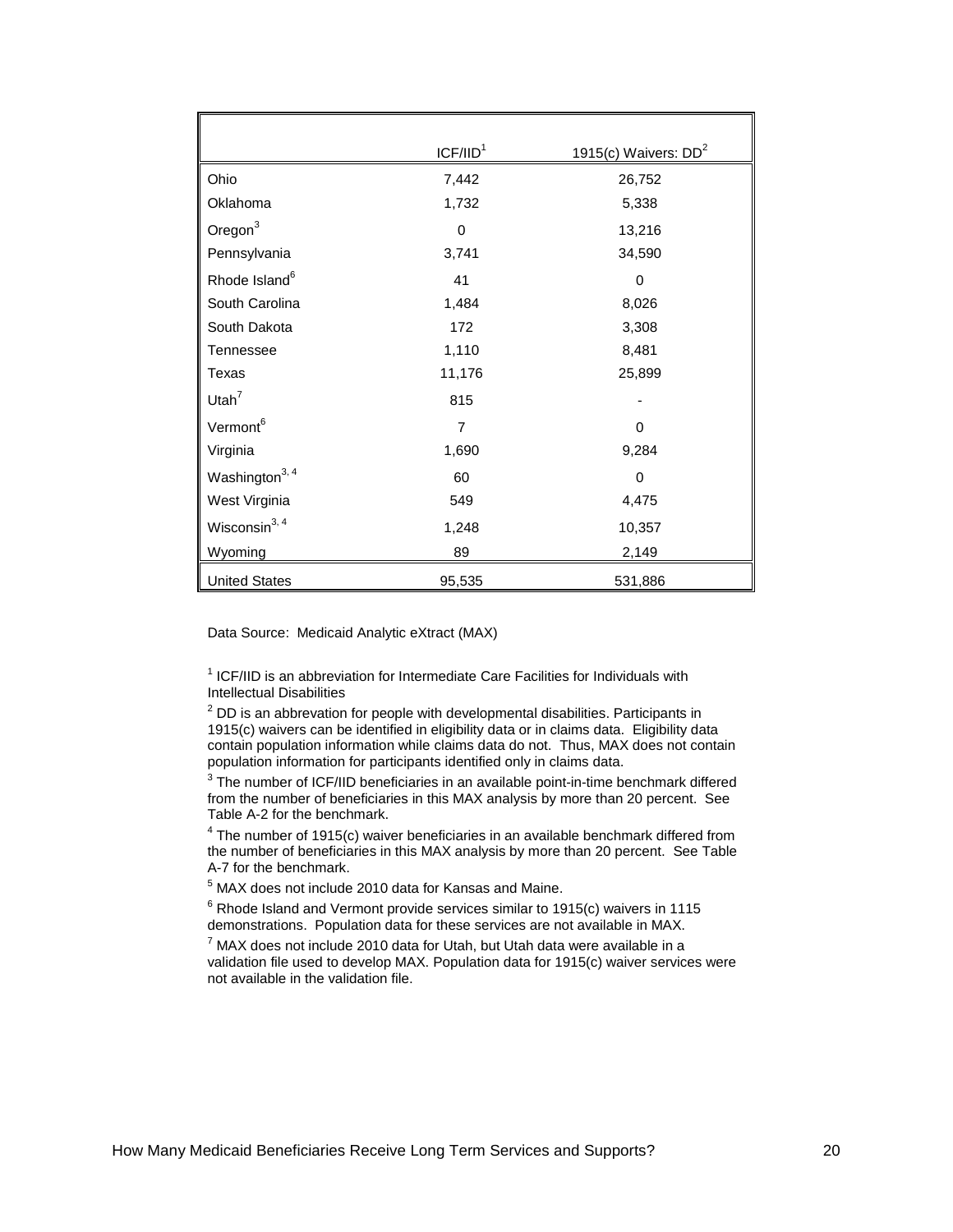#### <span id="page-25-0"></span>**Table 6: Beneficiaries who Received LTSS Targeted Primarily to Adults with a Serious Mental Illness or Children with a Serious Emotional Disturbance, 2010**

|                          | Inpatient Psychiatric<br><b>Facilities for Persons</b><br>Under Age 21 | <b>Mental Hospital</b><br><b>Services for Persons</b><br>Age 65 and Older | Rehabilitation<br>Services | 1915(c)<br>Waivers:<br>SMI/SED <sup>1</sup> |
|--------------------------|------------------------------------------------------------------------|---------------------------------------------------------------------------|----------------------------|---------------------------------------------|
| Alabama                  | 2,375                                                                  | 180                                                                       | 3,492                      | 0                                           |
| Alaska                   | 1,174                                                                  | $\boldsymbol{9}$                                                          | 15                         | 0                                           |
| Arizona                  | 1,697                                                                  | 108                                                                       | 0                          | 0                                           |
| Arkansas                 | 6,114                                                                  | $\mathbf 0$                                                               | 32                         | 0                                           |
| California               | 102                                                                    | $\mathbf 0$                                                               | 45,993                     | 0                                           |
| Colorado                 | 44                                                                     | 24                                                                        | 1,090                      | 2,883                                       |
| Connecticut <sup>2</sup> | 1,532                                                                  | 86                                                                        | $\mathbf 0$                | 79                                          |
| Delaware                 | 19                                                                     | 814                                                                       | 681                        | 0                                           |
| Dist. of Columbia        | 446                                                                    | 92                                                                        | 2,213                      | 0                                           |
| Florida                  | $\pmb{0}$                                                              | 85                                                                        | 1,247                      | 0                                           |
| Georgia                  | 0                                                                      | $\mathbf 0$                                                               | 0                          | 0                                           |
| Hawaii                   | $\mathbf 0$                                                            | $\mathbf 0$                                                               | 1                          | 0                                           |
| Idaho                    | 398                                                                    | $\mathbf 0$                                                               | 2,360                      | 0                                           |
| Illinois                 | 7,551                                                                  | 1,736                                                                     | 1,361                      | 0                                           |
| Indiana                  | 2,320                                                                  | 108                                                                       | 488                        | 0                                           |
| lowa                     | 934                                                                    | 58                                                                        | 1,502                      | 0                                           |
| Kansas <sup>3</sup>      |                                                                        |                                                                           | $\overline{\phantom{a}}$   |                                             |
| Kentucky                 | 3,894                                                                  | 367                                                                       | 55                         | 0                                           |
| Louisiana                | 4,365                                                                  | 9,255                                                                     | 0                          | 0                                           |
| Maine <sup>3</sup>       |                                                                        |                                                                           |                            |                                             |
| Maryland                 | 2,526                                                                  | 31                                                                        | 351                        | 0                                           |
| Massachusetts            | 318                                                                    | 1,713                                                                     | 0                          | 0                                           |
| Michigan                 | 5,754                                                                  | 273                                                                       | 1,412                      | 78                                          |
| Minnesota                | 611                                                                    | 58                                                                        | 156                        | $\mathbf 0$                                 |
| Mississippi              | 3,109                                                                  | 94                                                                        | 0                          | 0                                           |
| Missouri                 | 181                                                                    | $\,6$                                                                     | 7,389                      | 0                                           |
| Montana                  | 396                                                                    | 55                                                                        | 79                         | 152                                         |
| Nebraska                 | 1,268                                                                  | $\pmb{0}$                                                                 | 0                          | $\pmb{0}$                                   |
| Nevada                   | 1,246                                                                  | 11                                                                        | 3,373                      | 0                                           |
| New Hampshire            | 376                                                                    | 0                                                                         | 541                        | 0                                           |
| New Jersey               | 1,781                                                                  | 289                                                                       | 16,802                     | 0                                           |
| New Mexico               | 1,925                                                                  | 54                                                                        | 68                         | 0                                           |
| New York                 | 12,570                                                                 | 3,040                                                                     | 45,478                     | 5,111                                       |
| North Carolina           | 3,023                                                                  | 77                                                                        | $\mathsf 0$                | 0                                           |
| North Dakota             | 99                                                                     | 12                                                                        | 2,479                      | 0                                           |
| Ohio                     | 2,195                                                                  | 36                                                                        | 57,083                     | 0                                           |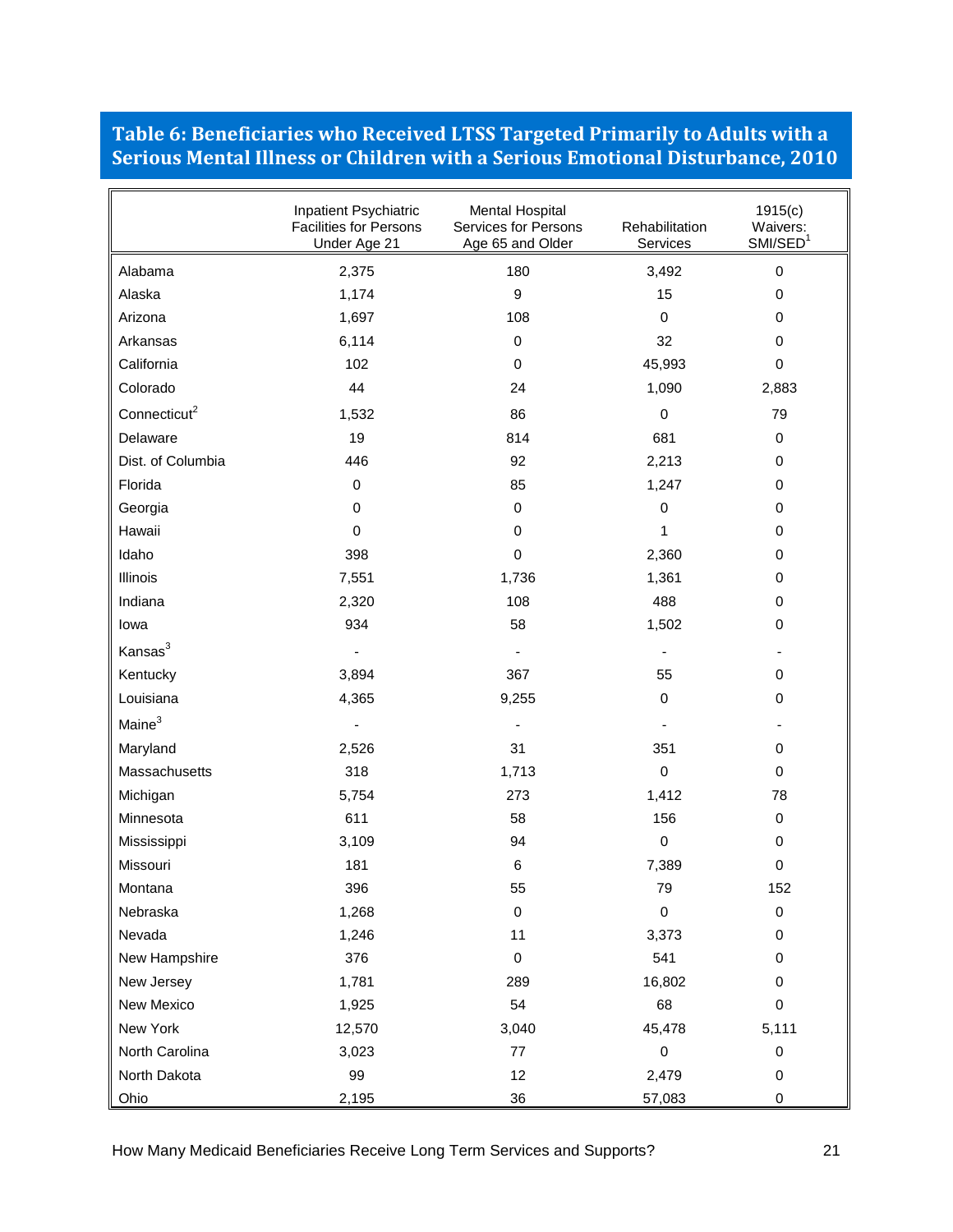|                           | Inpatient Psychiatric<br><b>Facilities for Persons</b><br>Under Age 21 | Mental Hospital<br>Services for Persons<br>Age 65 and Older | Rehabilitation<br><b>Services</b> | 1915(c)<br>Waivers:<br>SMI/SED <sup>1</sup> |
|---------------------------|------------------------------------------------------------------------|-------------------------------------------------------------|-----------------------------------|---------------------------------------------|
| Oklahoma                  | 4,409                                                                  | 178                                                         | $\Omega$                          | $\Omega$                                    |
| Oregon                    | 1,380                                                                  | 18                                                          | 3,277                             | 0                                           |
| Pennsylvania              | 1,503                                                                  | 2,937                                                       | 6,648                             | 0                                           |
| Rhode Island <sup>4</sup> | 127                                                                    | 125                                                         | 3,854                             | 0                                           |
| South Carolina            | 1,297                                                                  | 187                                                         | 4,429                             | 0                                           |
| South Dakota              | 840                                                                    | 104                                                         | 413                               | 0                                           |
| Tennessee                 | 2,781                                                                  | 199                                                         | 2,318                             | $\Omega$                                    |
| Texas                     | 12,127                                                                 | 122                                                         | 16,658                            | 24                                          |
| Utah <sup>5</sup>         | 106                                                                    | 11                                                          | 1,794                             |                                             |
| Vermont <sup>4</sup>      | $\Omega$                                                               | 216                                                         | 51                                | 0                                           |
| Virginia                  | 916                                                                    | 975                                                         | 807                               | 0                                           |
| Washington                | 858                                                                    | 2,607                                                       | 8,887                             | 0                                           |
| West Virginia             | 1,878                                                                  | 661                                                         | 4,139                             | 0                                           |
| Wisconsin                 | 2,736                                                                  | 252                                                         | 2,952                             | 1,397                                       |
| Wyoming $2$               | 451                                                                    |                                                             | 1,925                             | 160                                         |
| <b>United States</b>      | 101,752                                                                | 27,264                                                      | 253,893                           | 9,884                                       |

Data Source: Medicaid Analytic eXtract (MAX)

 $1$  SMI/SED is an abbreviation for people with a serious mental illness or a serious emotional disturbance. Participants in 1915(c) waivers can be identified in eligibility data or in claims data. Eligibility data contain population information while claims data do not. Thus, MAX does not contain population information for participants identified only in claims data.

<sup>2</sup> The number of 1915(c) waiver beneficiaries in available benchmarks differed from the number of beneficiaries in this MAX analysis by more than 20 percent. See Table A-8 for the benchmark.

 $3$  MAX does not include 2010 data for Kansas and Maine.

<sup>4</sup> Rhode Island and Vermont provide services similar to 1915(c) waivers in 1115 demonstrations. Population data for these services are not available in MAX.

<sup>5</sup> MAX does not include 2010 data for Utah, but Utah data were available in a validation file used to develop MAX. Population data for 1915(c) waiver services were not available in the validation file.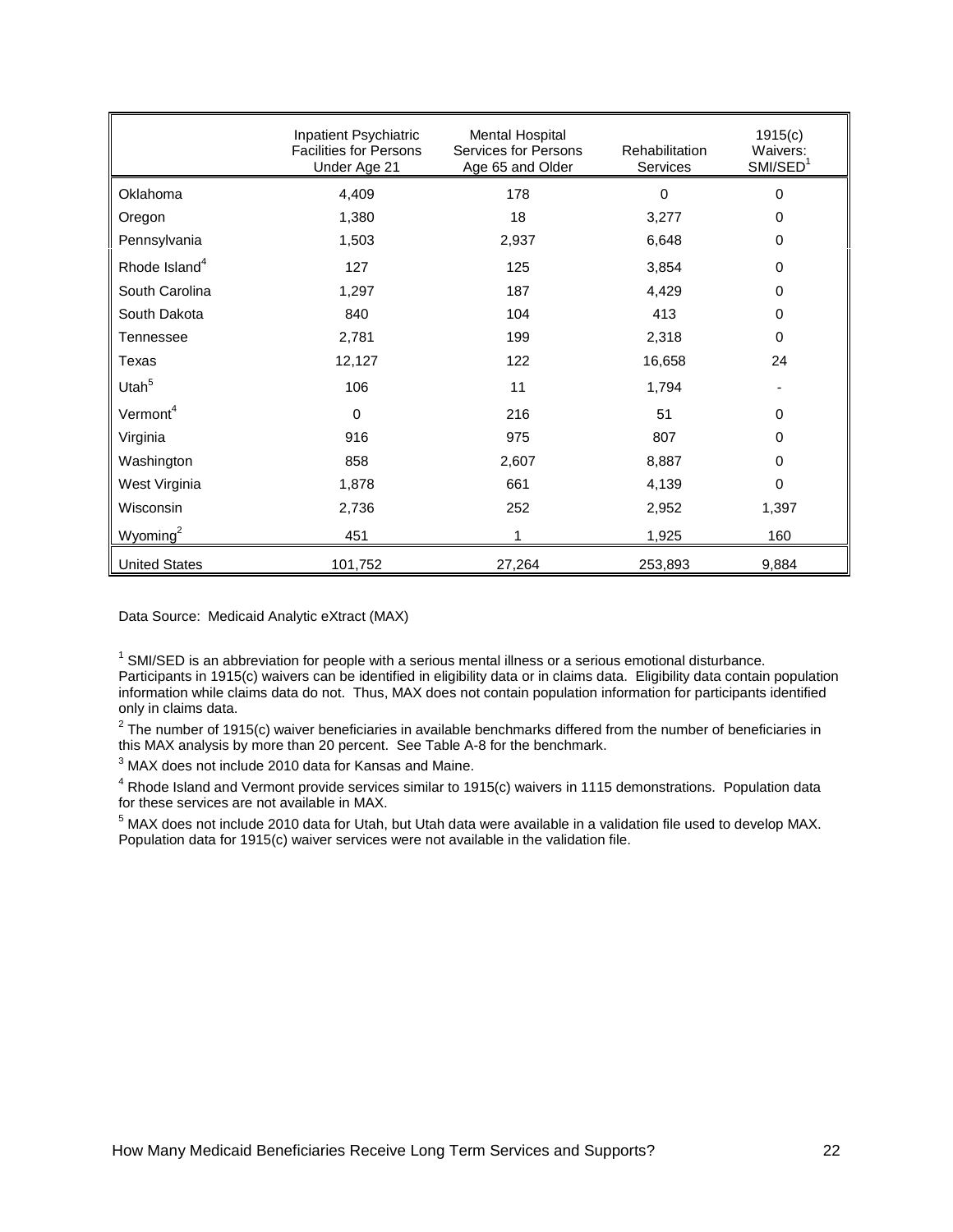#### <span id="page-27-0"></span>**Conclusion**

This report presents the number of Medicaid beneficiaries who received LTSS by type of service and by state. Almost 4.9 million individuals received Medicaid-funded LTSS during calendar year 2010. About two-thirds of these people only received HCBS. In most states, a majority of LTSS beneficiaries received only HCBS.

Nursing facility residents were 87 percent of all institutional beneficiaries and a majority of institutional beneficiaries in all states except Alaska. States varied in the types of HCBS used. Section 1915(c) waivers were the most common type of HCBS in almost two-thirds of states (32). These waivers accounted for 44 percent of all HCBS beneficiaries. In a smaller number of states, personal care, targeted case management, home health, or HCBS in an 1115 demonstration were the most common type of HCBS.

People who received services targeting people with developmental disabilities were more likely to use HCBS than people who received services associated with other populations.

As described in Appendix A, we compared this report's data to previously published data for particular types of LTSS. Beneficiary data were similar for a majority of states. However, we identified notable differences between this report and available benchmarks. We recommend additional research regarding the number of LTSS beneficiaries, including comparison to state sources, to identify the cause of discrepancies.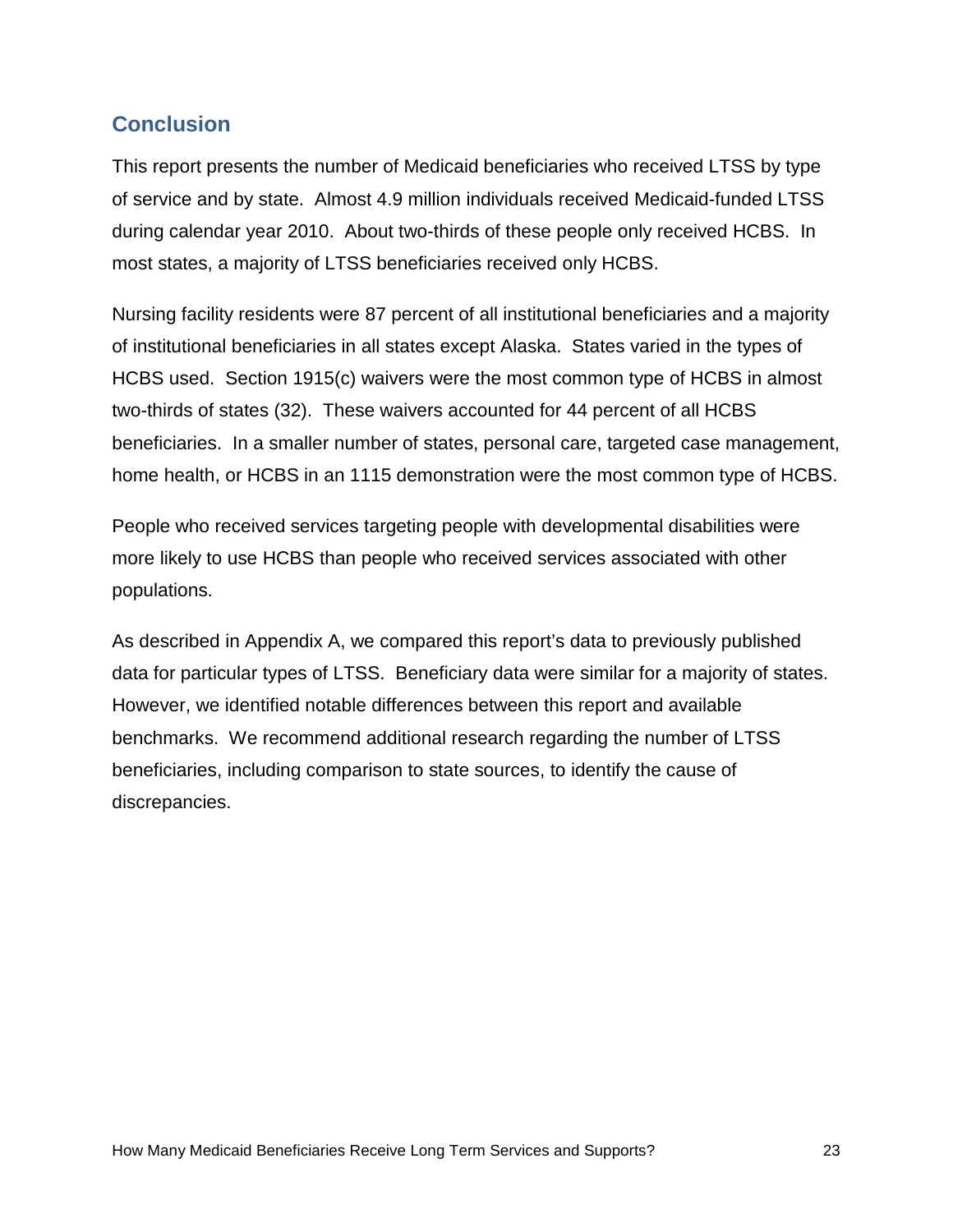## <span id="page-28-0"></span>**Appendix A: Data and Methods**

The counts of LTSS users rely on information from the 2010 Medicaid Analytical eXtract (MAX) eligibility and claims files. For each state, MAX includes a single eligibility data file and four claims files for (1) institutional care services, (2) inpatient admissions, (3) prescription drugs, and (4) all other services including physician services and HCBS. The MAX eligibility file for each state includes a single record for each person ever enrolled in Medicaid during the calendar year. Each record in the state eligibility files includes a small amount of demographic information, a series of monthly enrollment indicators, and summary expenditure information. The expenditure information includes total overall Medicaid expenditures for the calendar year and expenditures for specific categories of services, including institutional LTSS and HCBS types of service. Each category of HCBS expenditures was further delineated by whether the expenditures were for 1915(c) waiver services or state plan services.

#### <span id="page-28-1"></span>*Methods to Identify LTSS Beneficiaries*

To identify people who received institutional LTSS, Mathematica Policy Research selected all Medicaid enrollees who had positive expenditures for the types of institutional services shown in Table 2 of the report. Mathematica first developed counts of users by type of institutional service and then the total overall count of unique institutional LTSS beneficiaries.

To identify HCBS users, Mathematica used monthly indicators of enrollment in 1915(c) waivers and the HCBS expenditure information in the MAX eligibility records. MAX includes three 1915(c) waiver indicators for each month to capture enrollment in multiple 1915(c) waivers. Mathematica used all three monthly waiver indicators to identify everyone who was reported to be enrolled in at least one 1915(c) waiver during the year. Some states underreport enrollment in 1915(c) waivers. Therefore, Mathematica also identified everyone who had positive expenditures for all types of 1915(c) waiver services, including personal care, home health, rehabilitative services, adult day care, private duty nursing, and targeted case management.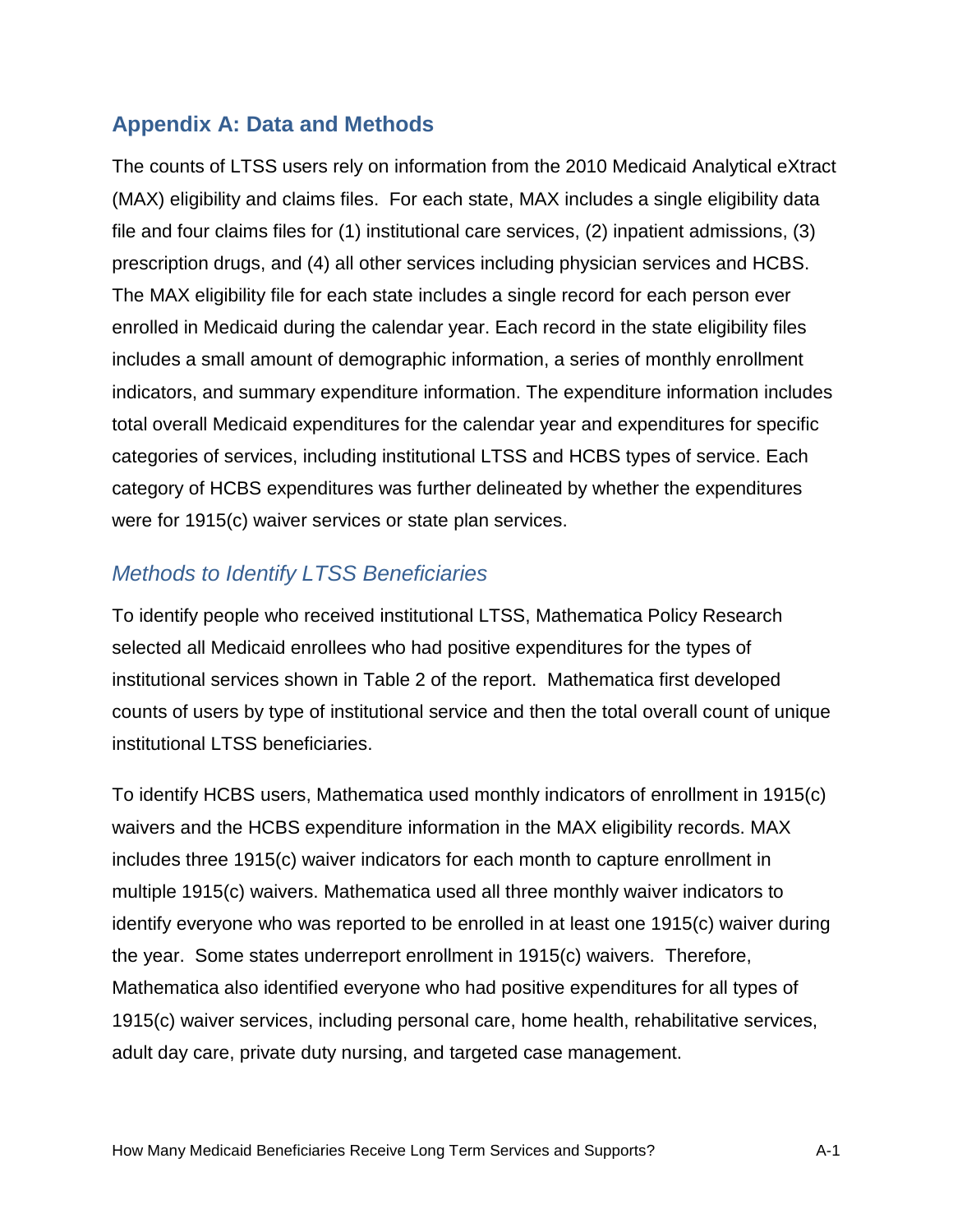To identify HCBS users in 1915(c) waivers for older adults and people with physical disabilities, Mathematica used the type of waiver information that is part of the monthly waiver enrollment indicators in the MAX eligibility records. Anyone ever enrolled in a waiver for older adults only, people with physical disabilities only, or older adults or people with physical disabilities were identified as enrolled in a waiver for older adults and/or people with physical disabilities during the year. Similarly, those ever enrolled in a waiver for people with developmental or intellectual disabilities during the year or a waiver for people with serious mental illness/serious emotional disturbance were identified as enrolled in a waiver for individuals with developmental disabilities or serious mental illness/serious emotional disturbance, respectively.

To identify enrollees who received state plan HCBS, Mathematica identified all enrollees who had positive expenditures for any type of state plan HCBS. To prevent counting people who received post-acute home health services, Mathematica only included home health beneficiaries if they had positive expenditures for three or more consecutive months. Lastly, Mathematica used monthly indicators of enrollment in managed care plans to identify PACE enrollees. Similar to the approach for institutional LTSS, Mathematica first developed counts of users for each category of HCBS and then the total overall count of the unique number of HCBS users.

It was not possible to directly identify enrollees who received HCBS through 1115 demonstration waivers. Mathematica assumed that all HCBS users in the three states with global 1115 waivers during 2010 (Arizona, Rhode Island, and Vermont) received HCBS through an 1115 waiver.

Because our approach relies heavily on expenditure information, Mathematica restricted the counts to enrollees who were not in a comprehensive managed care plan during the calendar year. As a result, the counts should be considered underestimates, particularly in those states that provided LTSS through a managed care program in 2010. These states were Arizona, California, Florida, Hawaii, Massachusetts, Michigan,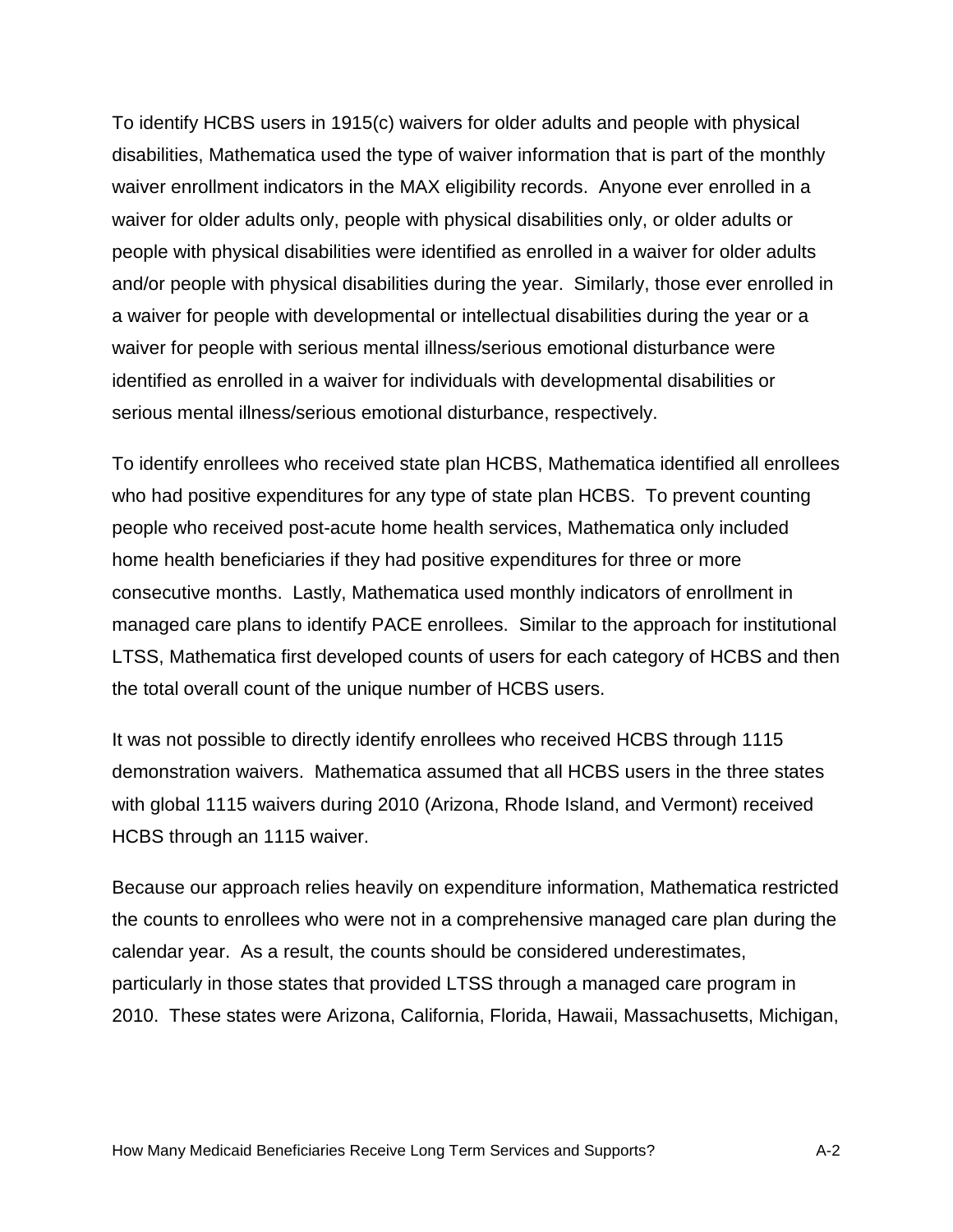Minnesota, New Mexico, New York, North Carolina, Pennsylvania, Tennessee, Texas, Wisconsin, and Washington.<sup>[12](#page-20-0)</sup>

No MAX claims files exist for Kansas or Maine because of data quality issues with the states' Medicaid Statistical Informational System (MSIS) data files, the source data for MAX. As a result, LTSS beneficiaries could not be identified in these states.

# <span id="page-30-0"></span>*Comparison to Other Sources*

We benchmarked MAX data to four sources that have previously published data for particular services:

- A report based on the Online Survey, Certification, and Reporting (OSCAR) system data for nursing facilities from the Kaiser Family Foundation<sup>[13](#page-30-1)</sup>
- ICF/IID data based on a survey of states from the National Residential Information Systems Project at the University of Minnesota<sup>[14](#page-30-2)</sup>
- An annual data update on home health, personal care, and 1915(c) waiver services based on a survey of states from the Kaiser Family Foundation and the University of California-San Francisco<sup>[15](#page-30-3)</sup>
- A report on 1915(c) waivers based on CMS 372 data by Truven Health Analytics<sup>[16](#page-30-4)</sup>

National comparison data for other types of Medicaid LTSS were unavailable.

 $\overline{\phantom{a}}$ <sup>12</sup> Saucier P, Kasten J, Burwell B, Gold L. *The Growth of Managed Long-Term Services and Supports (MLTSS) Programs: A 2012 Update* July 2012. Available on-line at [http://www.medicaid.gov/Medicaid-](http://www.medicaid.gov/Medicaid-CHIP-Program-Information/By-Topics/Delivery-Systems/Medicaid-Managed-Long-Term-Services-and-Supports-MLTSS.html)[CHIP-Program-Information/By-Topics/Delivery-Systems/Medicaid-Managed-Long-Term-Services-and-](http://www.medicaid.gov/Medicaid-CHIP-Program-Information/By-Topics/Delivery-Systems/Medicaid-Managed-Long-Term-Services-and-Supports-MLTSS.html)[Supports-MLTSS.html.](http://www.medicaid.gov/Medicaid-CHIP-Program-Information/By-Topics/Delivery-Systems/Medicaid-Managed-Long-Term-Services-and-Supports-MLTSS.html)<br><sup>[13](http://www.medicaid.gov/Medicaid-CHIP-Program-Information/By-Topics/Delivery-Systems/Medicaid-Managed-Long-Term-Services-and-Supports-MLTSS.html)</sup> Kaiser Family Foundation *Overview of Nursing Facility Capacity, Financing, and Ownership in the* 

<span id="page-30-1"></span>*United States in 2011* June 28, 2013. Available on-line at http://kff.org/medicaid/fact-sheet/overview-of-<br>nursing-facility-capacity-financing-and-ownership-in-the-united-states-in-2011/

<span id="page-30-2"></span><sup>&</sup>lt;sup>[14](http://kff.org/medicaid/fact-sheet/overview-of-nursing-facility-capacity-financing-and-ownership-in-the-united-states-in-2011/)</sup> Larson S, Ryan A, Salmi P, Smith D, and Wourio A. *Residential Services for Persons with Intellectual* and Developmental Disabilities: Status and Trends Through Fiscal Year 2011 2012. Available on-line at http://rtc3.umn.edu/risp/reports/.

<span id="page-30-3"></span>Ng T, Harrington C, Musumeci M, and Reeves E. *Medicaid Home and Community-Based Services Programs: 2010 Data Update* May 27, 2014. Available on-line at [http://kff.org/medicaid/report/medicaid](http://kff.org/medicaid/report/medicaid-home-and-community-based-service-programs/)[home-and-community-based-service-programs/.](http://kff.org/medicaid/report/medicaid-home-and-community-based-service-programs/)<br><sup>[16](http://kff.org/medicaid/report/medicaid-home-and-community-based-service-programs/)</sup> Eiken S. *Medicaid 1915(c) Waiver Data Based on the CMS 372 Report, 2010-2011* September 2014.

<span id="page-30-4"></span>Available on-line at [http://www.medicaid.gov/Medicaid-CHIP-Program-Information/By-Topics/Long-Term-](http://www.medicaid.gov/Medicaid-CHIP-Program-Information/By-Topics/Long-Term-Services-and-Supports/Long-Term-Services-and-Supports.html)[Services-and-Supports/Long-Term-Services-and-Supports.html.](http://www.medicaid.gov/Medicaid-CHIP-Program-Information/By-Topics/Long-Term-Services-and-Supports/Long-Term-Services-and-Supports.html)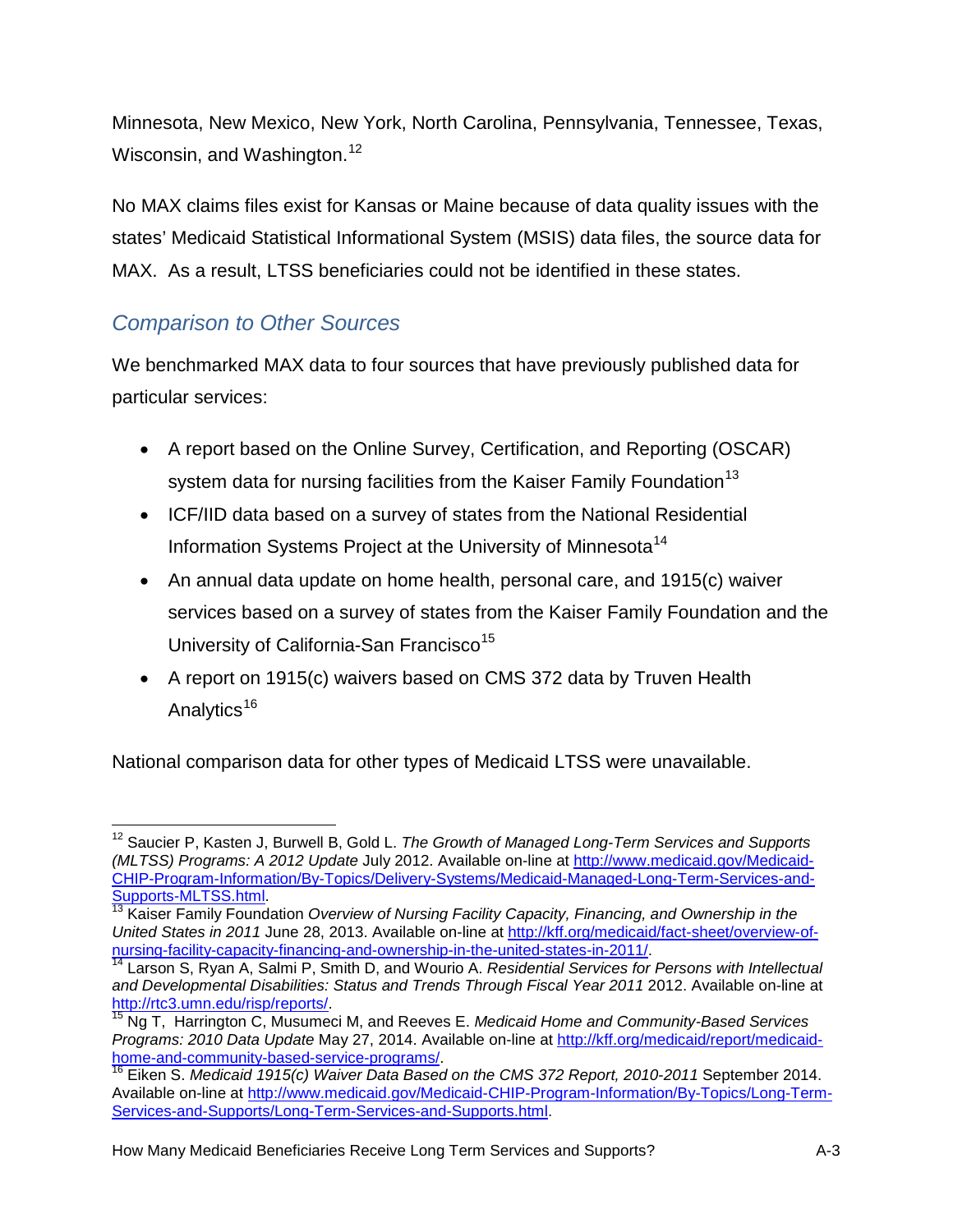Tables A-1 through A-8 in Appendix A show the data for these sources. For each type of service, data in this analysis were similar to the comparison sources for a majority of states. However, we found notable differences in several states, especially for home health, personal care, and 1915(c) waiver services.

For most services, we defined a notable difference as one of at least 20 percent. For nursing facilities, the comparison was imperfect because OSCAR data reflect the number of nursing facility residents at a particular point in time. This analysis identified the number of beneficiaries over an entire year. In addition, many nursing facility residents experience transitions to hospitals and private homes during a year,  $17$  so the number of people served over a year is greater than the number of residents on a given day. For nursing facility data, we considered a difference notable only if the number of beneficiaries in OSCAR data was greater than the number of people identified in MAX data for a full year.

Footnotes in Tables 1 through 6 indicate states with these differences. Without further research, we do not know which source is more accurate. The better source may vary by state and type of service.

# <span id="page-31-0"></span>*Exclusion of States from State-Level Analysis*

Ten states were excluded from the state-level analysis presented in Figure 2 of the report and accompanying text:

- Alabama was excluded because MAX reported an unrealistically high number of private duty nursing beneficiaries. The data indicate Alabama has 100,000 more beneficiaries than any other state. This data anomaly at least doubles the number of total reported HCBS beneficiaries in the state.
- Kansas and Maine were excluded because MAX claims data were unavailable.

 $\overline{\phantom{a}}$ <sup>17</sup> Reinhard S, Kassner E, Houser A, Ujvari K, Mollica R, and Hendrickson L. *Raising Expectations: A State Scorecard on Long-Term Services and Supports for Older Adults, People with Physical Disabilities, and Family Caregivers* Second Edition. 2014. Available on-line at [http://www.longtermscorecard.org.](http://www.longtermscorecard.org/)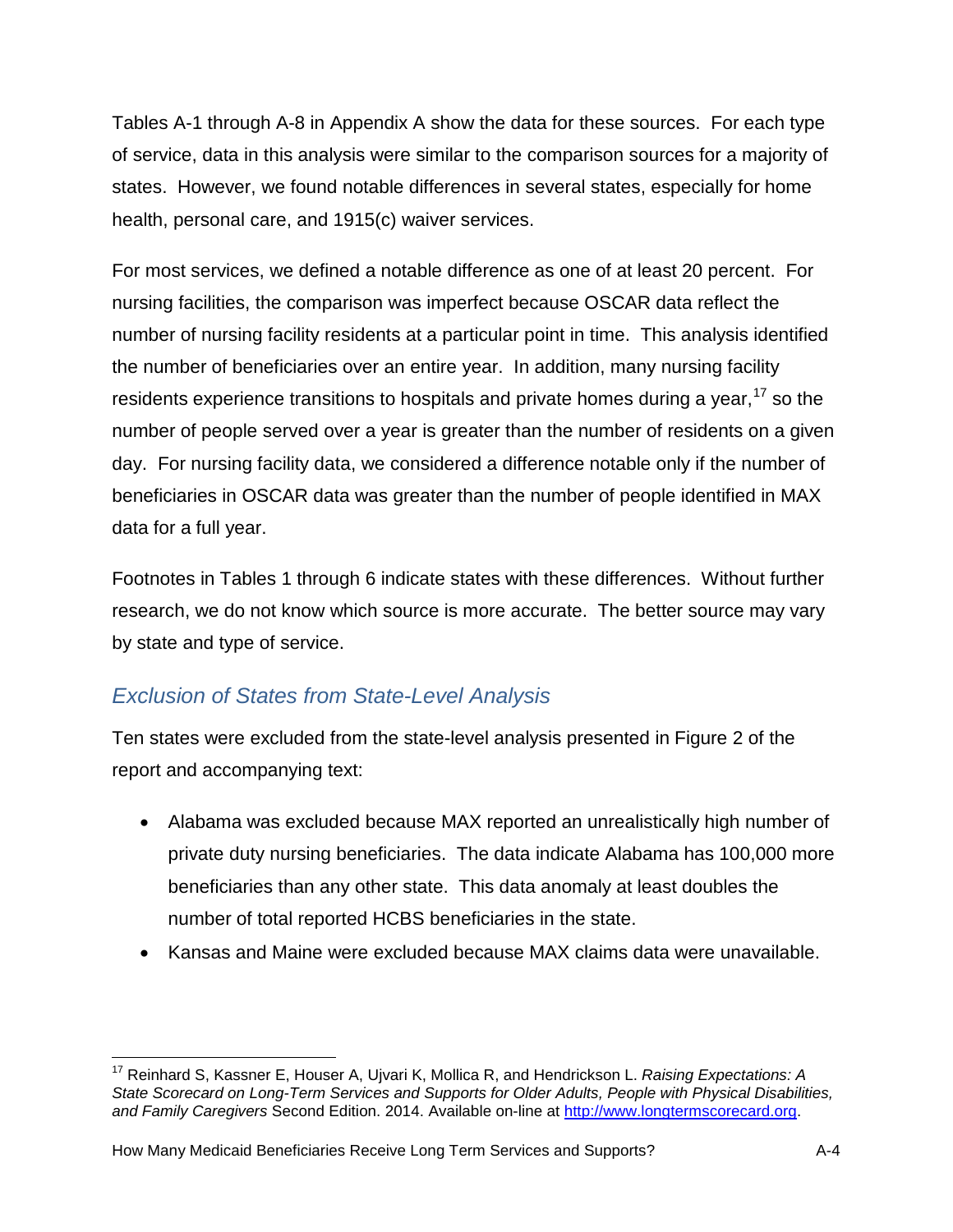- Hawaii was excluded because the sum of the number of nursing facility and ICF/IID beneficiaries in available benchmarks was more than 50 percent greater than the sum of the number of beneficiaries for these services reported in MAX.
- Arizona, New Mexico, Tennessee, Texas, Utah, and Wisconsin were excluded because the sum of the number of beneficiaries in benchmarks for three types of HCBS with benchmarks—Section 1915(c) waivers, personal care, and home health—was more than 50 percent greater than the sum of beneficiaries for these services identified in MAX.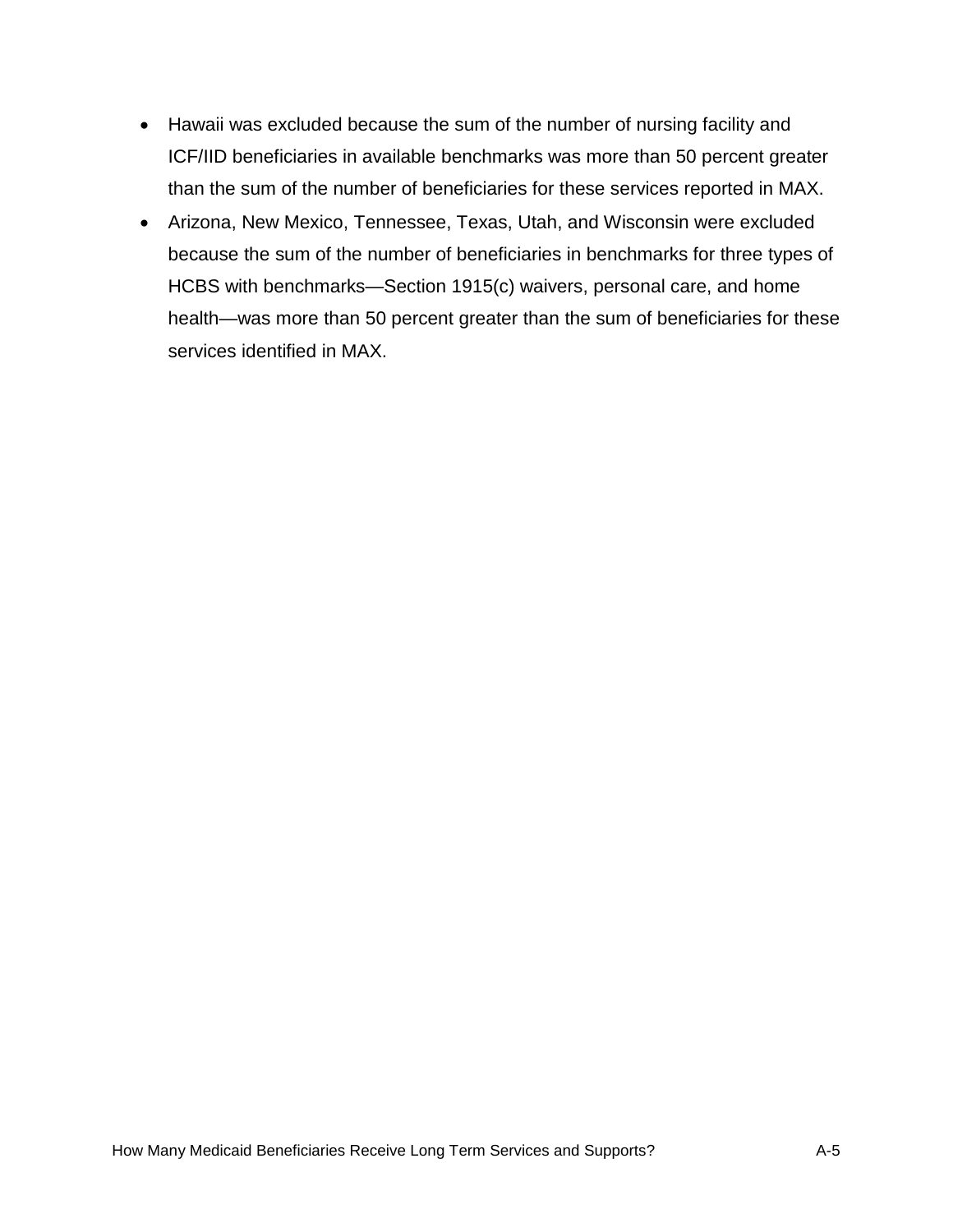## <span id="page-33-0"></span>**Table A-1: Comparison of Data Sources for Beneficiaries who Received Medicaid Nursing Facility Services: 2010**

|                     | OSCAR: beneficiaries on a<br>MAX: beneficiaries during a<br>single day<br>calendar year |         | OSCAR as a<br>Percentage of MAX |
|---------------------|-----------------------------------------------------------------------------------------|---------|---------------------------------|
| Alabama             | 15,494                                                                                  | 25,278  | 61%                             |
| Alaska              | 468                                                                                     | 914     | 51%                             |
| Arizona             | 7,241                                                                                   | 17,478  | 41%                             |
| Arkansas            | 12,470                                                                                  | 19,070  | 65%                             |
| California          | 67,427                                                                                  | 133,532 | 50%                             |
| Colorado            | 9,532                                                                                   | 14,704  | 65%                             |
| Connecticut         | 17,265                                                                                  | 29,084  | 59%                             |
| Delaware            | 2,098                                                                                   | 3,944   | 53%                             |
| Dist. of Columbia   | 1,768                                                                                   | 3,533   | 50%                             |
| Florida             | 42,176                                                                                  | 68,077  | 62%                             |
| Georgia             | 23,181                                                                                  | 36,312  | 64%                             |
| Hawaii              | 1,950                                                                                   | 211     | 924%                            |
| Idaho               | 2,706                                                                                   | 3,569   | 76%                             |
| Illinois            | 47,149                                                                                  | 72,167  | 65%                             |
| Indiana             | 24,362                                                                                  | 37,106  | 66%                             |
| lowa                | 11,920                                                                                  | 17,561  | 68%                             |
| Kansas <sup>1</sup> | 10,123                                                                                  |         | n/a                             |
| Kentucky            | 15,307                                                                                  | 26,964  | 57%                             |
| Louisiana           | 18,557                                                                                  | 27,346  | 68%                             |
| Maine <sup>1</sup>  | 4,230                                                                                   |         | n/a                             |
| Maryland            | 14,288                                                                                  | 23,486  | 61%                             |
| Massachusetts       | 27,080                                                                                  | 46,856  | 58%                             |
| Michigan            | 24,908                                                                                  | 48,860  | 51%                             |
| Minnesota           | 16,108                                                                                  | 27,635  | 58%                             |
| Mississippi         | 12,308                                                                                  | 18,968  | 65%                             |
| Missouri            | 22,887                                                                                  | 35,754  | 64%                             |
| Montana             | 2,739                                                                                   | 4,767   | 57%                             |
| Nebraska            | 6,620                                                                                   | 10,394  | 64%                             |
| Nevada              | 2,650                                                                                   | 4,625   | 57%                             |
| New Hampshire       | 4,443                                                                                   | 7,023   | 63%                             |
| New Jersey          | 28,650                                                                                  | 40,406  | 71%                             |
| New Mexico          | 3,533                                                                                   | 6,230   | 57%                             |
| New York            | 77,826                                                                                  | 134,167 | 58%                             |
| North Carolina      | 24,890                                                                                  | 40,220  | 62%                             |
| North Dakota        | 3,044                                                                                   | 4,762   | 64%                             |
| Ohio                | 49,730                                                                                  | 80,417  | 62%                             |
| Oklahoma            | 12,832                                                                                  | 19,672  | 65%                             |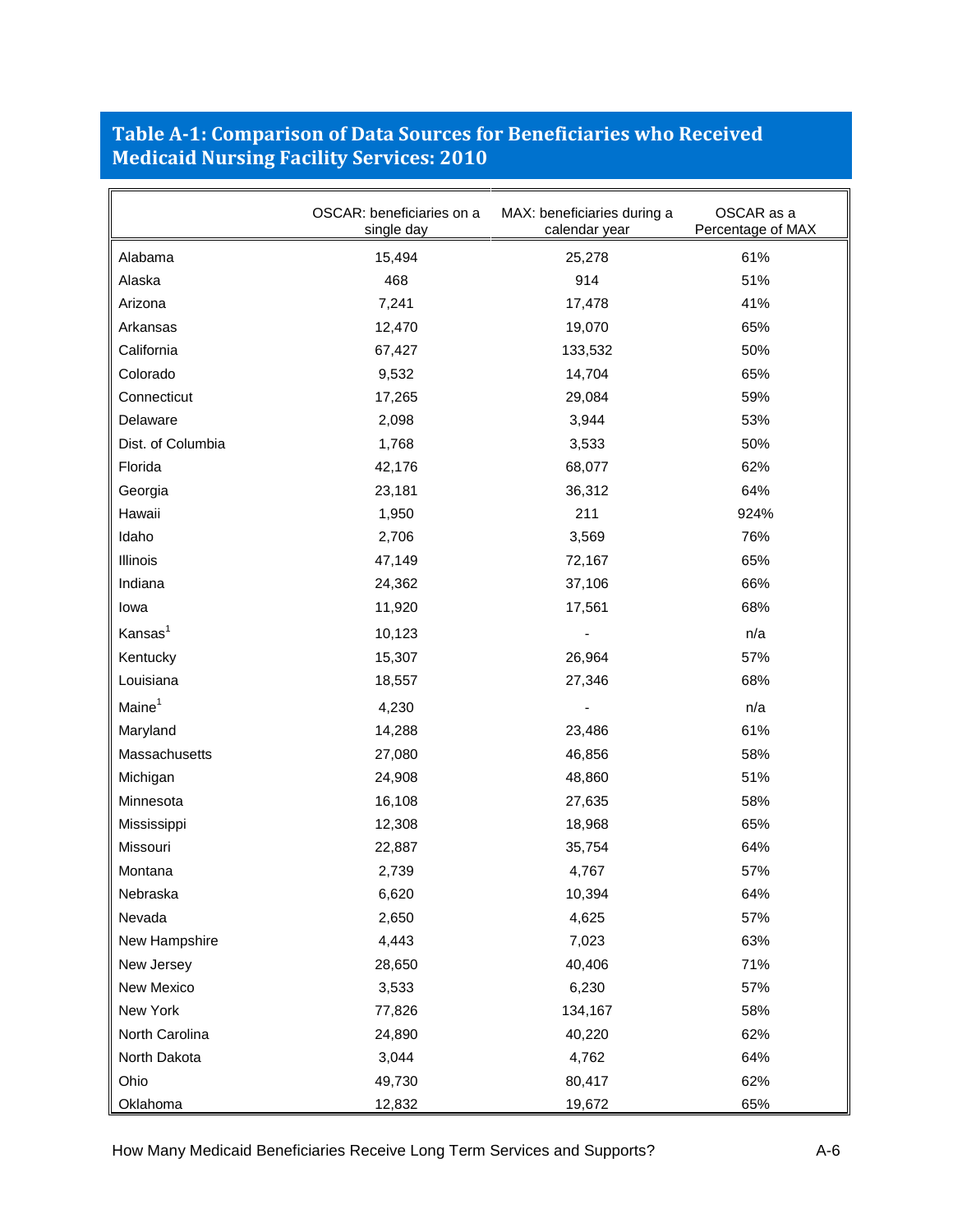|                      | OSCAR: beneficiaries on a<br>single day | MAX: beneficiaries during a<br>calendar year | OSCAR as a<br>Percentage of MAX |
|----------------------|-----------------------------------------|----------------------------------------------|---------------------------------|
| Oregon               | 4,608                                   | 10,251                                       | 45%                             |
| Pennsylvania         | 50,455                                  | 79,270                                       | 64%                             |
| Rhode Island         | 5,084                                   | 9,451                                        | 54%                             |
| South Carolina       | 10,646                                  | 16,242                                       | 66%                             |
| South Dakota         | 3,566                                   | 5,383                                        | 66%                             |
| Tennessee            | 20,070                                  | 30,440                                       | 66%                             |
| Texas                | 57,873                                  | 93,344                                       | 62%                             |
| Utah $^2$            | 2,639                                   | 4,772                                        | 55%                             |
| Vermont              | 1,867                                   | 3,561                                        | 52%                             |
| Virginia             | 17,313                                  | 26,643                                       | 65%                             |
| Washington           | 10,893                                  | 18,803                                       | 58%                             |
| West Virginia        | 4,466                                   | 11,074                                       | 40%                             |
| Wisconsin            | 17,875                                  | 28,387                                       | 63%                             |
| Wyoming              | 1,450                                   | 2,311                                        | 63%                             |
| <b>United States</b> | 878,764                                 | 1,431,024                                    | 61%                             |

Data Sources:

Medicaid Analytic eXtract (MAX)

Online Survey, Certification, and Reporting (OSCAR) system data from Kaiser Family Foundation *Overview of Nursing Facility Capacity, Financing, and Ownership in the United States in 2011 June 28, 2013. Available on-line at* [http://kff.org/medicaid/fact-sheet/overview-of-nursing-facility-capacity-financing-and-ownership-in-the-united-states](http://kff.org/medicaid/fact-sheet/overview-of-nursing-facility-capacity-financing-and-ownership-in-the-united-states-in-2011/)[in-2011/.](http://kff.org/medicaid/fact-sheet/overview-of-nursing-facility-capacity-financing-and-ownership-in-the-united-states-in-2011/)

<sup>1</sup> MAX does not include 2010 data for Kansas and Maine.

 $2$  MAX does not include 2010 data for Utah, but Utah data were available in a validation file used to develop MAX.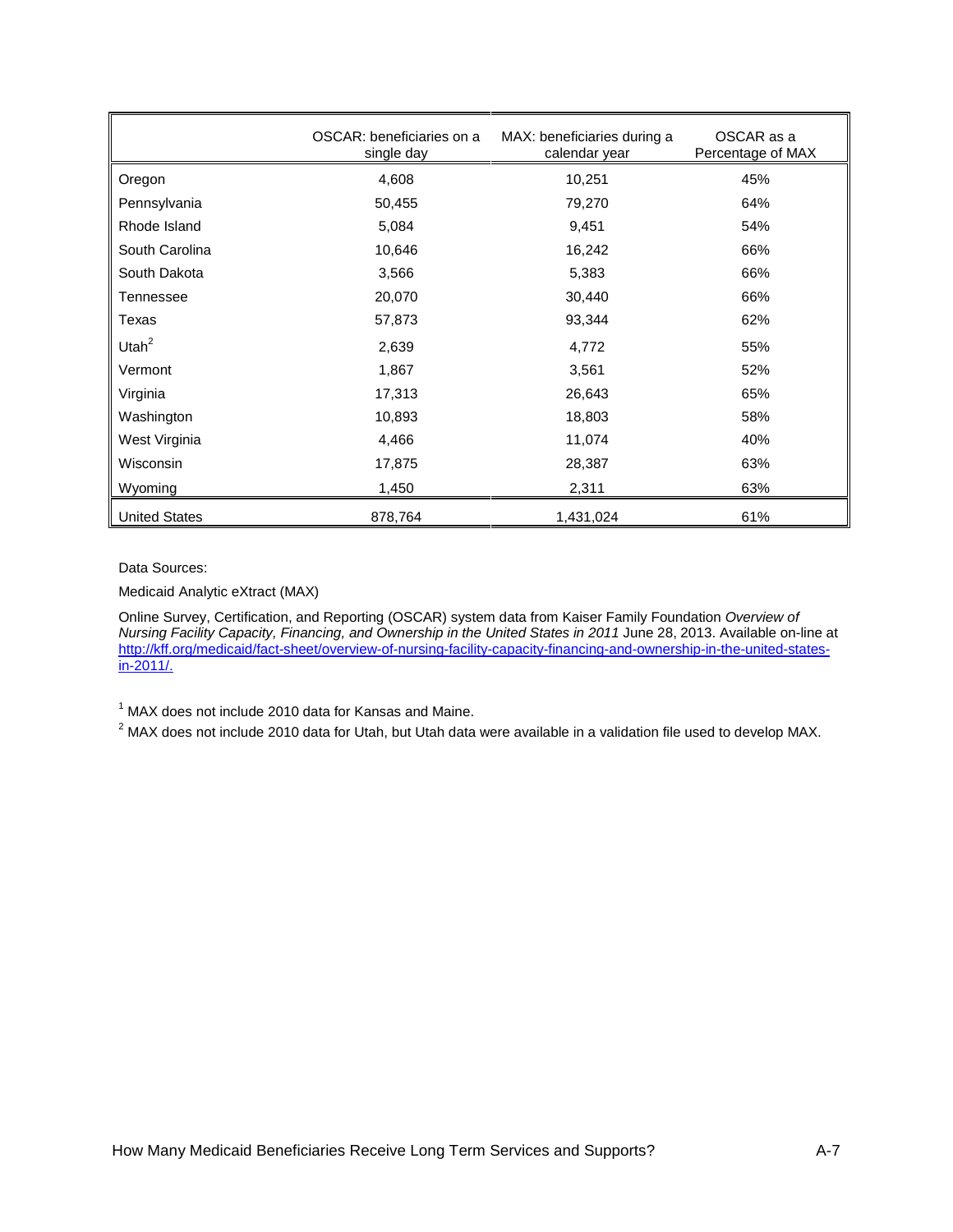#### <span id="page-35-0"></span>**Table A-2: Comparison of Data Sources for Beneficiaries who Received Medicaid Intermediate Care Facilities for Individuals with Intellectual Disabilities (ICF/IID) Services: 2010**

|                     | RISP: beneficiaries on a<br>single day | MAX: beneficiaries during a<br>calendar year | RISP as a<br>Percentage of MAX |
|---------------------|----------------------------------------|----------------------------------------------|--------------------------------|
| Alabama             | 214                                    | 216                                          | 99%                            |
| Alaska              | $\mathbf 0$                            | 12                                           | 0%                             |
| Arizona             | 185                                    | 0                                            | n/a                            |
| Arkansas            | 1,571                                  | 1,678                                        | 94%                            |
| California          | 9,080                                  | 9,796                                        | 93%                            |
| Colorado            | 212                                    | 221                                          | 96%                            |
| Connecticut         | 1,047                                  | 1,103                                        | 95%                            |
| Delaware            | 118                                    | 132                                          | 89%                            |
| Dist. of Columbia   | 409                                    | 656                                          | 62%                            |
| Florida             | 2,919                                  | 2,830                                        | 103%                           |
| Georgia             | 670                                    | 1,436                                        | 47%                            |
| Hawaii              | 79                                     | 85                                           | 93%                            |
| Idaho               | 524                                    | 686                                          | 76%                            |
| Illinois            | 8,567                                  | 8,730                                        | 98%                            |
| Indiana             | 4,042                                  | 4,207                                        | 96%                            |
| lowa                | 2,088                                  | 2,198                                        | 95%                            |
| Kansas <sup>1</sup> | 516                                    |                                              | n/a                            |
| Kentucky            | 615                                    | 605                                          | 102%                           |
| Louisiana           | 4,838                                  | 5,315                                        | 91%                            |
| Maine <sup>1</sup>  | 97                                     |                                              | n/a                            |
| Maryland            | 153                                    | 154                                          | 99%                            |
| Massachusetts       | 759                                    | 835                                          | 91%                            |
| Michigan            | $\mathbf 0$                            | 12                                           | $0\%$                          |
| Minnesota           | 1,758                                  | 2,761                                        | 64%                            |
| Mississippi         | 2,605                                  | 2,879                                        | 90%                            |
| Missouri            | 731                                    | 739                                          | 99%                            |
| Montana             | 52                                     | 71                                           | 73%                            |
| Nebraska            | 412                                    | 257                                          | 160%                           |
| Nevada              | 101                                    | 111                                          | 91%                            |
| New Hampshire       | 25                                     | 43                                           | 58%                            |
| New Jersey          | 2,930                                  | 2,715                                        | 108%                           |
| New Mexico          | 228                                    | 275                                          | 83%                            |
| New York            | 7,495                                  | 8,702                                        | 86%                            |
| North Carolina      | 3,946                                  | 4,115                                        | 96%                            |
| North Dakota        | 579                                    | 604                                          | 96%                            |
| Ohio                | 5,984                                  | 7,442                                        | 80%                            |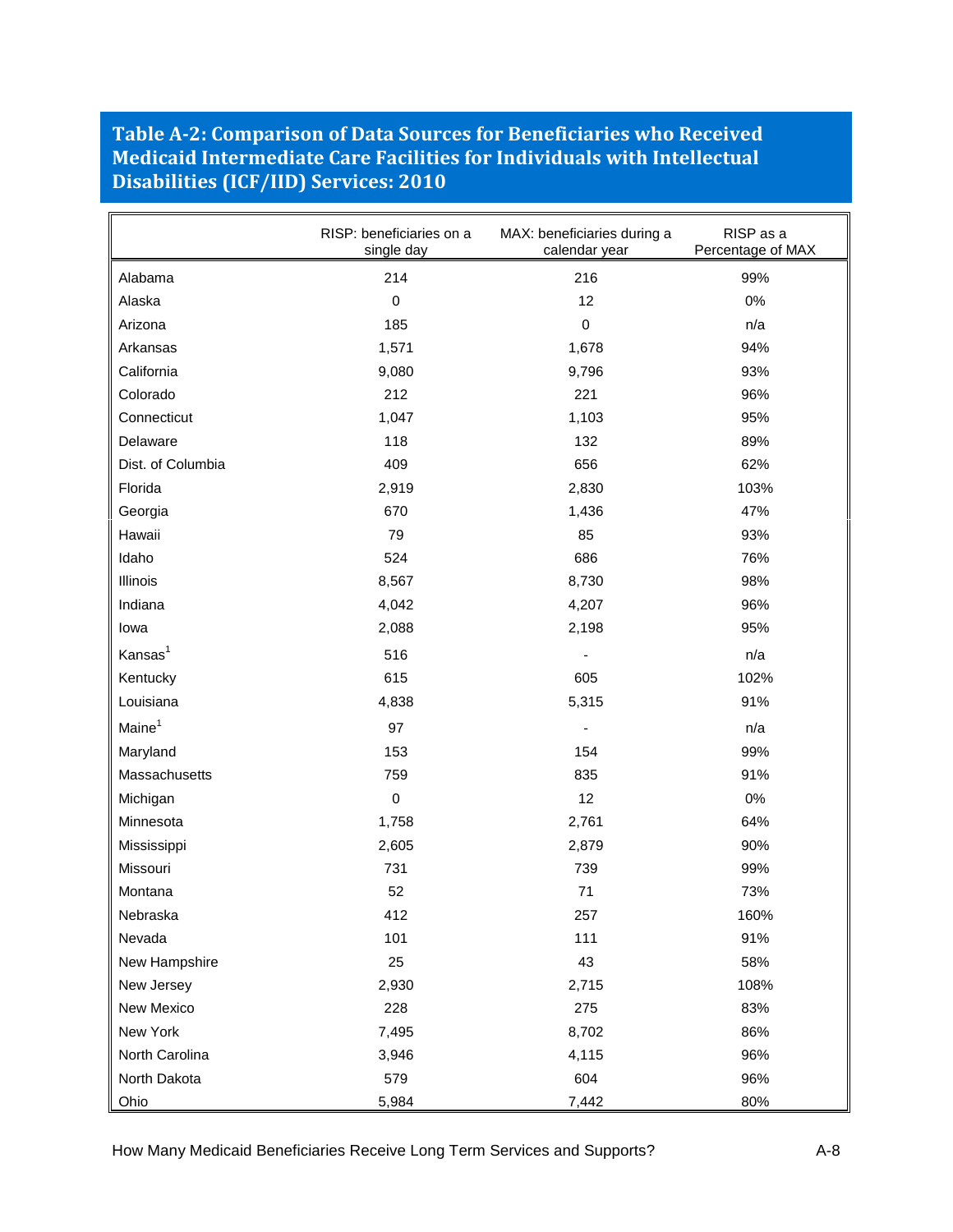|                      | RISP: beneficiaries on a<br>single day | MAX: beneficiaries during a<br>calendar year | RISP as a<br>Percentage of MAX |
|----------------------|----------------------------------------|----------------------------------------------|--------------------------------|
| Oklahoma             | 1,535                                  | 1,732                                        | 89%                            |
| Oregon               | 22                                     | 0                                            | n/a                            |
| Pennsylvania         | 3,423                                  | 3,741                                        | 91%                            |
| Rhode Island         | 41                                     | 41                                           | 100%                           |
| South Carolina       | 1,396                                  | 1,484                                        | 94%                            |
| South Dakota         | 144                                    | 172                                          | 84%                            |
| Tennessee            | 1,088                                  | 1,110                                        | 98%                            |
| Texas                | 10,044                                 | 11,176                                       | 90%                            |
| Utah $2$             | 780                                    | 815                                          | 96%                            |
| Vermont              | 6                                      | 7                                            | 86%                            |
| Virginia             | 1,531                                  | 1,690                                        | 91%                            |
| Washington           | 724                                    | 60                                           | 1207%                          |
| West Virginia        | 477                                    | 549                                          | 87%                            |
| Wisconsin            | 769                                    | 1,248                                        | 62%                            |
| Wyoming              | 83                                     | 89                                           | 93%                            |
| <b>United States</b> | 87,612                                 | 95,535                                       | 92%                            |

Data Sources:

Medicaid Analytic eXtract (MAX)

National Residential Information Systems Project (RISP) data from Larson S, Ryan A, Salmi P, Smith D, and Wourio A. *Residential Services for Persons with Intellectual and Developmental Disabilities: Status and Trends Through Fiscal Year 2011* 2012. Available on-line at http://rtc3.umn.edu/risp/reports/.

 $<sup>1</sup>$  MAX does not include 2010 data for Kansas and Maine.</sup>

 $2$  MAX does not include 2010 data for Utah, but Utah data were available in a validation file used to develop MAX.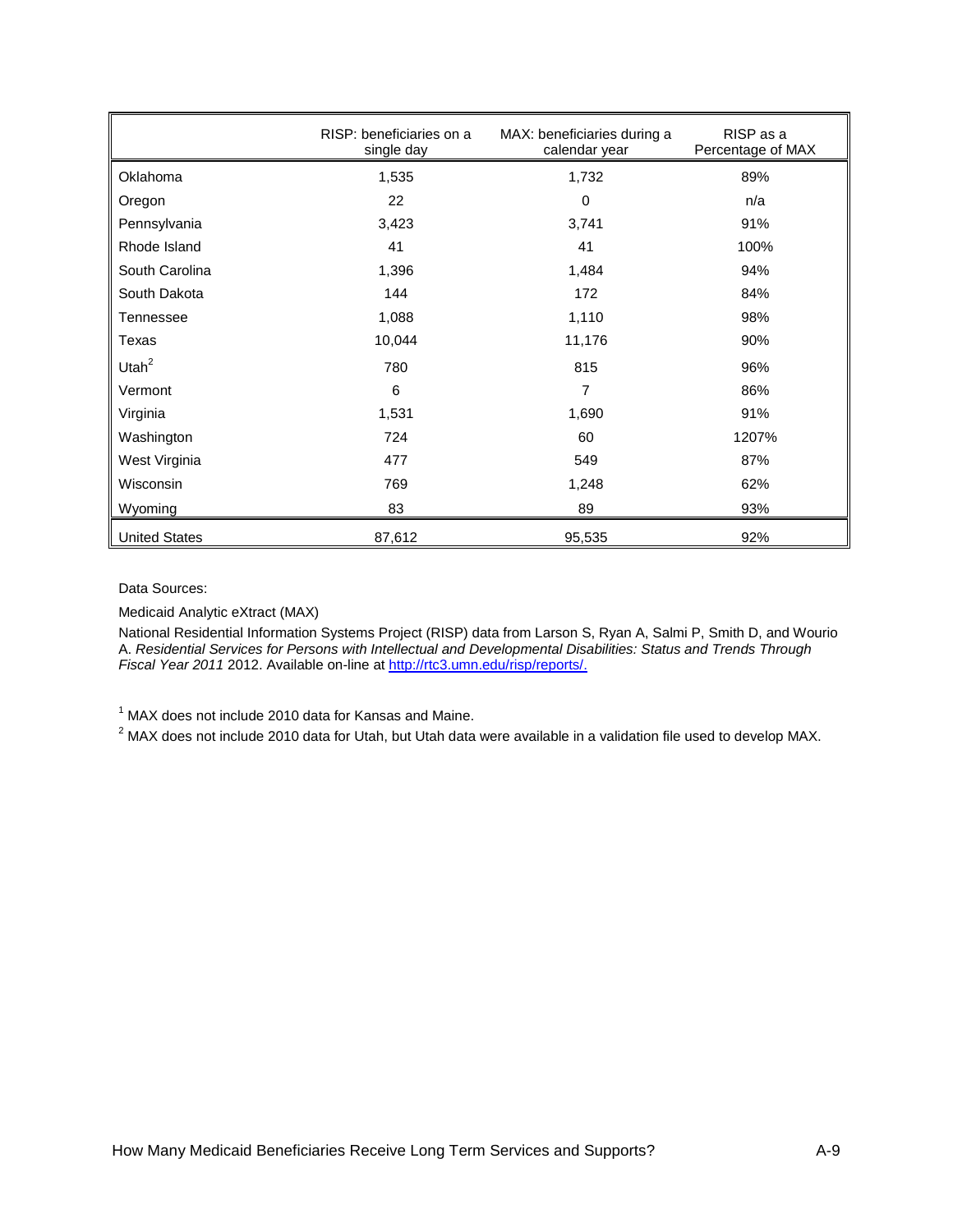## <span id="page-37-0"></span>**Table A-3: Comparison of Data Sources for Beneficiaries who Received Medicaid Home Health Services: 2010**

|                    | Kaiser Family Foundation<br>MAX <sup>1</sup><br>(KFF) |         | KFF as a Percentage<br>of MAX |
|--------------------|-------------------------------------------------------|---------|-------------------------------|
| Alabama            | 7,013                                                 | 17,839  | 39%                           |
| Alaska             | 298                                                   | 278     | 107%                          |
| Arizona            | 37,122                                                | 255     | 14558%                        |
| Arkansas           | 6,167                                                 | 6,011   | 103%                          |
| California         | 30,626                                                | 25,643  | 119%                          |
| Colorado           | 11,134                                                | 11,736  | 95%                           |
| Connecticut        | 27,474                                                | 24,947  | 110%                          |
| Delaware           | 1,159                                                 | 974     | 119%                          |
| Dist. of Columbia  | 4,528                                                 | 6,907   | 66%                           |
| Florida            | 14,671                                                | 17,977  | 82%                           |
| Georgia            | 5,277                                                 | 6,533   | 81%                           |
| Hawaii             | 1,820                                                 | 41      | 4439%                         |
| Idaho              | 1,790                                                 | 1,850   | 97%                           |
| Illinois           | 14,162                                                | 13,819  | 102%                          |
| Indiana            | 10,663                                                | 10,407  | 102%                          |
| lowa               | 13,922                                                | 35,759  | 39%                           |
| Kansas $2$         | 3,965                                                 |         | n/a                           |
| Kentucky           | 15,976                                                | 8,265   | 193%                          |
| Louisiana          | 11,222                                                | 11,251  | 100%                          |
| Maine <sup>2</sup> | 2,611                                                 |         | n/a                           |
| Maryland           | 4,067                                                 | 6,354   | 64%                           |
| Massachusetts      | 19,977                                                | 20,804  | 96%                           |
| Michigan           | 6,395                                                 | 5,941   | 108%                          |
| Minnesota          | 12,053                                                | 55,238  | 22%                           |
| Mississippi        | 8,749                                                 | 7,763   | 113%                          |
| Missouri           | 6,544                                                 | 6,490   | 101%                          |
| Montana            | 428                                                   | 383     | 112%                          |
| Nebraska           | 6,305                                                 | 4,170   | 151%                          |
| Nevada             | 657                                                   | 629     | 104%                          |
| New Hampshire      | 3,056                                                 | 3,138   | 97%                           |
| New Jersey         | 16,957                                                | 7,979   | 213%                          |
| New Mexico         | 273                                                   | 242     | 113%                          |
| New York           | 107,344                                               | 122,056 | 88%                           |
| North Carolina     | 38,871                                                | 39,855  | 98%                           |
| North Dakota       | 758                                                   | 458     | 166%                          |
| Ohio               | 36,676                                                | 36,911  | 99%                           |
| Oklahoma           | 5,750                                                 | 7,293   | 79%                           |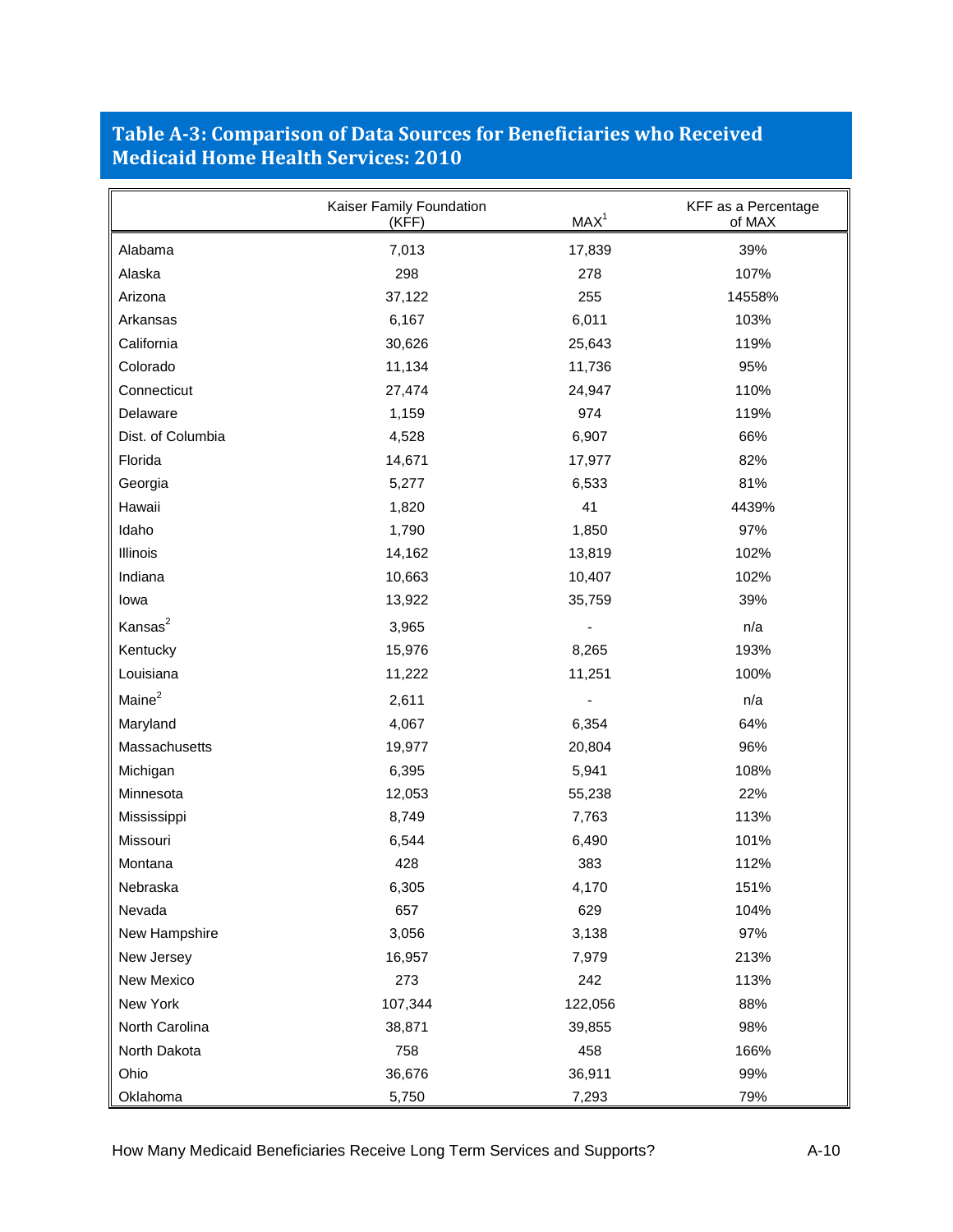|                      | Kaiser Family Foundation<br>MAX <sup>1</sup><br>(KFF) |         | KFF as a Percentage<br>of MAX |
|----------------------|-------------------------------------------------------|---------|-------------------------------|
| Oregon               | 2,970                                                 | 429     | 692%                          |
| Pennsylvania         | 28,705                                                | 13,004  | 221%                          |
| Rhode Island         | 1,376                                                 | 2,016   | 68%                           |
| South Carolina       | 7,355                                                 | 4,324   | 170%                          |
| South Dakota         | 4,669                                                 | 471     | 991%                          |
| Tennessee            | 11,829                                                | 969     | 1221%                         |
| Texas                | 230,619                                               | 31,653  | 729%                          |
| Utah $3$             | 2,186                                                 | 334     | 654%                          |
| Vermont              | 3,625                                                 | 3,662   | 99%                           |
| Virginia             | 5,530                                                 | 2,930   | 189%                          |
| Washington           | 3,356                                                 | 3,050   | 110%                          |
| West Virginia        | 2,699                                                 | 2,650   | 102%                          |
| Wisconsin            | 5,697                                                 | 479     | 1189%                         |
| Wyoming              | 583                                                   | 600     | 97%                           |
| <b>United States</b> | 807,659                                               | 592,767 | 136%                          |

Data Sources:

Medicaid Analytic eXtract (MAX)

Ng T, Harrington C, Musumeci M, and Reeves E. *Medicaid Home and Community-Based Services Programs: 2010 Data Update* May 27, 2014. Available on-line at [http://kff.org/medicaid/report/medicaid-home-and-community-based](http://kff.org/medicaid/report/medicaid-home-and-community-based-service-programs/)[service-programs/.](http://kff.org/medicaid/report/medicaid-home-and-community-based-service-programs/) 

 $1$  People were included in this analysis only if they had positive expenditures for three or more consecutive months.

<sup>2</sup> MAX does not include 2010 data for Kansas and Maine.

<sup>3</sup> MAX does not include 2010 data for Utah, but Utah data were available in a validation file used to develop MAX.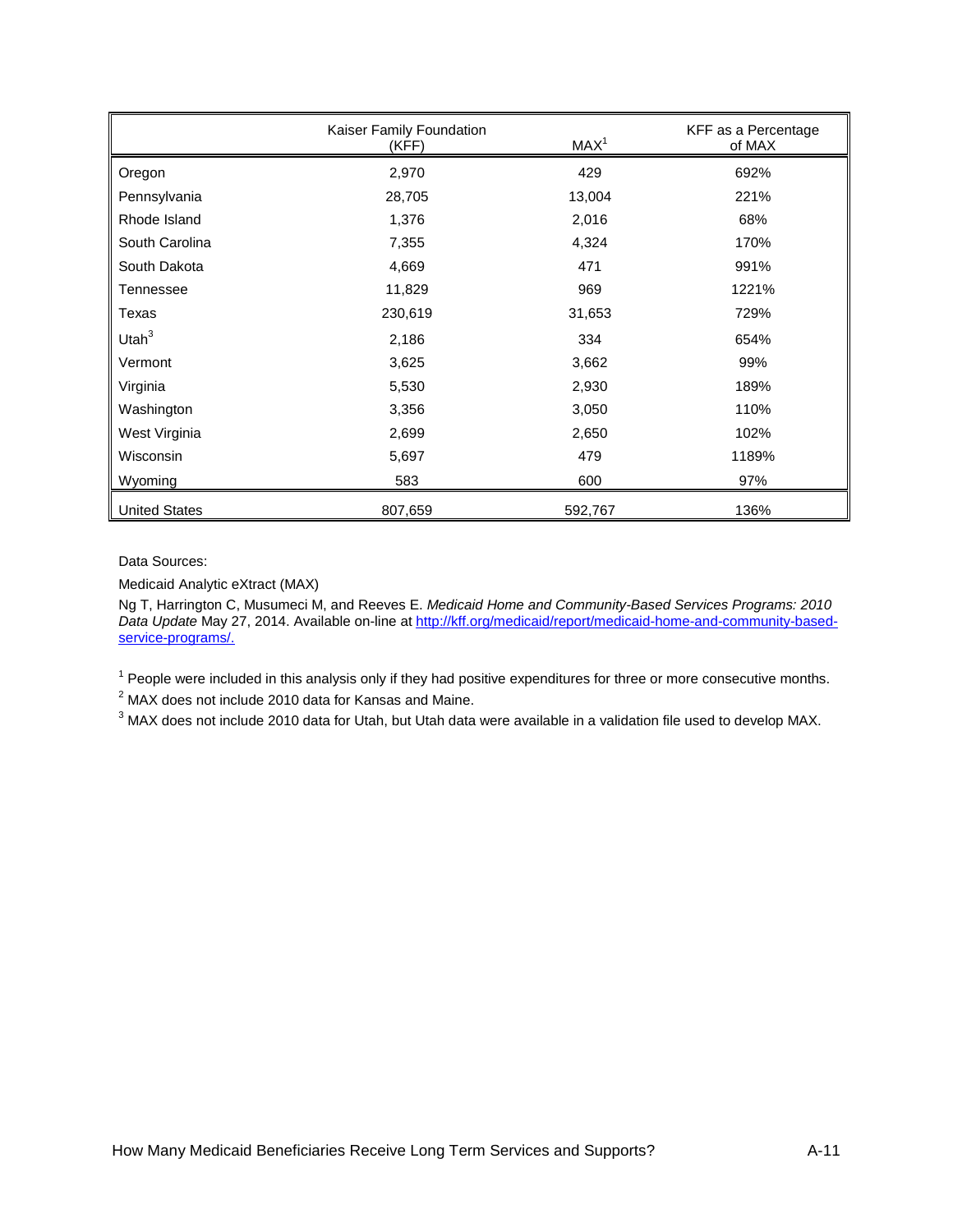## <span id="page-39-0"></span>**Table A-4: Comparison of Data Sources for Beneficiaries who Received Medicaid Personal Care Services: 2010**

|                     | Kaiser Family Foundation<br>MAX<br>(KFF) |         | KFF as a Percentage<br>of MAX |
|---------------------|------------------------------------------|---------|-------------------------------|
| Alabama             |                                          |         | n/a                           |
| Alaska              | 3,556                                    | 4,211   | 84%                           |
| Arizona             |                                          |         | n/a                           |
| Arkansas            | 13,904                                   | 14,299  | 97%                           |
| California          | 455,243                                  | 486,219 | 94%                           |
| Colorado            |                                          |         | n/a                           |
| Connecticut         |                                          | 285     | n/a                           |
| Delaware            | $\mathbf 0$                              |         | n/a                           |
| Dist. of Columbia   | 2,164                                    | 6,430   | 34%                           |
| Florida             | 1,235                                    |         | n/a                           |
| Georgia             |                                          |         | n/a                           |
| Hawaii              |                                          |         | n/a                           |
| Idaho               | 3,331                                    | 4,663   | 71%                           |
| <b>Illinois</b>     |                                          | 2,160   | n/a                           |
| Indiana             |                                          |         | n/a                           |
| lowa                |                                          |         | n/a                           |
| Kansas <sup>1</sup> | 210                                      |         | n/a                           |
| Kentucky            |                                          |         | n/a                           |
| Louisiana           | 17,533                                   | 19,892  | 88%                           |
| Maine <sup>1</sup>  | 2,245                                    |         | n/a                           |
| Maryland            | 4,894                                    | 5,530   | 88%                           |
| Massachusetts       | 19,828                                   | 15,056  | 132%                          |
| Michigan            | 64,956                                   | 78,118  | 83%                           |
| Minnesota           | 24,352                                   | 25,435  | 96%                           |
| Mississippi         |                                          | 599     | n/a                           |
| Missouri            | 51,115                                   | 53,711  | 95%                           |
| Montana             | 3,323                                    | 3,405   | 98%                           |
| Nebraska            | 2,349                                    | 2,391   | 98%                           |
| Nevada              | 5,133                                    | 6,666   | 77%                           |
| New Hampshire       | 29                                       | 213     | 14%                           |
| New Jersey          | 20,483                                   | 33,051  | 62%                           |
| New Mexico          | 14,520                                   | 1,000   | 1452%                         |
| New York            | 71,693                                   | 87,659  | 82%                           |
| North Carolina      | 50,830                                   | 72,433  | 70%                           |
| North Dakota        | 1,089                                    |         | n/a                           |
| Ohio                |                                          |         | n/a                           |
| Oklahoma            | 3,885                                    | 3,751   | 104%                          |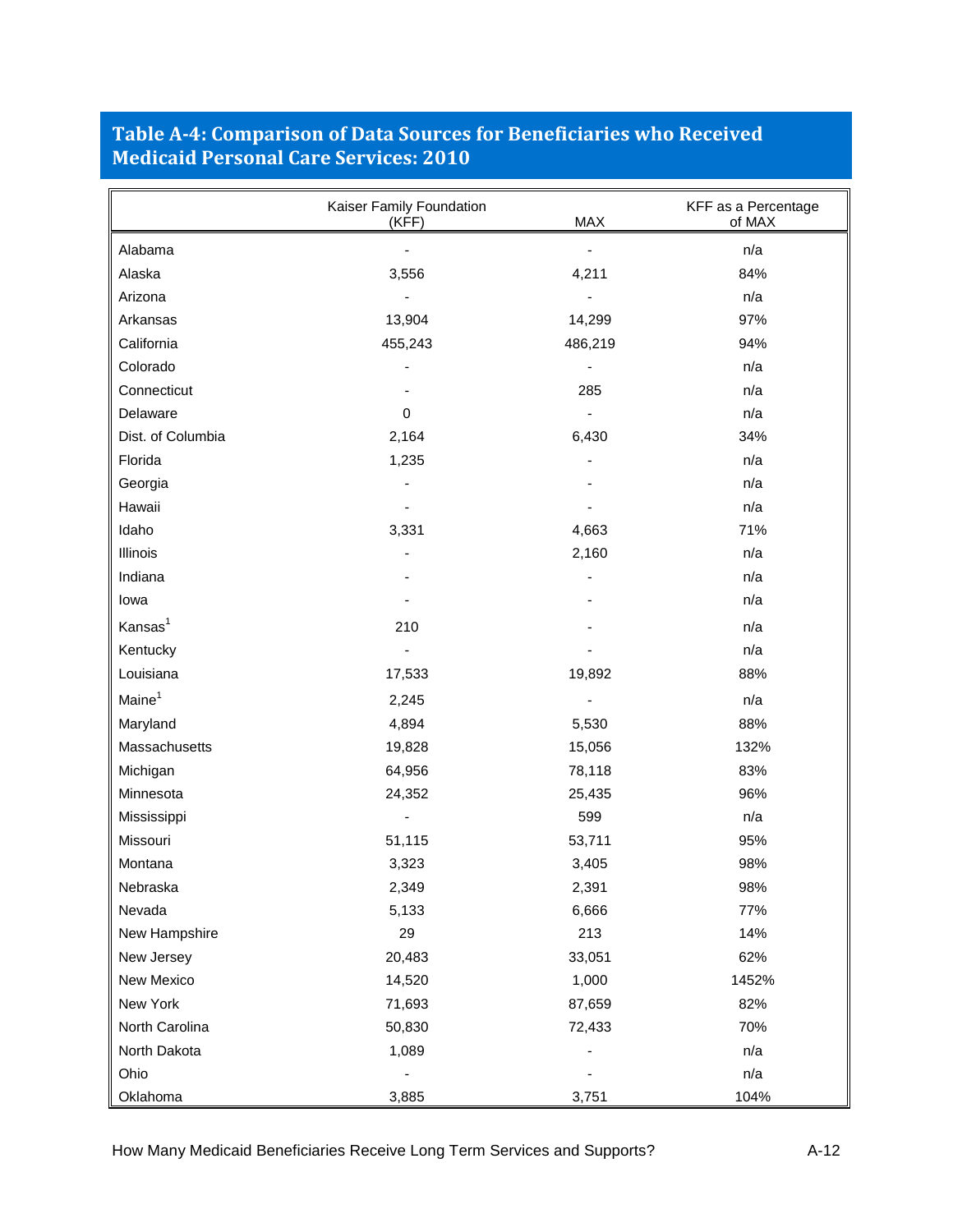|                      | Kaiser Family Foundation<br>(KFF) | MAX     | KFF as a Percentage<br>of MAX |
|----------------------|-----------------------------------|---------|-------------------------------|
| Oregon               | 3,228                             | 3,226   | 100%                          |
| Pennsylvania         |                                   |         | n/a                           |
| Rhode Island         | 0                                 | 427     | 0%                            |
| South Carolina       |                                   | 2,227   | n/a                           |
| South Dakota         | 1,016                             | 2,996   | 34%                           |
| Tennessee            | ٠                                 | -       | n/a                           |
| Texas                | 56,510                            | 9,119   | 620%                          |
| Utah $^2$            | 1,974                             | 1,736   | 114%                          |
| Vermont              | 2,622                             | 2,594   | 101%                          |
| Virginia             |                                   | 17      | n/a                           |
| Washington           | 27,303                            | 27,646  | 99%                           |
| West Virginia        | 6,510                             | 5,916   | 110%                          |
| Wisconsin            | 14,790                            | 765     | 1933%                         |
| Wyoming              |                                   |         | n/a                           |
| <b>United States</b> | 951,853                           | 983,846 | 97%                           |

Data Sources:

Medicaid Analytic eXtract (MAX)

Ng T, Harrington C, Musumeci M, and Reeves E. *Medicaid Home and Community-Based Services Programs: 2010 Data Update* May 27, 2014. Available on-line at [http://kff.org/medicaid/report/medicaid-home-and-community-based](http://kff.org/medicaid/report/medicaid-home-and-community-based-service-programs/)[service-programs/.](http://kff.org/medicaid/report/medicaid-home-and-community-based-service-programs/) 

 $1$  MAX does not include 2010 data for Kansas and Maine.

<sup>2</sup> MAX does not include 2010 data for Utah, but Utah data were available in a validation file used to develop MAX.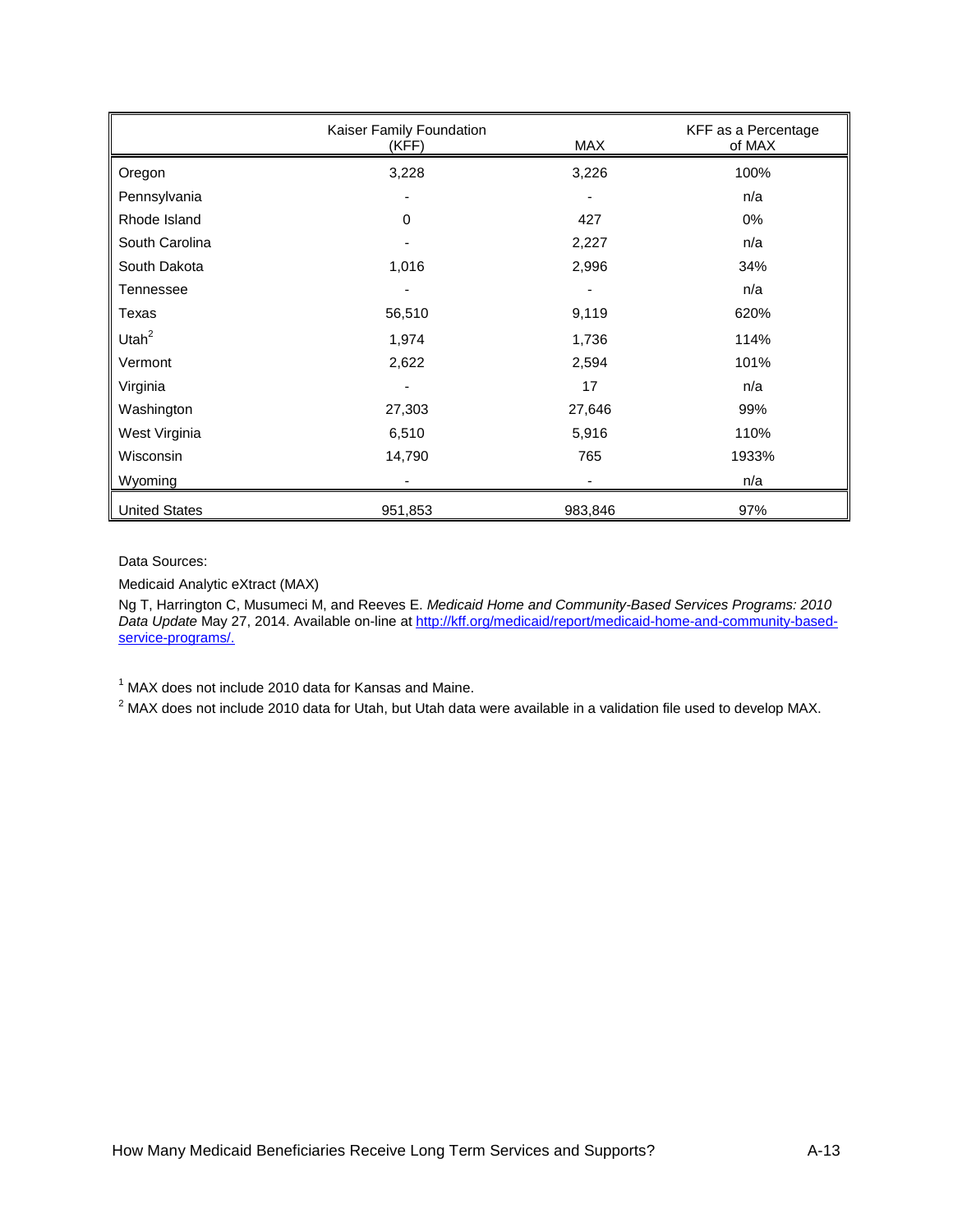## <span id="page-41-0"></span>**Table A-5: Comparison of Data Sources for Beneficiaries who Received Medicaid 1915(c) Waiver Services: 2010**

|                            | Kaiser Family    |                |           | KFF as a<br>Percentage of | CMS 372 as a<br>Percentage of |
|----------------------------|------------------|----------------|-----------|---------------------------|-------------------------------|
|                            | Foundation (KFF) | <b>CMS 372</b> | MAX       | <b>MAX</b>                | <b>MAX</b>                    |
| Alabama                    | 15,041           | 15,065         | 15,140    | 99%                       | 100%                          |
| Alaska                     | 4,583            | 4,583          | 4,741     | 97%                       | 97%                           |
| Arizona                    | 0                | $\pmb{0}$      | $\pmb{0}$ | n/a                       | n/a                           |
| Arkansas                   | 14,655           | 14,655         | 14,886    | 98%                       | 98%                           |
| California                 | 100,827          | 100,880        | 109,525   | 92%                       | 92%                           |
| Colorado                   | 31,726           | 33,051         | 36,113    | 88%                       | 92%                           |
| Connecticut                | 22,295           | 21,837         | 23,595    | 94%                       | 93%                           |
| Delaware                   | 2,945            | 2,906          | 3,003     | 98%                       | 97%                           |
| Dist. of Columbia          | 3,247            | 3,986          | 5,804     | 56%                       | 69%                           |
| Florida                    | 77,167           | 77,167         | 82,883    | 93%                       | 93%                           |
| Georgia <sup>1</sup>       | 32,355           | 40,173         | 36,671    | 88%                       | 110%                          |
| Hawaii                     | 2,485            | 2,485          | 3,422     | 73%                       | 73%                           |
| Idaho                      | 12,123           | 12,123         | 14,280    | 85%                       | 85%                           |
| Illinois                   | 90,539           | 90,539         | 119,939   | 75%                       | 75%                           |
| Indiana                    | 22,841           | 22,841         | 23,967    | 95%                       | 95%                           |
| lowa                       | 28,088           | 28,088         | 29,931    | 94%                       | 94%                           |
| Kansas <sup>2</sup>        | 32,374           | 29,456         |           | n/a                       | n/a                           |
| Kentucky                   | 18,408           | 18,414         | 20,226    | 91%                       | 91%                           |
| Louisiana                  | 15,366           | 15,476         | 32,948    | 47%                       | 47%                           |
| Maine <sup>2</sup>         | 6,389            | 5,703          |           | n/a                       | n/a                           |
| Maryland                   | 21,385           | 21,385         | 22,519    | 95%                       | 95%                           |
| Massachusetts <sup>1</sup> | 27,018           | 12,124         | 23,025    | 117%                      | 53%                           |
| Michigan                   | 19,387           | 19,387         | 11,862    | 163%                      | 163%                          |
| Minnesota                  | 62,604           | 62,604         | 60,042    | 104%                      | 104%                          |
| Mississippi                | 16,965           | 16,556         | 17,126    | 99%                       | 97%                           |
| Missouri                   | 28,645           | 28,645         | 29,669    | 97%                       | 97%                           |
| Montana                    | 4,865            | 4,865          | 4,948     | 98%                       | 98%                           |
| Nebraska                   | 11,576           | 10,174         | 10,131    | 114%                      | 100%                          |
| Nevada                     | 4,300            | 4,300          | 4,609     | 93%                       | 93%                           |
| New Hampshire              | 7,004            | 7,870          | 8,548     | 82%                       | 92%                           |
| New Jersey                 | 27,447           | 23,714         | 25,242    | 109%                      | 94%                           |
| New Mexico                 | 7,218            | 7,218          | 5,133     | 141%                      | 141%                          |
| New York <sup>1</sup>      | 101,049          | 98,456         | 113,429   | 89%                       | 87%                           |
| North Carolina             | 27,191           | 27,823         | 25,930    | 105%                      | 107%                          |
| North Dakota               | 3,973            | 4,092          | 6,364     | 62%                       | 64%                           |
| Ohio <sup>1</sup>          | 73,830           | 73,830         | 81,828    | 90%                       | 90%                           |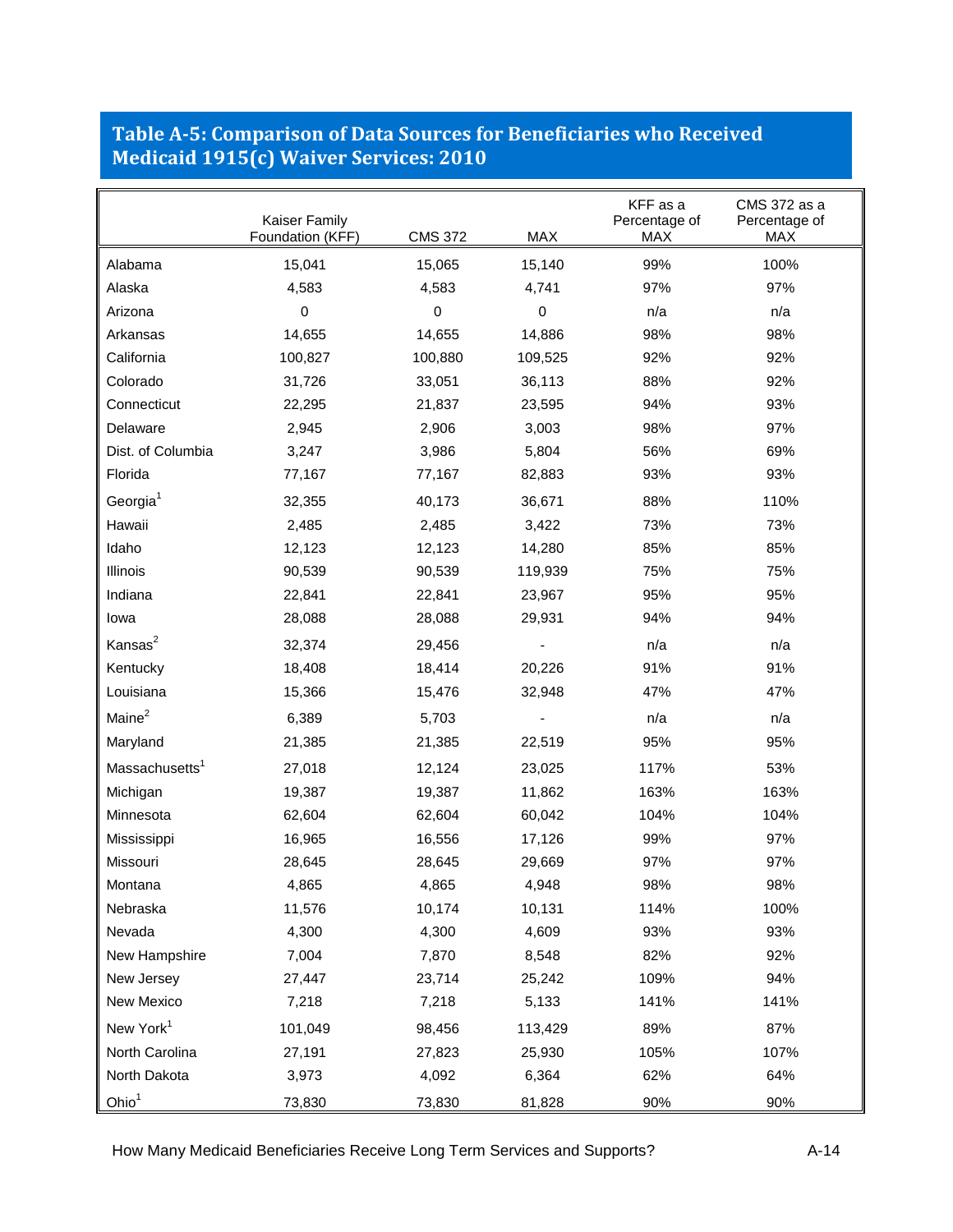|                           | Kaiser Family<br>Foundation (KFF) | <b>CMS 372</b> | MAX       | KFF as a<br>Percentage of<br>MAX | CMS 372 as a<br>Percentage of<br>MAX |
|---------------------------|-----------------------------------|----------------|-----------|----------------------------------|--------------------------------------|
| Oklahoma                  | 28,256                            | 28,256         | 28,296    | 100%                             | 100%                                 |
| Oregon                    | 43,072                            | 43,072         | 42,642    | 101%                             | 101%                                 |
| Pennsylvania              | 68,837                            | 69,946         | 78,685    | 87%                              | 89%                                  |
| Rhode Island <sup>3</sup> | 0                                 | 0              | 3,602     | 0%                               | 0%                                   |
| South Carolina            | 23,063                            | 25,030         | 25,092    | 92%                              | 100%                                 |
| South Dakota              | 4,559                             | 4,528          | 4,617     | 99%                              | 98%                                  |
| Tennessee                 | 13,426                            | 13,426         | 14,075    | 95%                              | 95%                                  |
| $T$ exas <sup>1</sup>     | 79,977                            | 65,464         | 129,070   | 62%                              | 51%                                  |
| Utah $4$                  | 6,151                             | 6,151          | 345       | 1783%                            | 1783%                                |
| Vermont <sup>3</sup>      | 0                                 | $\Omega$       | 6,257     | 0%                               | 0%                                   |
| Virginia                  | 30,992                            | 31,061         | 52,173    | 59%                              | 60%                                  |
| Washington                | 46,772                            | 46,772         | 51,565    | 91%                              | 91%                                  |
| West Virginia             | 10,156                            | 10,156         | 11,854    | 86%                              | 86%                                  |
| Wisconsin                 | 65,565                            | 59,646         | 19,052    | 344%                             | 313%                                 |
| Wyoming                   | 4,999                             | 4,467          | 4,521     | 111%                             | 99%                                  |
| <b>United States</b>      | 1,403,736                         | 1,370,446      | 1.499.325 | 94%                              | 91%                                  |

Data Sources:

Medicaid Analytic eXtract (MAX)

Ng T, Harrington C, Musumeci M, and Reeves E. *Medicaid Home and Community-Based Services Programs: 2010 Data Update* May 27, 2014. Available on-line a[thttp://kff.org/medicaid/report/medicaid-home-and-community-based](http://kff.org/medicaid/report/medicaid-home-and-community-based-service-programs/)[service-programs/.](http://kff.org/medicaid/report/medicaid-home-and-community-based-service-programs/) 

Eiken S. *Medicaid 1915(c) Waiver Data Based on the CMS 372 Report, 2010-2011* September 2014 Available online at [http://www.medicaid.gov/Medicaid-CHIP-Program-Information/By-Topics/Long-Term-Services-and-](http://www.medicaid.gov/Medicaid-CHIP-Program-Information/By-Topics/Long-Term-Services-and-Supports/Long-Term-Services-and-Supports.html)[Supports/Long-Term-Services-and-Supports.html.](http://www.medicaid.gov/Medicaid-CHIP-Program-Information/By-Topics/Long-Term-Services-and-Supports/Long-Term-Services-and-Supports.html)

 $1$  One or more CMS 372s for 2010 was not submitted for this state.

<sup>2</sup> MAX does not include 2010 data for Kansas and Maine.

 $3$  Rhode Island and Vermont provide services similar to 1915(c) waivers in 1115 demonstrations, but categorized these services as 1915(c) waiver services in the Medicaid Statistical Information System (MSIS), the source data for MAX.

<sup>4</sup> MAX does not include 2010 data for Utah, but Utah data were available in a validation file used to develop MAX.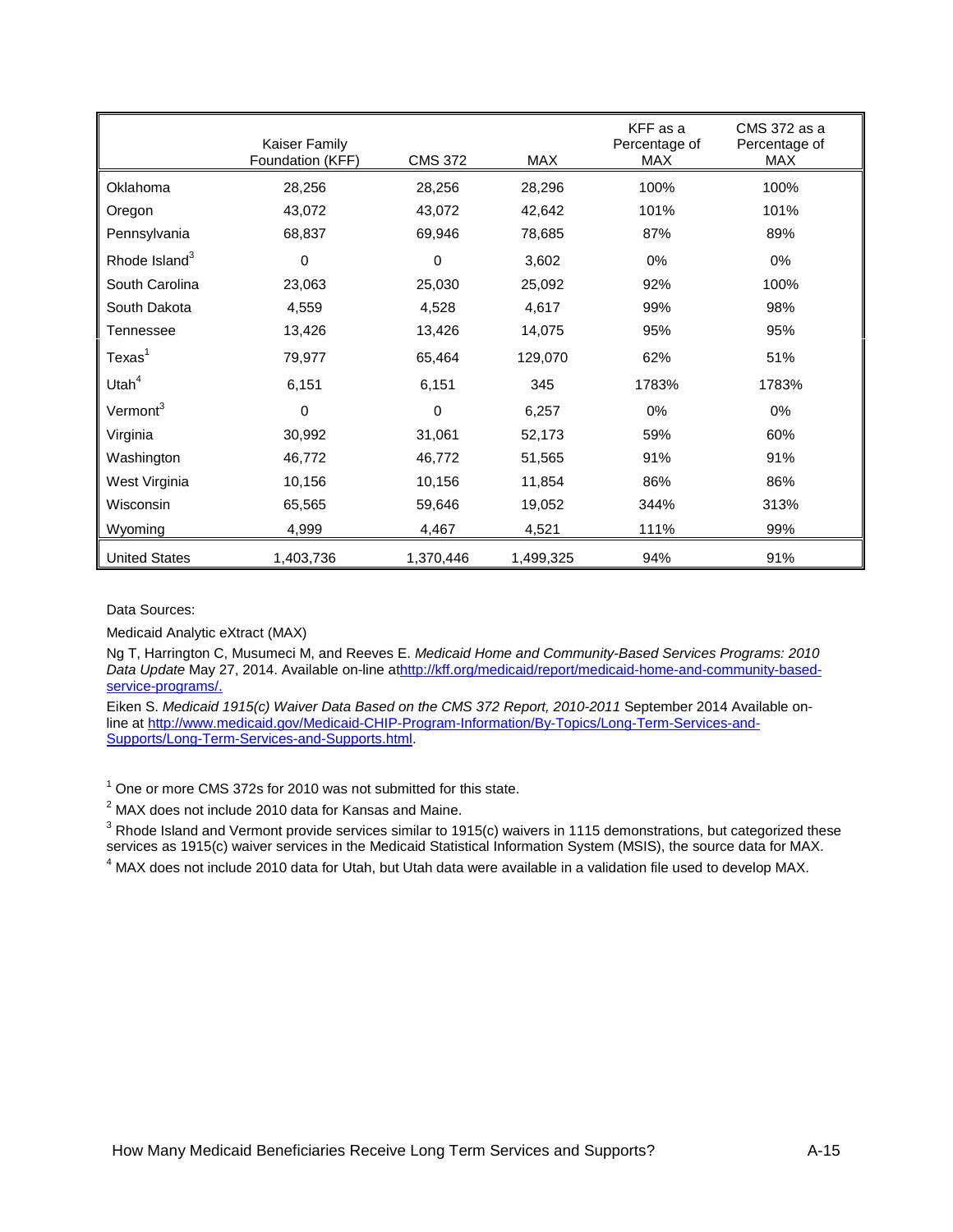#### <span id="page-43-0"></span>**Table A-6: Comparison of Data Sources for Beneficiaries who Received Medicaid 1915(c) Waivers Targeted to Older Adults and/or People with Physical Disabilities: 2010**

|                     | Kaiser Family<br>Foundation (KFF) | <b>CMS 372</b> | MAX         | KFF as a<br>Percentage of<br><b>MAX</b> | CMS 372 as a<br>Percentage of<br><b>MAX</b> |
|---------------------|-----------------------------------|----------------|-------------|-----------------------------------------|---------------------------------------------|
| Alabama             | 9,283                             | 9,283          | 9,214       | 101%                                    | 101%                                        |
| Alaska              | 2,921                             | 2,921          | 2,923       | 100%                                    | 100%                                        |
| Arizona             | $\Omega$                          | 0              | 0           | n/a                                     | n/a                                         |
| Arkansas            | 10,651                            | 10,651         | 10,806      | 99%                                     | 99%                                         |
| California          | 15,792                            | 15,792         | 15,521      | 102%                                    | 102%                                        |
| Colorado            | 18,549                            | 21,454         | 22,929      | 81%                                     | 94%                                         |
| Connecticut         | 13,264                            | 13,255         | 13,587      | 98%                                     | 98%                                         |
| Delaware            | 1,323                             | 1,276          | 1,392       | 95%                                     | 92%                                         |
| Dist. of Columbia   | 1,960                             | 2,491          | 3,514       | 56%                                     | 71%                                         |
| Florida             | 44,863                            | 45,096         | 43,471      | 103%                                    | 104%                                        |
| Georgia             | 17,098                            | 34,279         | 12,877      | 133%                                    | 266%                                        |
| Hawaii              | $\mathbf 0$                       | $\mathbf 0$    | $\mathbf 0$ | n/a                                     | n/a                                         |
| Idaho               | 9,268                             | 9,268          | 9,740       | 95%                                     | 95%                                         |
| <b>Illinois</b>     | 66,595                            | 66,595         | 86,065      | 77%                                     | 77%                                         |
| Indiana             | 10,775                            | 10,775         | 10,103      | 107%                                    | 107%                                        |
| lowa                | 15,723                            | 15,723         | 16,329      | 96%                                     | 96%                                         |
| Kansas <sup>1</sup> | 17,635                            | 15,138         |             | n/a                                     | n/a                                         |
| Kentucky            | 12,110                            | 12,116         | 13,055      | 93%                                     | 93%                                         |
| Louisiana           | 5,613                             | 5,613          | 5,907       | 95%                                     | 95%                                         |
| Maine <sup>1</sup>  | 1,915                             | 1,504          |             | n/a                                     | n/a                                         |
| Maryland            | 8,277                             | 8,277          | 8,488       | 98%                                     | 98%                                         |
| Massachusetts       | 11,875                            | 11,906         | 0           | n/a                                     | n/a                                         |
| Michigan            | 10,648                            | 10,648         | 11,215      | 95%                                     | 95%                                         |
| Minnesota           | 45,629                            | 45,629         | 42,873      | 106%                                    | 106%                                        |
| Mississippi         | 13,762                            | 14,661         | 14,209      | 97%                                     | 103%                                        |
| Missouri            | 18,988                            | 18,988         | 20,011      | 95%                                     | 95%                                         |
| Montana             | 2,390                             | 2,390          | 2,317       | 103%                                    | 103%                                        |
| Nebraska            | 6,686                             | 5,746          | 5,525       | 121%                                    | 104%                                        |
| Nevada              | 2,609                             | 2,609          | 2,876       | 91%                                     | 91%                                         |
| New Hampshire       | 3,539                             | 3,529          | 3,676       | 96%                                     | 96%                                         |
| New Jersey          | 12,504                            | 12,504         | 13,786      | 91%                                     | 91%                                         |
| New Mexico          | 2,190                             | 3,091          | 889         | 246%                                    | 348%                                        |
| New York            | 27,520                            | 26,213         | 28,829      | 95%                                     | 91%                                         |
| North Carolina      | 14,983                            | 14,983         | 12,814      | 117%                                    | 117%                                        |
| North Dakota        | 401                               | 401            | 431         | 93%                                     | 93%                                         |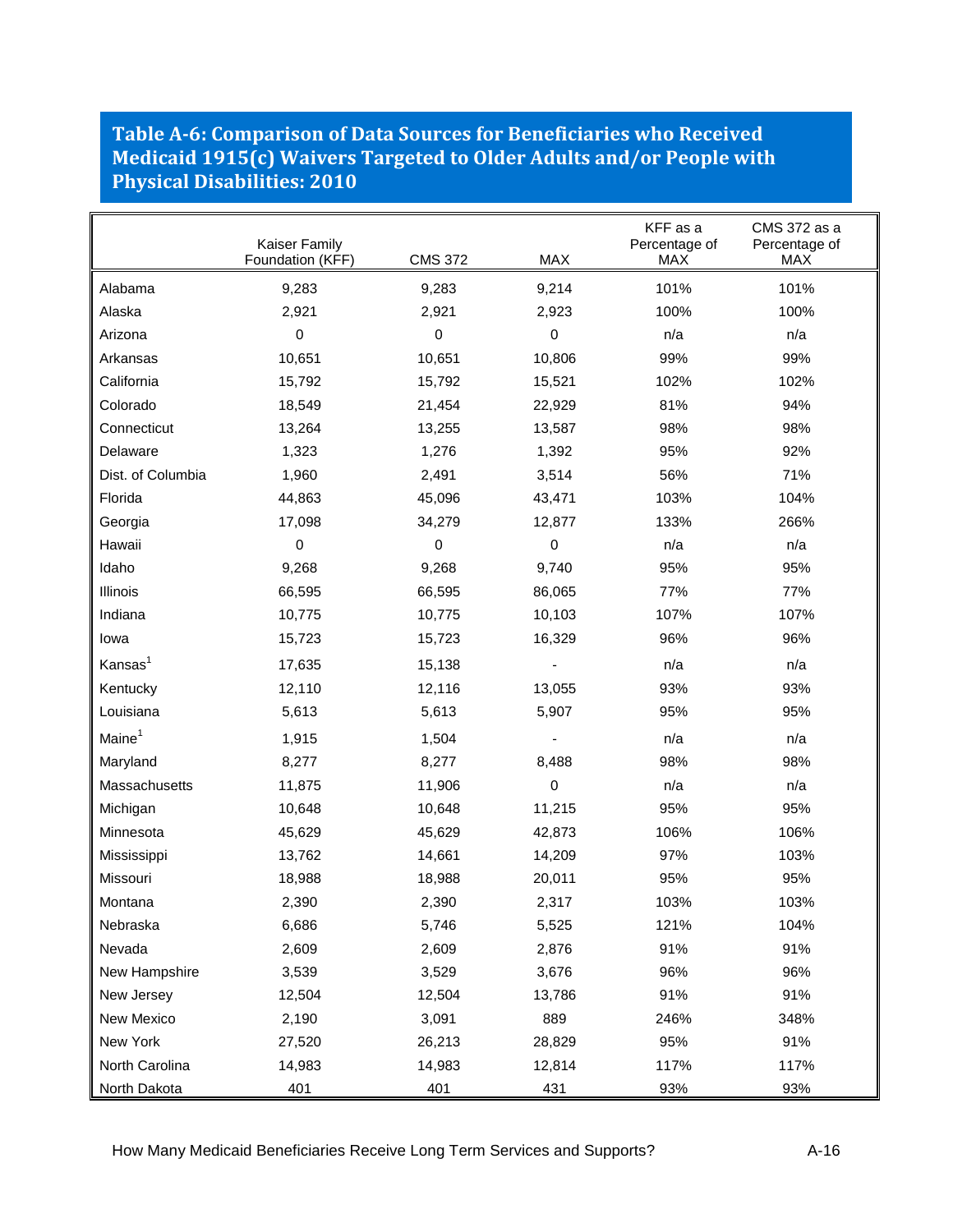|                           | <b>Kaiser Family</b><br>Foundation (KFF) | <b>CMS 372</b> | MAX      | KFF as a<br>Percentage of<br><b>MAX</b> | CMS 372 as a<br>Percentage of<br>MAX |
|---------------------------|------------------------------------------|----------------|----------|-----------------------------------------|--------------------------------------|
| Ohio                      | 50,354                                   | 50,354         | 47,300   | 106%                                    | 106%                                 |
| Oklahoma                  | 22,830                                   | 22,830         | 22,913   | 100%                                    | 100%                                 |
| Oregon                    | 29,611                                   | 29,742         | 29,056   | 102%                                    | 102%                                 |
| Pennsylvania              | 34,768                                   | 34,768         | 42,967   | 81%                                     | 81%                                  |
| Rhode Island <sup>2</sup> | $\mathbf 0$                              | 0              | $\Omega$ | n/a                                     | n/a                                  |
| South Carolina            | 14,428                                   | 15,121         | 14,348   | 101%                                    | 105%                                 |
| South Dakota              | 1,292                                    | 1,261          | 1,301    | 99%                                     | 97%                                  |
| Tennessee                 | 5,568                                    | 5,568          | 5,590    | 100%                                    | 100%                                 |
| $T$ exas $3$              | 49,578                                   | 35,075         | 42,533   | 117%                                    | 82%                                  |
| Utah $4$                  | 1,522                                    | 1,522          |          | n/a                                     | n/a                                  |
| Vermont <sup>2</sup>      | $\Omega$                                 | $\mathbf 0$    | $\Omega$ | n/a                                     | n/a                                  |
| Virginia                  | 22,066                                   | 22,176         | 24,098   | 92%                                     | 92%                                  |
| Washington                | 34,752                                   | 34,752         | $\Omega$ | n/a                                     | n/a                                  |
| West Virginia             | 5,865                                    | 5,865          | 7,135    | 82%                                     | 82%                                  |
| Wisconsin                 | 34,773                                   | 33,701         | 6,958    | 500%                                    | 484%                                 |
| Wyoming                   | 2,237                                    | 2,042          | 2,025    | 110%                                    | 101%                                 |
| <b>United States</b>      | 766,983                                  | 769,582        | 691,596  | 111%                                    | 111%                                 |

Data Sources:

Medicaid Analytic eXtract (MAX)

Ng T, Harrington C, Musumeci M, and Reeves E. *Medicaid Home and Community-Based Services Programs: 2010 Data Update* May 27, 2014. Available on-line at [http://kff.org/medicaid/report/medicaid-home-and-community-based-service](http://kff.org/medicaid/report/medicaid-home-and-community-based-service-programs/)[programs/.](http://kff.org/medicaid/report/medicaid-home-and-community-based-service-programs/) 

Eiken S. *Medicaid 1915(c) Waiver Data Based on the CMS 372 Report, 2010-2011* September 2014 Availabl[e on-line at](http://kff.org/medicaid/report/medicaid-home-and-community-based-service-programs/)  http://www.medicaid.gov/Medicaid-CHIP-Program-Information/By-Topics/Long-Term-Services-and-Supports/Long-Term-Services-and-Supports.html.

 $1$  MAX does not include 2010 data for Kansas and Maine.

 $2$  Rhode Island and Vermont provide services similar to 1915(c) waivers in 1115 demonstrations. Population data for these services are not available in MAX.

<sup>3</sup> One or more CMS 372s for 2010 was not submitted for this state.

<sup>4</sup> MAX does not include 2010 data for Utah, but Utah data were available in a validation file used to develop MAX. Population data for 1915(c) waiver services were not available in the validation file.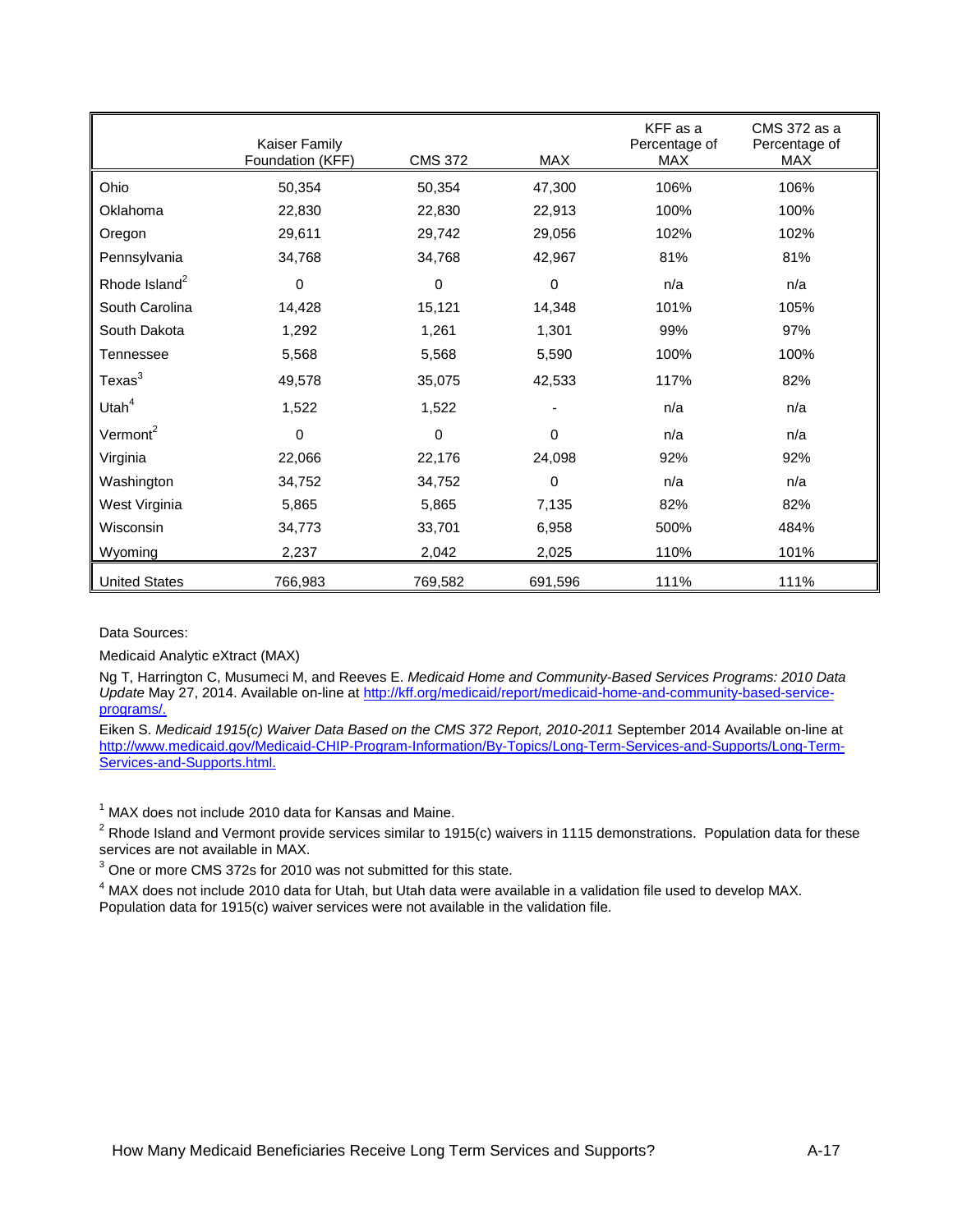#### <span id="page-45-0"></span>**Table A-7: Comparison of Data Sources for Beneficiaries who Received Medicaid 1915(c) Waivers Targeted to People with Developmental Disabilities: 2010**

|                            | Kaiser Family<br>Foundation (KFF) | <b>CMS 372</b> | <b>MAX</b> | KFF as a<br>Percentage of<br><b>MAX</b> | CMS 372 as a<br>Percentage of<br>MAX |
|----------------------------|-----------------------------------|----------------|------------|-----------------------------------------|--------------------------------------|
| Alabama                    | 5,630                             | 5,657          | 5,729      | 98%                                     | 99%                                  |
| Alaska                     | 1,407                             | 1,407          | 1,514      | 93%                                     | 93%                                  |
| Arizona                    | 0                                 | 0              | $\Omega$   | n/a                                     | n/a                                  |
| Arkansas                   | 4,004                             | 4,004          | 4,039      | 99%                                     | 99%                                  |
| California                 | 82,856                            | 82,909         | 89,397     | 93%                                     | 93%                                  |
| Colorado                   | 7,728                             | 8,499          | 8,277      | 93%                                     | 103%                                 |
| Connecticut                | 8,553                             | 8,201          | 9,112      | 94%                                     | 90%                                  |
| Delaware                   | 876                               | 884            | 887        | 99%                                     | 100%                                 |
| Dist. of Columbia          | 1,287                             | 1,495          | 1,505      | 86%                                     | 99%                                  |
| Florida                    | 25,718                            | 25,833         | 29,974     | 86%                                     | 86%                                  |
| Georgia $1$                | 13,973                            | 5,461          | 11,418     | 122%                                    | 48%                                  |
| Hawaii                     | 2,485                             | 2,485          | 2,720      | 91%                                     | 91%                                  |
| Idaho                      | 2,855                             | 2,855          | 2,916      | 98%                                     | 98%                                  |
| Illinois                   | 16,894                            | 16,894         | 18,825     | 90%                                     | 90%                                  |
| Indiana                    | 11,920                            | 11,920         | 12,041     | 99%                                     | 99%                                  |
| lowa                       | 11,161                            | 11,161         | 11,461     | 97%                                     | 97%                                  |
| Kansas <sup>2</sup>        | 8,197                             | 7,855          |            | n/a                                     | n/a                                  |
| Kentucky                   | 5,953                             | 5,953          | 7,304      | 82%                                     | 82%                                  |
| Louisiana                  | 8,826                             | 9,863          | 10,373     | 85%                                     | 95%                                  |
| Maine <sup>2</sup>         | 4,474                             | 4,199          |            | n/a                                     | n/a                                  |
| Maryland                   | 11,986                            | 12,859         | 12,538     | 96%                                     | 103%                                 |
| Massachusetts <sup>1</sup> | 14,987                            | 120            | $\Omega$   | n/a                                     | n/a                                  |
| Michigan                   | 8,080                             | 8,544          | 503        | 1606%                                   | 1699%                                |
| Minnesota                  | 15,352                            | 15,352         | 15,622     | 98%                                     | 98%                                  |
| Mississippi                | 1,895                             | 1,895          | 1,870      | 101%                                    | 101%                                 |
| Missouri                   | 9,416                             | 9,557          | 3,074      | 306%                                    | 311%                                 |
| Montana                    | 2,288                             | 2,345          | 2,364      | 97%                                     | 99%                                  |
| Nebraska                   | 4,506                             | 4,407          | 4,202      | 107%                                    | 105%                                 |
| Nevada                     | 1,691                             | 1,691          | 1,725      | 98%                                     | 98%                                  |
| New Hampshire              | 3,279                             | 4,155          | 4,672      | 70%                                     | 89%                                  |
| New Jersey                 | 14,297                            | 10,564         | 10,743     | 133%                                    | 98%                                  |
| New Mexico                 | 4,835                             | 3,934          | 3,946      | 123%                                    | 100%                                 |
| New York <sup>1</sup>      | 66,493                            | 67,109         | 76,135     | 87%                                     | 88%                                  |
| North Carolina             | 11,188                            | 11,820         | 11,156     | 100%                                    | 106%                                 |
| North Dakota               | 3,572                             | 3,687          | 3,969      | 90%                                     | 93%                                  |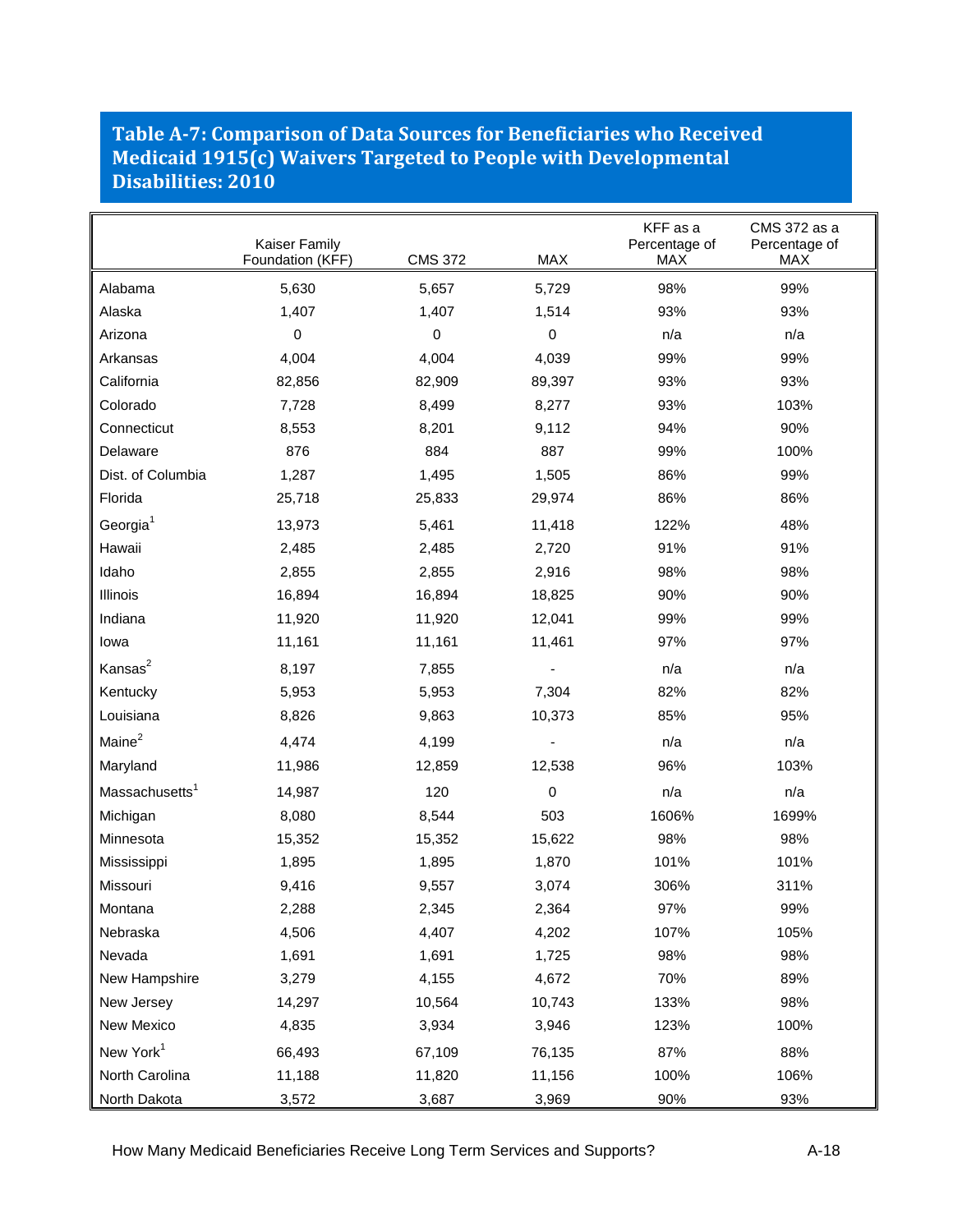|                           | Kaiser Family<br>Foundation (KFF) | <b>CMS 372</b> | MAX         | KFF as a<br>Percentage of<br><b>MAX</b> | CMS 372 as a<br>Percentage of<br>MAX |
|---------------------------|-----------------------------------|----------------|-------------|-----------------------------------------|--------------------------------------|
| Ohio <sup>1</sup>         | 23,476                            | 23,476         | 26,752      | 88%                                     | 88%                                  |
| Oklahoma                  | 4,980                             | 5,426          | 5,338       | 93%                                     | 102%                                 |
| Oregon                    | 13,228                            | 13,228         | 13,216      | 100%                                    | 100%                                 |
| Pennsylvania              | 27,260                            | 34,022         | 34,590      | 79%                                     | 98%                                  |
| Rhode Island <sup>3</sup> | $\mathbf 0$                       | 0              | $\mathbf 0$ | n/a                                     | n/a                                  |
| South Carolina            | 6,398                             | 8,540          | 8,026       | 80%                                     | 106%                                 |
| South Dakota              | 3,267                             | 3,267          | 3,308       | 99%                                     | 99%                                  |
| Tennessee                 | 7,858                             | 7,858          | 8,481       | 93%                                     | 93%                                  |
| Texas                     | 24,928                            | 24,918         | 25,899      | 96%                                     | 96%                                  |
| Utah $4$                  | 4,402                             | 4,402          |             | n/a                                     | n/a                                  |
| Vermont <sup>3</sup>      | $\mathbf 0$                       | $\mathbf 0$    | $\Omega$    | n/a                                     | n/a                                  |
| Virginia                  | 8,866                             | 8,824          | 9,284       | 95%                                     | 95%                                  |
| Washington                | 11,993                            | 12,020         | $\Omega$    | n/a                                     | n/a                                  |
| West Virginia             | 4,291                             | 4,291          | 4,475       | 96%                                     | 96%                                  |
| Wisconsin                 | 25,863                            | 24,341         | 10,357      | 250%                                    | 235%                                 |
| Wyoming                   | 1,645                             | 2,135          | 2,149       | 77%                                     | 99%                                  |
| <b>United States</b>      | 567,117                           | 552,322        | 531,886     | 107%                                    | 104%                                 |

Data Sources:

Medicaid Analytic eXtract (MAX)

Ng T, Harrington C, Musumeci M, and Reeves E. *Medicaid Home and Community-Based Services Programs: 2010 Data Update* May 27, 2014. Available on-line at [http://kff.org/medicaid/report/medicaid-home-and-community-based-service](http://kff.org/medicaid/report/medicaid-home-and-community-based-service-programs/)[programs/.](http://kff.org/medicaid/report/medicaid-home-and-community-based-service-programs/) 

Eiken S. *Medicaid 1915(c) Waiver Data Based on the CMS 372 Report, 2010-2011* September 2014 Available on-line at [http://www.medicaid.gov/Medicaid-CHIP-Program-Information/By-Topics/Long-Term-Services-and-Supports/Long-Term-](http://www.medicaid.gov/Medicaid-CHIP-Program-Information/By-Topics/Long-Term-Services-and-Supports/Long-Term-Services-and-Supports.html)[Services-and-Supports.html.](http://www.medicaid.gov/Medicaid-CHIP-Program-Information/By-Topics/Long-Term-Services-and-Supports/Long-Term-Services-and-Supports.html)

 $1$  One or more CMS 372s for 2010 was not submitted for this state.

 $2$  MAX does not include 2010 data for Kansas and Maine.

 $3$  Rhode Island and Vermont provide services similar to 1915(c) waivers in 1115 demonstrations. Population data for these services are not available in MAX.

<sup>4</sup> MAX does not include 2010 data for Utah, but Utah data were available in a validation file used to develop MAX. Population data for 1915(c) waiver services were not available in the validation file.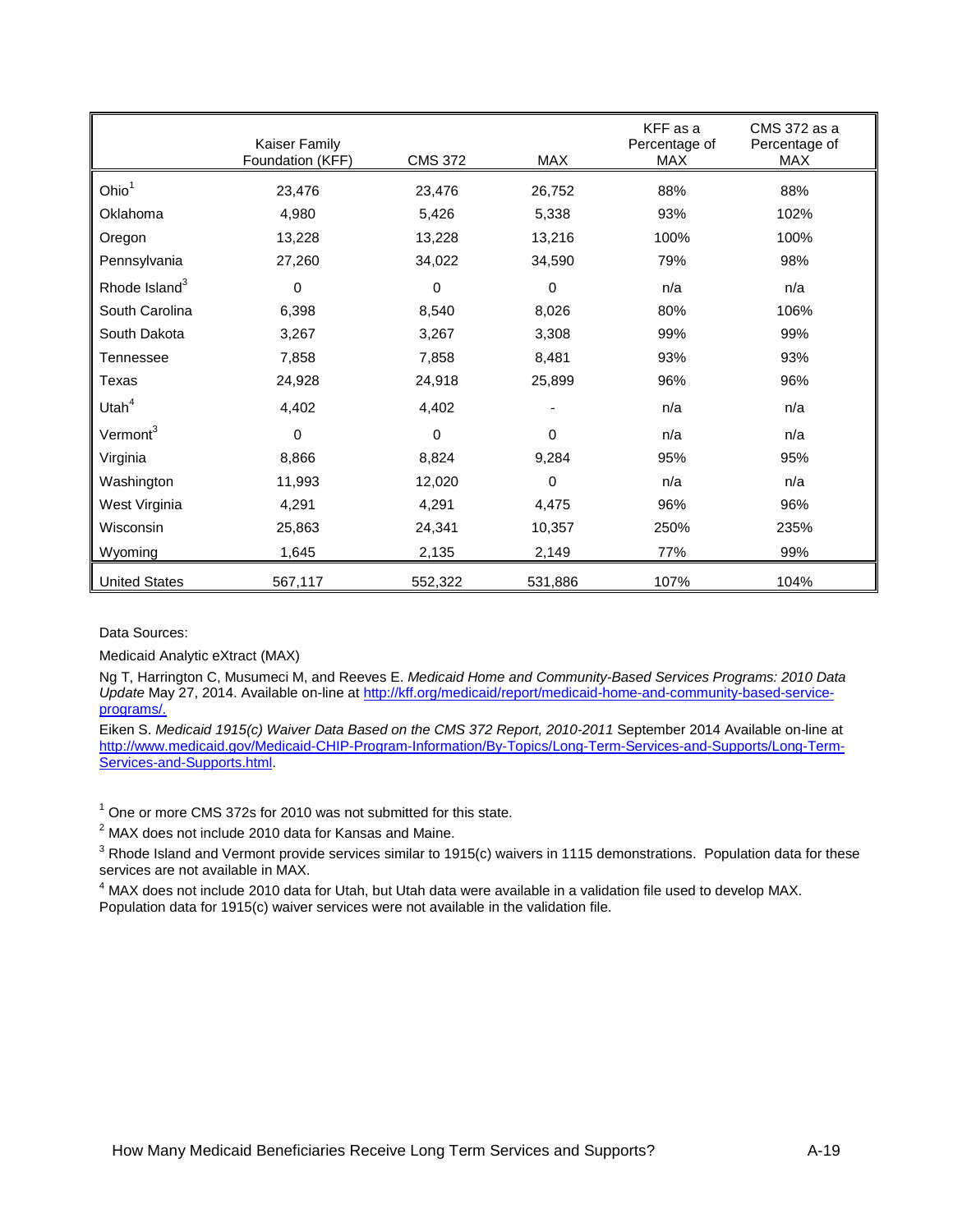#### <span id="page-47-0"></span>**Table A-8: Comparison of Data Sources for Beneficiaries who Received Medicaid 1915(c) Waivers Targeted to People with a Serious Mental Illness or Serious Emotional Disturbance: 2010**

|                       | Kaiser Family<br>Foundation (KFF) <sup>1</sup> | <b>CMS 372</b>   | <b>MAX</b>  | KFF as a<br>Percentage of<br><b>MAX</b> | CMS 372 as a<br>Percentage of<br><b>MAX</b> |
|-----------------------|------------------------------------------------|------------------|-------------|-----------------------------------------|---------------------------------------------|
| Alabama               | 0                                              | 0                | 0           | n/a                                     | n/a                                         |
| Alaska                | 0                                              | 0                | 0           | n/a                                     | n/a                                         |
| Arizona               | 0                                              | 0                | 0           | n/a                                     | n/a                                         |
| Arkansas              | 0                                              | 0                | $\mathbf 0$ | n/a                                     | n/a                                         |
| California            | 0                                              | 0                | 0           | n/a                                     | n/a                                         |
| Colorado              | 2,609                                          | 2,679            | 2,883       | 90%                                     | 93%                                         |
| Connecticut           | 13                                             | 13               | 79          | 16%                                     | 16%                                         |
| Delaware              | 0                                              | $\mathbf 0$      | 0           | n/a                                     | n/a                                         |
| Dist. of Columbia     | 0                                              | 0                | 0           | n/a                                     | n/a                                         |
| Florida               | 0                                              | 0                | 0           | n/a                                     | n/a                                         |
| Georgia               | 0                                              | 0                | 0           | n/a                                     | n/a                                         |
| Hawaii                | 0                                              | 0                | 0           | n/a                                     | n/a                                         |
| Idaho                 | 0                                              | 0                | 0           | n/a                                     | n/a                                         |
| Illinois              | 0                                              | 0                | 0           | n/a                                     | n/a                                         |
| Indiana               | 0                                              | 0                | 0           | n/a                                     | n/a                                         |
| lowa                  | 0                                              | 0                | 0           | n/a                                     | n/a                                         |
| Kansas <sup>2</sup>   | 0                                              | 5,433            |             | n/a                                     | n/a                                         |
| Kentucky              | 0                                              | 0                | $\mathbf 0$ | n/a                                     | n/a                                         |
| Louisiana             | 0                                              | 0                | 0           | n/a                                     | n/a                                         |
| Maine <sup>2</sup>    | 0                                              | 0                |             | n/a                                     | n/a                                         |
| Maryland              | 0                                              | 0                | 0           | n/a                                     | n/a                                         |
| Massachusetts         | 0                                              | 0                | 0           | n/a                                     | n/a                                         |
| Michigan              | 0                                              | 195              | 78          | 0%                                      | 250%                                        |
| Minnesota             | 0                                              | 0                | 0           | n/a                                     | n/a                                         |
| Mississippi           | 491                                            | 0                | 0           | n/a                                     | n/a                                         |
| Missouri              | 0                                              | 0                | 0           | n/a                                     | n/a                                         |
| Montana               | 130                                            | 130              | 152         | 86%                                     | 86%                                         |
| Nebraska              | 0                                              | 0                | 0           | n/a                                     | n/a                                         |
| Nevada                | 0                                              | 0                | 0           | n/a                                     | n/a                                         |
| New Hampshire         | 0                                              | 0                | 0           | n/a                                     | n/a                                         |
| New Jersey            | 0                                              | 0                | 0           | n/a                                     | n/a                                         |
| New Mexico            | 0                                              | 0                | 0           | n/a                                     | n/a                                         |
| New York <sup>3</sup> | 0                                              | 2,324            | 5,111       | $0\%$                                   | 45%                                         |
| North Carolina        | 0                                              | $\boldsymbol{0}$ | 0           | n/a                                     | n/a                                         |
| North Dakota          | 0                                              | 0                | 0           | n/a                                     | n/a                                         |